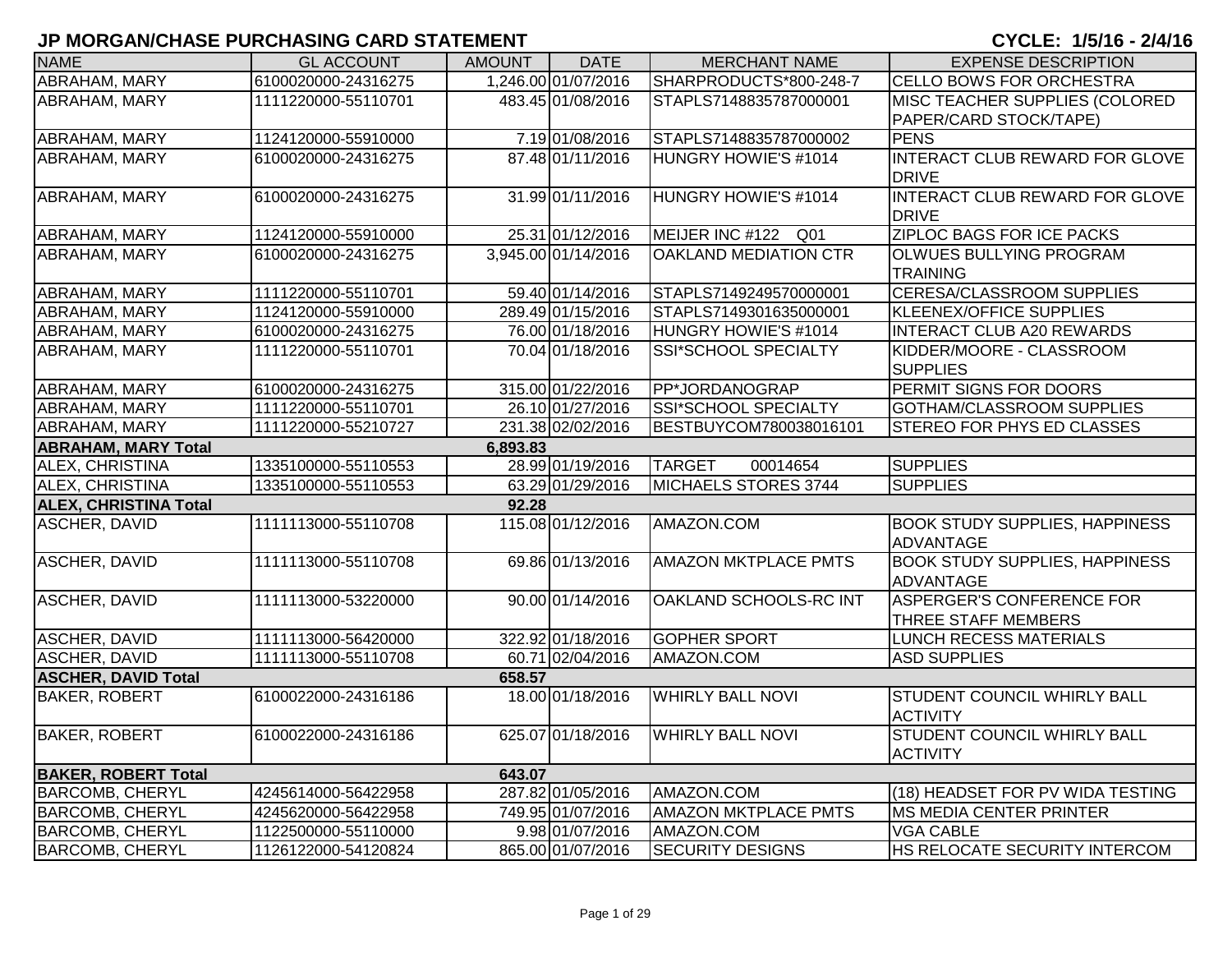| <b>NAME</b>            | <b>GL ACCOUNT</b>   | <b>AMOUNT</b> | <b>DATE</b>         | <b>MERCHANT NAME</b>        | <b>EXPENSE DESCRIPTION</b>            |
|------------------------|---------------------|---------------|---------------------|-----------------------------|---------------------------------------|
| <b>BARCOMB, CHERYL</b> | 1126115000-54120824 |               | 300.00 01/07/2016   | <b>SECURITY DESIGNS</b>     | DF DOOR#33A REPAIR BAD CARD           |
|                        |                     |               |                     |                             | <b>READER</b>                         |
| <b>BARCOMB, CHERYL</b> | 1126112000-54120824 |               | 115.00 01/07/2016   | <b>SECURITY DESIGNS</b>     | OH REPAIR SECURITY PANELS - OFF-      |
|                        |                     |               |                     |                             | <b>LINE</b>                           |
| <b>BARCOMB, CHERYL</b> | 1126115000-54120824 |               | 152.50 01/07/2016   | <b>SECURITY DESIGNS</b>     | <b>DF/NW SECURITY PANELS OFF-LINE</b> |
| <b>BARCOMB, CHERYL</b> | 1126122000-54120824 |               | 1,665.00 01/07/2016 | <b>SECURITY DESIGNS</b>     | HS POWER OUTAGE CAUSED READER         |
|                        |                     |               |                     |                             | <b>BOARD DAMAGE</b>                   |
| <b>BARCOMB, CHERYL</b> | 1126103000-54120824 |               | 50.00 01/07/2016    | <b>SECURITY DESIGNS</b>     | PRESCHOOL DOOR SCHEDULE REPAIR        |
|                        |                     |               |                     |                             |                                       |
| <b>BARCOMB, CHERYL</b> | 4245603000-56423958 |               | 217.29 01/12/2016   | AMZ*WOOT, INC               | LENOVO QUAD CORE NOTEBOOK -           |
|                        |                     |               |                     |                             | <b>TEST TECH</b>                      |
| <b>BARCOMB, CHERYL</b> | 1122500000-55110000 |               | 178.25 01/15/2016   | <b>AMAZON MKTPLACE PMTS</b> | <b>REPLACEMENT LAMP FOR MS MC</b>     |
|                        |                     |               |                     |                             | <b>PROJECTOR</b>                      |
| <b>BARCOMB, CHERYL</b> | 4245611000-56422958 |               | 431.73 01/15/2016   | AMAZON.COM                  | (27) HEADSETS FOR VO TESTING          |
| <b>BARCOMB, CHERYL</b> | 4245611000-56422958 |               | 95.94 01/15/2016    | AMAZON.COM                  | (6) HEADSETS FOR VO TESTING           |
| <b>BARCOMB, CHERYL</b> | 4245611000-56422958 |               | 431.73 01/18/2016   | AMAZON.COM                  | (27) HEADSETS FOR VO TESTING          |
| <b>BARCOMB, CHERYL</b> | 4245603000-56423958 |               | -12.30 01/18/2016   | AMZ*WOOT, INC               | <b>REFUND TAX</b>                     |
| <b>BARCOMB, CHERYL</b> | 4245618000-56422958 |               | 1,895.00 01/18/2016 | APL*APPLEONLINESTOREUS      | <b>IPAD MINI FOR NM SE</b>            |
| <b>BARCOMB, CHERYL</b> | 1122500000-55110000 |               | 105.84 01/21/2016   | <b>AMAZON MKTPLACE PMTS</b> | (12) AC ADAPTERS FOR LENOVO           |
|                        |                     |               |                     |                             | <b>CHROMEBOOKS</b>                    |
| <b>BARCOMB, CHERYL</b> | 1122500000-55110000 |               | 59.70 01/21/2016    | <b>AMAZON MKTPLACE PMTS</b> | <b>REPLACEMENT KEYBOARDS FOR</b>      |
|                        |                     |               |                     |                             | LATITUDE 2100'S                       |
| <b>BARCOMB, CHERYL</b> | 1122500000-55910824 |               | 16.18 01/21/2016    | AMAZON.COM                  | <b>PROXIMITY BADGE HOLDERS</b>        |
| <b>BARCOMB, CHERYL</b> | 4245618000-56422958 |               | 1,895.00 01/22/2016 | APL*APPLEONLINESTOREUS      | <b>IPAD AIR TABLETS FOR NM SE</b>     |
| <b>BARCOMB, CHERYL</b> | 1122500000-54917000 |               | 67.90 01/22/2016    | WEEBLY-CHARGE.COM           | MYLA LEE'S PBL WEB SUBSCRIPTION       |
|                        |                     |               |                     |                             |                                       |
| <b>BARCOMB, CHERYL</b> | 1122500000-55110000 |               | 284.99 01/27/2016   | DMI* DELL K-12 PTR          | <b>REPLACEMENT FUSER FOR MS MC</b>    |
|                        |                     |               |                     |                             | <b>PRINTER</b>                        |
| <b>BARCOMB, CHERYL</b> | 1122500000-55110000 |               | 189.90 01/29/2016   | <b>AMAZON MKTPLACE PMTS</b> | (10) REPLACEMENT KEYBOARDS FOR        |
|                        |                     |               |                     |                             | LATITUDE E5420                        |
| <b>BARCOMB, CHERYL</b> | 4245618000-56422958 |               | 64.95 02/01/2016    | <b>AMAZON MKTPLACE PMTS</b> | <b>COVERS FOR NM IPAD MINI'S</b>      |
| <b>BARCOMB, CHERYL</b> | 4245618000-56422958 |               | 67.45 02/01/2016    | <b>AMAZON MKTPLACE PMTS</b> | <b>COVERS FOR NM IPADS</b>            |
| <b>BARCOMB, CHERYL</b> | 4245600000-56422958 |               | 320.00 02/01/2016   | <b>AMAZON MKTPLACE PMTS</b> | (100) MICE FOR TESTING ON             |
|                        |                     |               |                     |                             | <b>CHROMEBOOKS</b>                    |
| <b>BARCOMB, CHERYL</b> | 4245615000-56422958 |               | 55.48 02/02/2016    | <b>TAYLOR SECURITY LOCK</b> | <b>DF LOCKS FOR CHROMEBOOK CARTS</b>  |
|                        |                     |               |                     |                             |                                       |
| <b>BARCOMB, CHERYL</b> | 4245614000-56422958 |               | 83.22 02/02/2016    | <b>TAYLOR SECURITY LOCK</b> | PV LOCKS FOR CHROMEBOOK CARTS         |
|                        |                     |               |                     |                             |                                       |
| <b>BARCOMB, CHERYL</b> | 4245613000-56422958 |               | 27.74 02/02/2016    | <b>TAYLOR SECURITY LOCK</b> | <b>NW LOCKS FOR CHROMEBOOK CARTS</b>  |
|                        |                     |               |                     |                             |                                       |
| <b>BARCOMB, CHERYL</b> | 4245612000-56422958 |               | 55.48 02/02/2016    | TAYLOR SECURITY LOCK        | OH LOCKS FOR CHROMEBOOK CARTS         |
|                        |                     |               |                     |                             |                                       |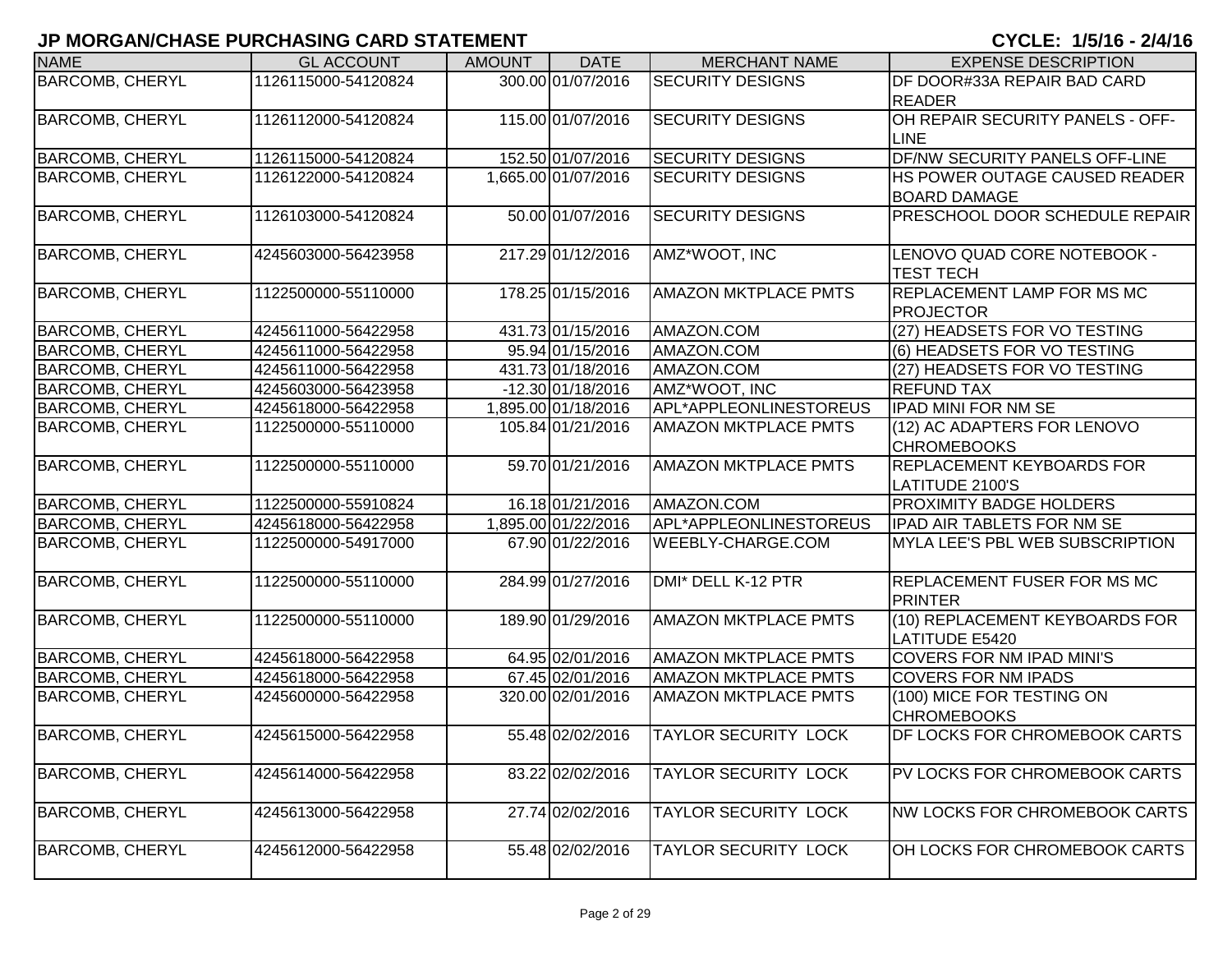| <b>NAME</b>                     | <b>GL ACCOUNT</b>   | <b>AMOUNT</b> | <b>DATE</b>       | <b>MERCHANT NAME</b>          | <b>EXPENSE DESCRIPTION</b>                                           |
|---------------------------------|---------------------|---------------|-------------------|-------------------------------|----------------------------------------------------------------------|
| <b>BARCOMB, CHERYL</b>          | 4245622000-56422958 |               | 305.14 02/02/2016 | <b>TAYLOR SECURITY LOCK</b>   | HS LOCKS FOR CHROMEBOOK CARTS                                        |
| <b>BARCOMB, CHERYL</b>          | 4245620000-56422958 |               | 97.09 02/02/2016  | <b>TAYLOR SECURITY LOCK</b>   | MS LOCKS FOR CHROMEBOOK CARTS                                        |
| <b>BARCOMB, CHERYL</b>          | 4245603000-56423958 |               | 27.74 02/02/2016  | <b>TAYLOR SECURITY LOCK</b>   | <b>ITC LOCKS FOR CHROMEBOOK CARTS</b>                                |
| <b>BARCOMB, CHERYL</b>          | 4245618000-56422958 |               | 83.22 02/02/2016  | <b>TAYLOR SECURITY LOCK</b>   | NM LOCKS FOR CHROMEBOOK CARTS                                        |
| <b>BARCOMB, CHERYL</b>          | 1122500000-55110000 |               | 720.00 02/03/2016 | <b>SMARTSIGN</b>              | <b>ASSET TAGS FOR HARDWARE</b><br><b>INVENTORY</b>                   |
| <b>BARCOMB, CHERYL Total</b>    |                     | 11,959.91     |                   |                               |                                                                      |
| <b>BARR, STEVEN</b>             | 1125200000-53220000 |               | 300.00 01/12/2016 | <b>MSBO</b>                   | <b>FINANCIAL STRATEGIES CONFERENCE</b>                               |
| <b>BARR, STEVEN</b>             | 1125200000-57410000 |               | 29.00 01/13/2016  | PAYPAL *STUDENTACHI           | SUBSCRIPTION-STUDENT<br><b>ACHIEVEMENT MEDIA</b>                     |
| <b>BARR, STEVEN</b>             | 1125200000-57910000 |               | 16.83 02/02/2016  | LEOS CONEY ISLAND #11         | <b>MEETING WITH JOSTENS</b><br><b>REPRESENTATIVE RE: HS YEARBOOK</b> |
| <b>BARR, STEVEN Total</b>       |                     | 345.83        |                   |                               |                                                                      |
| <b>BEDFORD, JULIE</b>           | 6100015000-24316275 |               | 51.45 01/07/2016  | <b>TARGET</b><br>00014654     | <b>STAFF TREATS</b>                                                  |
| <b>BEDFORD, JULIE</b>           | 1111115000-55110799 |               | 141.61 01/11/2016 | <b>AMAZON MKTPLACE PMTS</b>   | <b>BOOKS FOR STAFF</b>                                               |
| BEDFORD, JULIE                  | 6100015000-24316275 |               | 16.17 01/15/2016  | <b>TARGET</b><br>00014654     | <b>STAFF SUPPLIES FOR MEETING</b>                                    |
| <b>BEDFORD, JULIE</b>           | 6100015000-24316275 |               | 10.75 01/18/2016  | <b>JIMMY JOHNS - 1659 - E</b> | THANK YOU TO A STAFF MEMBER FOR<br><b>EXTRA HELP</b>                 |
| <b>BEDFORD, JULIE</b>           | 1124115000-55990000 |               | 119.00 01/25/2016 | PAYPAL *MEMSPA                | <b>TRAINING FOR PRINCIPAL</b>                                        |
| <b>BEDFORD, JULIE Total</b>     |                     | 338.98        |                   |                               |                                                                      |
| <b>BELANGER, KIMBERLY</b>       | 1311800000-55110551 |               | 15.59 02/01/2016  | <b>TARGET</b><br>00002816     | <b>MATERIALS AND SUPPLIES</b>                                        |
| <b>BELANGER, KIMBERLY Total</b> |                     | 15.59         |                   |                               |                                                                      |
| <b>BENGLE, HOLLY</b>            | 1335100000-55110553 |               | 21.84 01/29/2016  | KROGER #615                   | <b>SUPPLIES FOR PROJECT</b>                                          |
| <b>BENGLE, HOLLY Total</b>      |                     | 21.84         |                   |                               |                                                                      |
| <b>BLANCHARD, EVAN</b>          | 6100020000-24316239 |               | 121.99 01/11/2016 | J W PEPPER AND SON INC        | MUSIC FOR JAZZ BAND                                                  |
| <b>BLANCHARD, EVAN</b>          | 6100020000-24316239 |               | 130.49 01/12/2016 | J W PEPPER AND SON INC        | MUSIC AND SCORES FOR BAND<br><b>FESTIVAL AND SPRING CONCERT</b>      |
| <b>BLANCHARD, EVAN</b>          | 6100020000-24316239 |               | 122.20 01/13/2016 | <b>STANTON'S SHEET MUSIC</b>  | <b>SIGHTREADING TEXTBOOK</b>                                         |
| <b>BLANCHARD, EVAN</b>          | 6100020000-24316239 |               | 8.00 01/26/2016   | J W PEPPER AND SON INC        | <b>JAZZ BAND SCORE</b>                                               |
| <b>BLANCHARD, EVAN Total</b>    |                     | 382.68        |                   |                               |                                                                      |
| <b>BLESSED, KATE</b>            | 1335100000-55990553 |               | 136.19 01/15/2016 | <b>ORIENTAL TRADING CO</b>    | <b>CRAFT SUPPLIES</b>                                                |
| <b>BLESSED, KATE</b>            | 1335100000-55610553 |               | 35.00 02/01/2016  | LITTLE CAESARS #0057          | PIZZA FOR HALF DAY                                                   |
| <b>BLESSED, KATE Total</b>      |                     | 171.19        |                   |                               |                                                                      |
| <b>BLOOM, LYNETTE</b>           | 1335100000-55110553 |               | 62.88 01/15/2016  | <b>GFS STORE #1985</b>        | <b>TEACHING SUPPLIES</b>                                             |
| <b>BLOOM, LYNETTE</b>           | 1335100000-55110553 |               | 15.00 01/18/2016  | <b>APPELBAUM TRAINING INS</b> | <b>TRAINING SUPPLIES</b>                                             |
| <b>BLOOM, LYNETTE</b>           | 1335100000-54910553 |               | 150.00 02/03/2016 | <b>CITY OF FARMINGTON</b>     | <b>SUMMER CARE FIELD TRIP</b>                                        |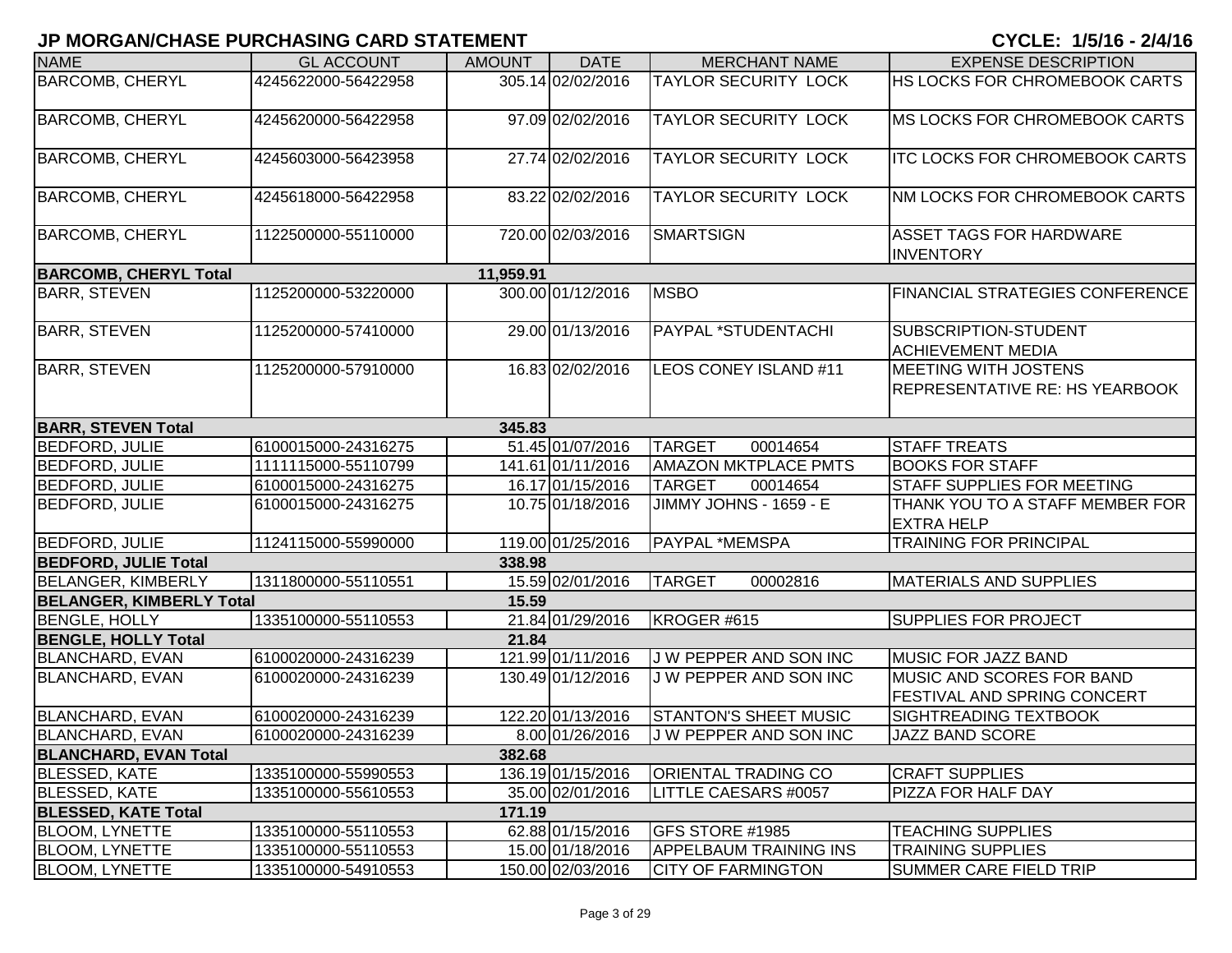| <b>NAME</b>                   | <b>GL ACCOUNT</b>   | <b>AMOUNT</b> | <b>DATE</b>       | <b>MERCHANT NAME</b>         | <b>EXPENSE DESCRIPTION</b>                           |
|-------------------------------|---------------------|---------------|-------------------|------------------------------|------------------------------------------------------|
| <b>BLOOM, LYNETTE</b>         | 1335100000-54910553 |               | 200.00 02/04/2016 | SQ *CHRIS CAKES OF           | SUMMER CARE RESOURCE                                 |
| <b>BLOOM, LYNETTE Total</b>   |                     | 427.88        |                   |                              |                                                      |
| <b>BRASIL, SANDRA</b>         | 6100022000-24316275 |               | 8.77 01/06/2016   | KROGER #632                  | SNACKS FOR PARENT COUNCIL                            |
|                               |                     |               |                   |                              | <b>MEETING</b>                                       |
| <b>BRASIL, SANDRA</b>         | 6100022000-24316275 |               | 35.79 01/15/2016  | LEOS CONEY ISLAND #11        | LUNCH FOR PRESENTERS FROM                            |
|                               |                     |               |                   |                              | HAVEN-DINKELMANN                                     |
| <b>BRASIL, SANDRA</b>         | 1124122000-55910000 |               | 31.08 01/15/2016  | SSI*SCHOOL SPECIALTY         | <b>SUPPLIES FOR OFFICE</b>                           |
| <b>BRASIL, SANDRA</b>         | 1124122000-55910000 |               | 142.89 01/27/2016 | <b>SSI*SCHOOL SPECIALTY</b>  | TONER FOR PRINTER IN THE OFFICE                      |
| <b>BRASIL, SANDRA</b>         | 1124122000-55910000 |               | 23.92 02/01/2016  | <b>HATTIE'S HALLMARK #3</b>  | CARDS FOR NICOLE-ADMIN OFFICE                        |
| <b>BRASIL, SANDRA</b>         | 6100022000-24316275 |               | 34.36 02/04/2016  | PANERA BREAD #667            | <b>BREAKFAST FOR CLASS COMPETITION</b>               |
|                               |                     |               |                   |                              |                                                      |
| <b>BRASIL, SANDRA Total</b>   |                     | 276.81        |                   |                              |                                                      |
| <b>BRATNEY, BETHANY</b>       | 1122222000-55990000 |               | 402.00 01/06/2016 | <b>ASSOC SUPERV AND CURR</b> | RENEWAL OF ASCD MEMBERSHIP                           |
| <b>BRATNEY, BETHANY</b>       | 1122222000-55990000 |               | 15.19 01/14/2016  | <b>BOOKSAMILLION.COM</b>     | <b>NEW SERIES ITEM FOR LMC</b>                       |
| <b>BRATNEY, BETHANY</b>       | 1122222000-55990000 |               | 542.61 01/14/2016 | <b>DEMCO INC</b>             | SUPPLIES AND MATERIALS FOR LMC                       |
| <b>BRATNEY, BETHANY</b>       | 1111322000-55210799 |               | 720.01 01/14/2016 | FOLLETT SCHOOL SOLUTIO       | <b>NEW MATERIALS FOR LMC</b>                         |
| <b>BRATNEY, BETHANY</b>       | 1122222000-55990000 |               | 232.43 01/14/2016 | STAPLS7149219202000001       | SUPPLIES & MATERIALS FOR LMC                         |
| <b>BRATNEY, BETHANY</b>       | 1122222000-55990000 |               | 33.99 01/14/2016  | STAPLS7149219202000002       | SUPPLIES & MATERIALS FOR LMC                         |
| <b>BRATNEY, BETHANY</b>       | 1122222000-55990000 |               | 148.58 01/15/2016 | FOLLETT SCHOOL SOLUTIO       | PROCESSING MATERIALS FOR LMC                         |
| <b>BRATNEY, BETHANY</b>       | 1122222000-55990000 |               | 35.10 02/04/2016  | AMERLIBASSOC-BRIGHTKEY       | PROCESSING MATERIALS FOR LMC                         |
| <b>BRATNEY, BETHANY Total</b> |                     | 2,129.91      |                   |                              |                                                      |
| <b>BUNKER, JEFFREY</b>        | 1126160000-54910000 |               | 128.43 01/20/2016 | <b>BADER AND SONS CO.</b>    | <b>MS GATOR REPAIR</b>                               |
| <b>BUNKER, JEFFREY</b>        | 1126160000-55993000 |               | 17.98 01/21/2016  |                              | MARKS OUTDOOR POWER EQ GRNDS MOWER MAINTENANCE PARTS |
| <b>BUNKER, JEFFREY</b>        | 1126160000-55993000 |               | 79.45 01/22/2016  |                              | MARKS OUTDOOR POWER EQ GRNDS MOWER REPAIR PARTS      |
| <b>BUNKER, JEFFREY</b>        | 1126160000-55993000 |               | 170.12 01/25/2016 |                              | MARKS OUTDOOR POWER EQ GRNDS MOWER REPAIR PARTS      |
| <b>BUNKER, JEFFREY</b>        | 1126160000-55992000 |               | 57.57 01/27/2016  | <b>FASTENAL COMPANY01</b>    | <b>MTCE SHOP SUPPLIES</b>                            |
| <b>BUNKER, JEFFREY</b>        | 1126160000-55992000 |               | 112.75 01/27/2016 | THE HOME DEPOT 2737          | <b>MTCE TOOLS, GLOVES</b>                            |
| <b>BUNKER, JEFFREY Total</b>  |                     | 566.30        |                   |                              |                                                      |
| <b>BURKHARDT, LORETTA</b>     | 6100020000-24316415 |               | 131.97 01/21/2016 | <b>MENARDS WIXOM MI</b>      | <b>SUPPLIES</b>                                      |
| <b>BURKHARDT, LORETTA</b>     | 6100020000-24316415 |               | 193.94 01/25/2016 | ORIENTAL TRADING CO          | PROPS FOR THEATER SHOW                               |
| <b>BURKHARDT, LORETTA</b>     | 6100020000-24316415 |               | 21.00 01/27/2016  | ORIENTAL TRADING CO          | <b>SUPPLIES</b>                                      |
| <b>BURKHARDT, LORETTA</b>     | 6100020000-24316415 |               | 18.98 01/28/2016  | BED BATH & BEYOND #368       | <b>SUPPLIES</b>                                      |
| <b>BURKHARDT, LORETTA</b>     | 6100020000-24316415 |               | 7.11 01/28/2016   | JOANN ETC #1933              | <b>SUPPLIES</b>                                      |
| <b>BURKHARDT, LORETTA</b>     | 6100020000-24316415 |               | 12.99 02/03/2016  | <b>STAPLES</b><br>00115659   | <b>SUPPLIES</b>                                      |
| BURKHARDT, LORETTA Total      |                     | 385.99        |                   |                              |                                                      |
| <b>BURNHAM, SUSAN</b>         | 1622211762-55110000 |               | 176.12 01/15/2016 | AMAZON.COM                   | <b>MAKING THINKING VISIBLE BOOK</b><br><b>STUDY</b>  |
| <b>BURNHAM, SUSAN</b>         | 6100011000-24316275 |               | 236.00 01/20/2016 | ROCKY'S OF NORTHVILLE        | DINNER FOR STAFF ATTENDING                           |
|                               |                     |               |                   |                              | <b>DISTRICT MOVIE</b>                                |
| <b>BURNHAM, SUSAN</b>         | 1622211762-55110000 |               | 192.15 01/26/2016 | AMAZON.COM                   | <b>MAKING THINKING VISIBLE BOOK</b><br><b>STUDY</b>  |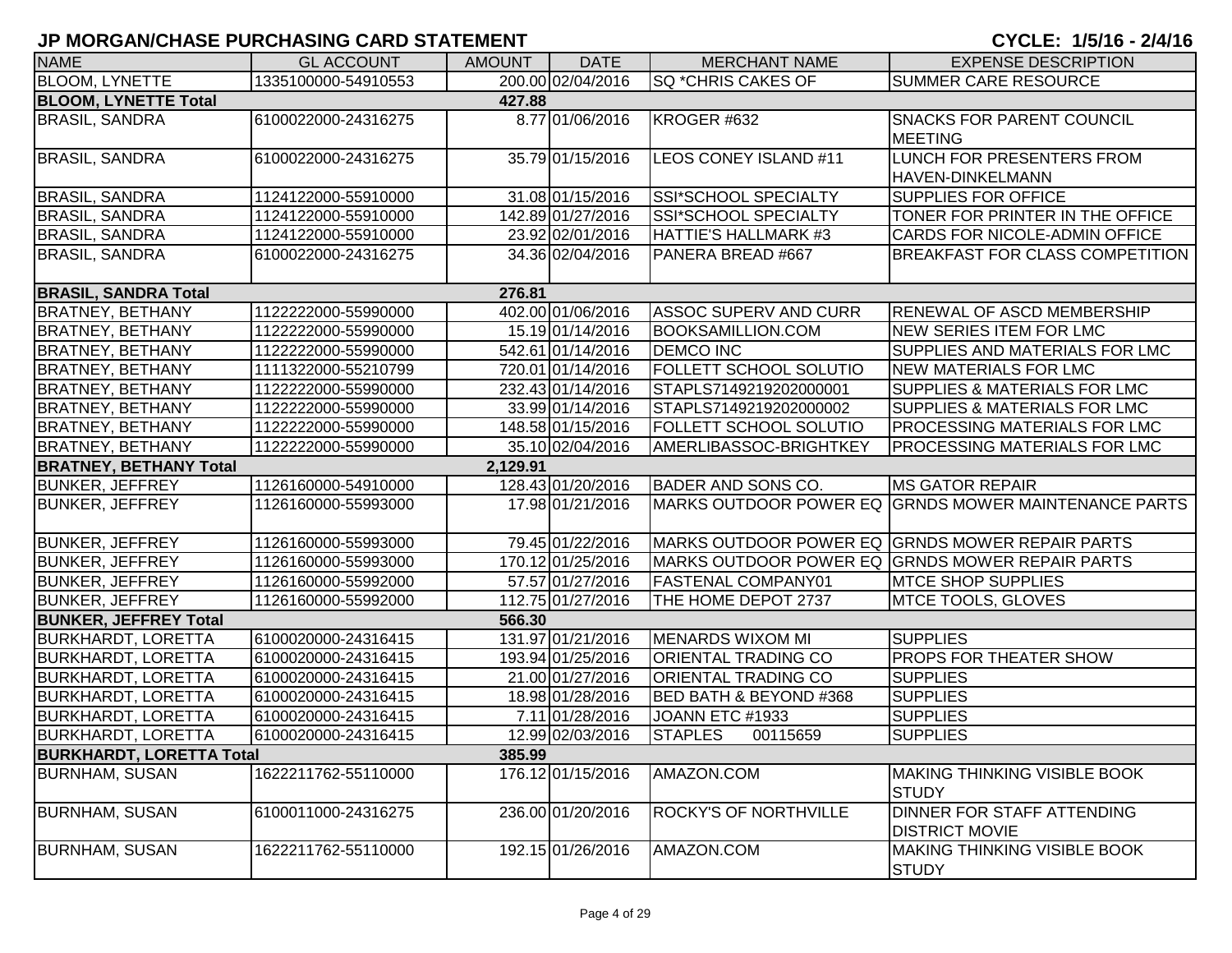# **JP MORGAN/CHASE PURCHASING CARD STATEMENT AND RESIDENT OF A 2/4/16 - 2/4/16 - 2/4/16**

| CYCLE: 1/5/16 - 2/4/16 |  |  |
|------------------------|--|--|
|------------------------|--|--|

| <b>NAME</b>                               | <b>GL ACCOUNT</b>   | <b>AMOUNT</b> | <b>DATE</b>       | <b>MERCHANT NAME</b>               | <b>EXPENSE DESCRIPTION</b>                                                                                                    |  |  |  |  |
|-------------------------------------------|---------------------|---------------|-------------------|------------------------------------|-------------------------------------------------------------------------------------------------------------------------------|--|--|--|--|
| <b>BURNHAM, SUSAN</b>                     | 1622211762-55110000 |               | 526.23 01/28/2016 | AMAZON.COM                         | MAKING THINKING VISIBLE BOOK<br><b>STUDY</b>                                                                                  |  |  |  |  |
| <b>BURNHAM, SUSAN Total</b><br>1,130.50   |                     |               |                   |                                    |                                                                                                                               |  |  |  |  |
| CALHOUN, STEPHANIE                        | 1335100000-55110553 |               | 77.50 01/19/2016  | <b>TARGET</b><br>00014654          | <b>CLASSROOM SUPPLIES</b>                                                                                                     |  |  |  |  |
| <b>CALHOUN, STEPHANIE</b>                 | 1335100000-55110553 |               | 36.97 02/01/2016  | <b>TARGET</b><br>00014654          | <b>CLASSROOM SUPPLIES</b>                                                                                                     |  |  |  |  |
| <b>CALHOUN, STEPHANIE Total</b>           |                     | 114.47        |                   |                                    |                                                                                                                               |  |  |  |  |
| <b>CANALES, BETH</b>                      | 1111322000-55110718 |               | 82.83 01/08/2016  | MEIJER INC #054<br>Q <sub>01</sub> | <b>PIZZA DIP LAB</b>                                                                                                          |  |  |  |  |
| <b>CANALES, BETH</b>                      | 1111322000-55110718 |               | 191.22 01/18/2016 | MEIJER INC #054<br>Q <sub>01</sub> | KITCHEN SUPPLIES, PANTRY<br>RESTOCKING, SALSA/GUACAMOLE LAB                                                                   |  |  |  |  |
| <b>CANALES, BETH Total</b>                |                     | 274.05        |                   |                                    |                                                                                                                               |  |  |  |  |
| CHRISTOPOULOS, COURTNI1311800000-55110551 |                     |               | 3.00 01/28/2016   | WM SUPERCENTER #5893               | <b>CHOICE TIME SUPPLIES</b>                                                                                                   |  |  |  |  |
| CHRISTOPOULOS, COURTN[1311800000-54910551 |                     |               | 150.00 02/03/2016 | <b>CITY OF FARMINGTON</b>          | END OF THE YEAR PICNIC PAVILION<br><b>FOR ITC</b>                                                                             |  |  |  |  |
| <b>CHRISTOPOULOS, COURTNEY Total</b>      |                     | 153.00        |                   |                                    |                                                                                                                               |  |  |  |  |
| CIANCIO, WANDA                            | 1122500000-53220000 |               | 195.00 01/08/2016 | <b>MICHIGAN ASSOCIATION F</b>      | MACUL CONFERENCE REGISTRATION<br><b>JIM FRY</b>                                                                               |  |  |  |  |
| CIANCIO, WANDA                            | 1122500000-53220000 |               | 195.00 01/08/2016 | <b>MICHIGAN ASSOCIATION F</b>      | MACUL CONFERENCE REGISTRATION<br><b>WANDA CIANCIO</b>                                                                         |  |  |  |  |
| CIANCIO, WANDA                            | 1122500000-54917000 |               | 30.00 01/28/2016  | WALGREENS #4454                    | <b>ITUNES GIFT CARDS FOR IPADS</b>                                                                                            |  |  |  |  |
| CIANCIO, WANDA                            | 1122500000-55910000 |               | 16.98 01/29/2016  | KROGER #632                        | <b>SNACKS FOR STUDENT CENTERED</b><br>LEARNING COMMITTEE MEETING                                                              |  |  |  |  |
| CIANCIO, WANDA                            | 1122500000-53220000 |               | 30.00 02/01/2016  | <b>KENT ISD/INTERNET</b>           | REGISTRATION FOR BRAD WILSON TO<br><b>ATTEND NOVANOW CONFERENCE</b>                                                           |  |  |  |  |
| CIANCIO, WANDA                            | 1122500000-53220000 |               | 30.00 02/01/2016  | <b>KENT ISD/INTERNET</b>           | <b>REGISTRATION FOR MYLA LEE TO</b><br>ATTEND NOVANOW CONFERENCE                                                              |  |  |  |  |
| CIANCIO, WANDA                            | 4245603000-56423958 |               | 443.51 02/03/2016 | <b>CDW GOVERNMENT</b>              | YOGA CHROMEBOOK FOR<br>DEMONSTRATION PURPOSES TO<br><b>STAFF</b>                                                              |  |  |  |  |
| CIANCIO, WANDA                            | 1122500000-53220000 |               | 25.00 02/03/2016  | <b>SOUTHWEST AIRLINES</b>          | CHECK IN AND BAGGAGE ON FLIGHT<br>TO LENOVO FOR EXECUTIVE BRIEFING<br>IN RALEIGH/DURHAM, NORTH<br><b>CAROLINA FOR JIM FRY</b> |  |  |  |  |
| CIANCIO, WANDA                            | 1122500000-53220000 |               | 25.00 02/03/2016  | <b>SOUTHWEST AIRLINES</b>          | CHECK IN AND BAGGAGE ON FLIGHT<br>TO LENOVO FOR EXECUTIVE BRIEFING<br>IN RALEIGH/DURHAM, NORTH<br>CAROLINA FOR SCOTT SMITH    |  |  |  |  |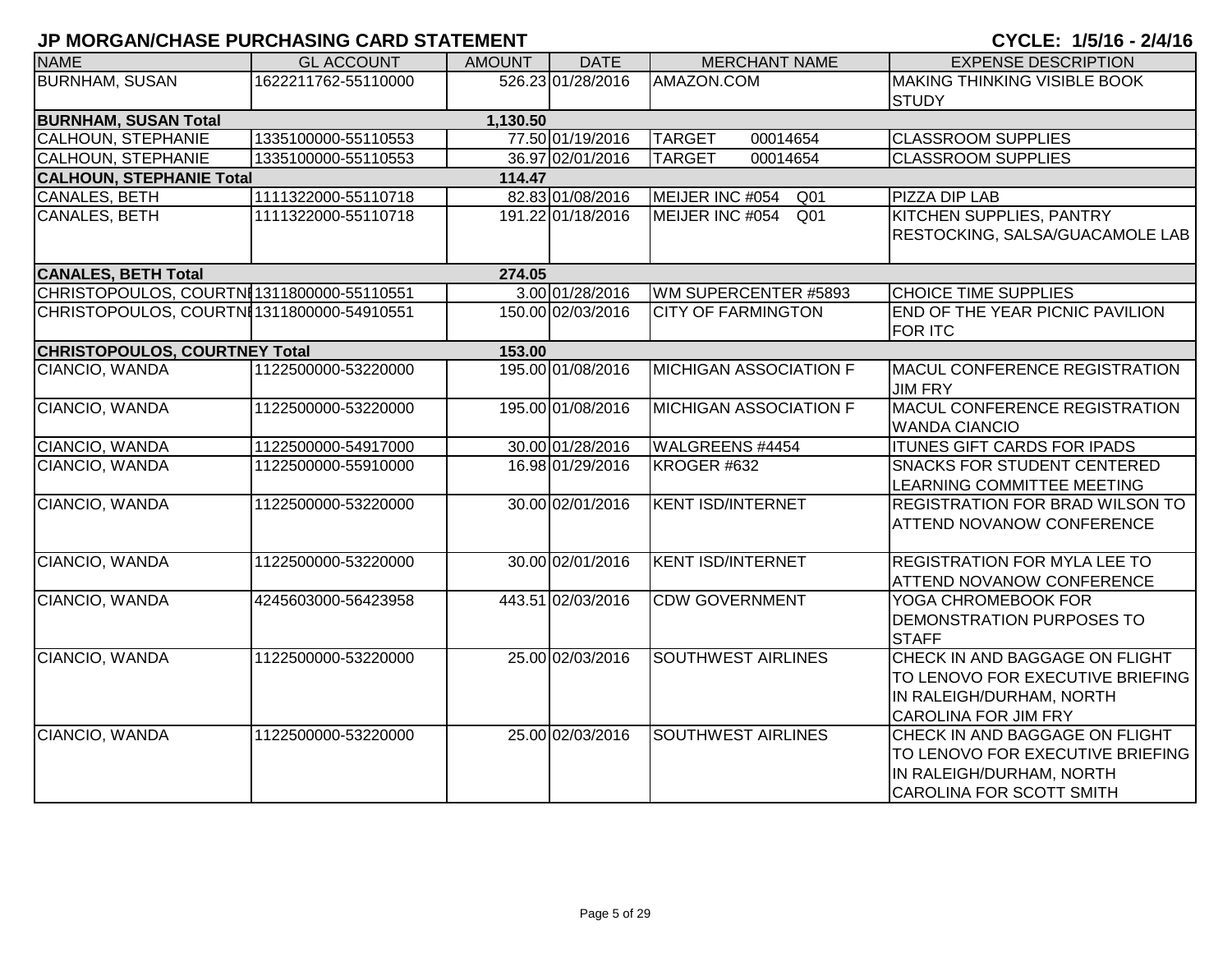| <b>NAME</b>                   | <b>GL ACCOUNT</b>   | <b>AMOUNT</b> | <b>DATE</b>         | <b>MERCHANT NAME</b>          | <b>EXPENSE DESCRIPTION</b>                                                                                                                |
|-------------------------------|---------------------|---------------|---------------------|-------------------------------|-------------------------------------------------------------------------------------------------------------------------------------------|
| CIANCIO, WANDA                | 1122500000-53220000 |               | 905.85 02/03/2016   | <b>SOUTHWEST AIRLINES</b>     | <b>FLIGHTS TO LENOVO FOR EXECUTIVE</b><br><b>BRIEFING IN RALEIGH/DURHAM,</b><br>NORTH CAROLINA FOR JIM FRY,<br>WANDA CIANCIO, SCOTT SMITH |
| CIANCIO, WANDA                | 1122500000-53220000 |               | 25.00 02/03/2016    | <b>SOUTHWEST AIRLINES</b>     | CHECK IN AND BAGGAGE ON FLIGHT<br>TO LENOVO FOR EXECUTIVE BRIEFING<br>IN RALEIGH/DURHAM, NORTH<br>CAROLINA FOR WANDA CIANCIO              |
| <b>CIANCIO, WANDA Total</b>   |                     | 1,921.34      |                     |                               |                                                                                                                                           |
| <b>CIANFERRA, LINDA</b>       | 1111324511-53610000 |               | 469.63 01/11/2016   | PRINTNOLOGY, INC. RETA        | <b>MARKETING DIRECT MAIL PIECE-</b><br>POSTAGE MP#3                                                                                       |
| CIANFERRA, LINDA              | 1613200361-55110514 |               | 39.99 01/22/2016    | <b>TARGET</b><br>00014654     | PHONE CARD MINUTES FOR BRIGHTON<br><b>ESL - LITERACY SKILLS AND ESL</b>                                                                   |
| CIANFERRA, LINDA              | 1113200331-54910000 |               | 1,456.86 02/04/2016 | PRINTNOLOGY, INC. RETA        | <b>PRINTING DIRECT MAIL PIECE FOR</b><br><b>ADULT ED /ALTERNATIVE</b>                                                                     |
| <b>CIANFERRA, LINDA Total</b> |                     | 1,966.48      |                     |                               |                                                                                                                                           |
| <b>CLARK, KIM</b>             | 1122218000-55310000 |               | 53.41 01/08/2016    | AMAZON.COM                    | <b>LIBRARY BOOKS</b>                                                                                                                      |
| CLARK, KIM                    | 1122218000-55310000 |               | 55.97 01/08/2016    | AMAZON.COM                    | <b>LIBRARY BOOKS</b>                                                                                                                      |
| CLARK, KIM                    | 1122218000-55310000 |               | 65.99 01/08/2016    | AMAZON.COM                    | <b>LIBRARY BOOKS</b>                                                                                                                      |
| CLARK, KIM                    | 1122218000-55310000 |               | 7.79 01/11/2016     | AMAZON.COM                    | <b>LIBRARY BOOKS</b>                                                                                                                      |
| CLARK, KIM                    | 1122218000-55410000 |               | 553.85 01/11/2016   | <b>W T COX INFORMATION SE</b> | <b>MAGAZINE SUBSCRIPTIONS</b>                                                                                                             |
| CLARK, KIM                    | 1122218000-55310000 |               | 56.82 01/14/2016    | AMAZON.COM                    | <b>LIBRARY BOOKS</b>                                                                                                                      |
| CLARK, KIM                    | 1122218000-55410000 |               | 16.21 01/14/2016    | AMAZON.COM                    | <b>LIBRARY BOOKS</b>                                                                                                                      |
| CLARK, KIM                    | 1122218000-55990000 |               | 41.97 01/14/2016    | PANERA BREAD #667             | <b>BAGELS FOR BOOKS &amp; BAGELS</b>                                                                                                      |
| CLARK, KIM                    | 1122218000-55410000 |               | 19.98 01/18/2016    | AMAZON.COM                    | <b>LIBRARY BOOKS</b>                                                                                                                      |
| <b>CLARK, KIM</b>             | 1122218000-55410000 |               | 18.84 01/18/2016    | AMAZON.COM                    | <b>LIBRARY BOOKS</b>                                                                                                                      |
| <b>CLARK, KIM</b>             | 1122218000-55410000 |               | 10.00 01/20/2016    | <b>AMAZON MKTPLACE PMTS</b>   | <b>CARD STOCK PAPER</b>                                                                                                                   |
| <b>CLARK, KIM</b>             | 1122218000-55410000 |               | 37.41 01/20/2016    | AMAZON.COM                    | <b>INDEX CARDS FOR MAKERSPACES -</b><br><b>LIBRARY BOOKS</b>                                                                              |
| <b>CLARK, KIM</b>             | 1122218000-55410000 |               | 641.89 01/22/2016   | DMI* DELL K-12 PTR            | <b>SUPPLIES</b>                                                                                                                           |
| CLARK, KIM                    | 6100018000-24316217 |               | 292.87 01/22/2016   | DMI* DELL K-12 PTR            | <b>SUPPLIES</b>                                                                                                                           |
| <b>CLARK, KIM</b>             | 1122218000-55410000 |               | 24.92 01/26/2016    | AMAZON.COM                    | <b>LIBRARY BOOKS</b>                                                                                                                      |
| CLARK, KIM                    | 1122218000-55310000 |               | 18.34 01/26/2016    | AMAZON.COM                    | <b>LIBRARY BOOKS</b>                                                                                                                      |
| <b>CLARK, KIM</b>             | 1122218000-55410000 |               | 12.82 01/27/2016    | AMAZON.COM                    | <b>LIBRARY BOOKS</b>                                                                                                                      |
| <b>CLARK, KIM</b>             | 1122218000-55410000 |               | 15.86 01/27/2016    | AMAZON.COM                    | <b>LIBRARY BOOKS</b>                                                                                                                      |
| CLARK, KIM                    | 1122218000-55410000 |               | 18.18 01/29/2016    | AMAZON.COM                    | <b>LIBRARY BOOKS</b>                                                                                                                      |
| <b>CLARK, KIM Total</b>       |                     | 1,963.12      |                     |                               |                                                                                                                                           |
| <b>COMB, ANDREW</b>           | 6100020000-24316415 |               | 963.60 01/05/2016   | MUSIC THEATRE INTN'L          | <b>MS MUSICAL SHOW</b><br><b>RIGHTS/MATERIALS</b>                                                                                         |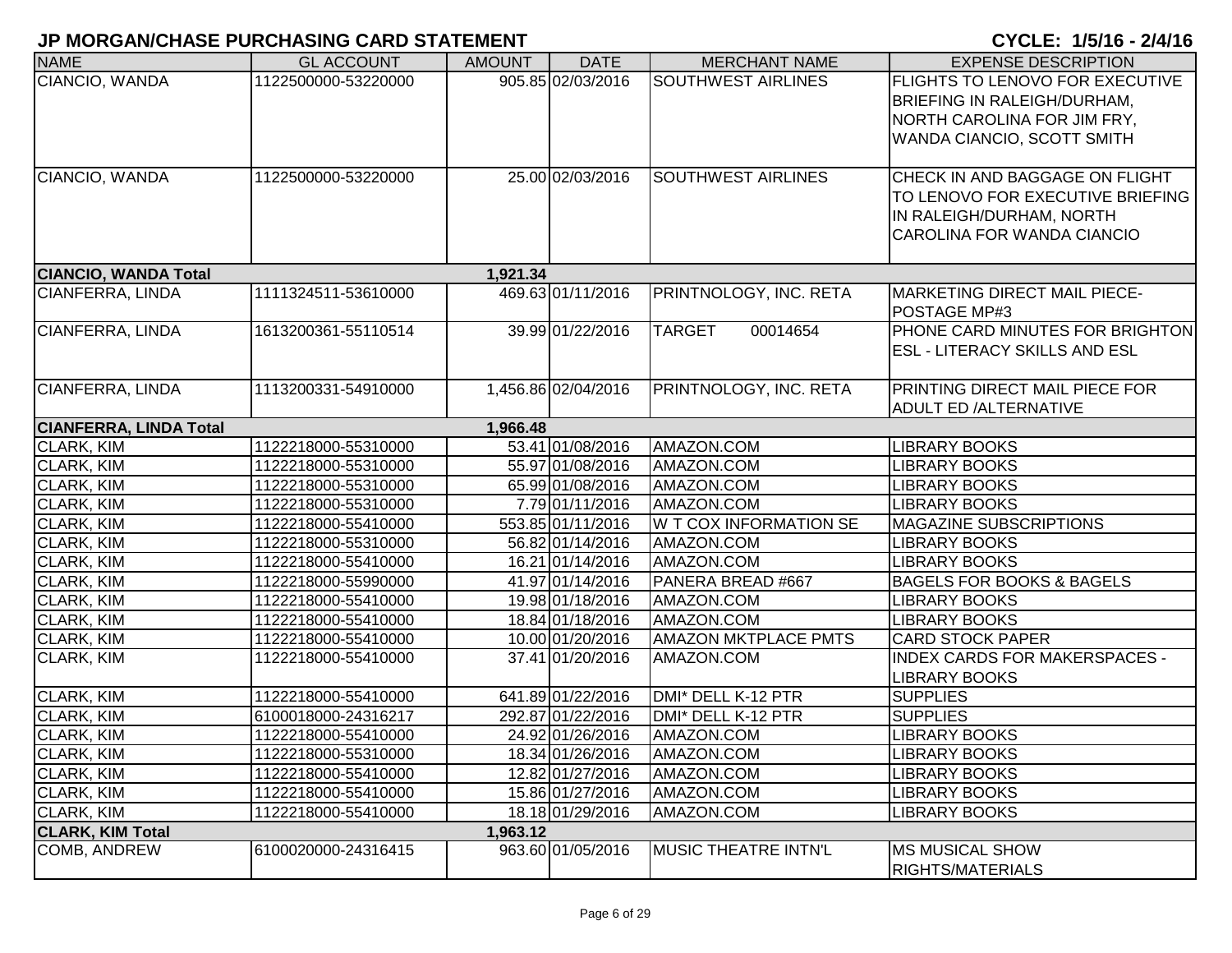| <b>NAME</b>                      | <b>GL ACCOUNT</b>   | <b>AMOUNT</b> | <b>DATE</b>         | <b>MERCHANT NAME</b>          | <b>EXPENSE DESCRIPTION</b>              |
|----------------------------------|---------------------|---------------|---------------------|-------------------------------|-----------------------------------------|
| COMB, ANDREW                     | 6100020000-24316770 |               | 19.17 01/20/2016    | KROGER #366                   | <b>REFRESHMENTS FOR PD</b>              |
| COMB, ANDREW                     | 1124120000-57410000 |               | 274.00 01/29/2016   | PAYPAL *MEMSPA                | <b>REGISTRATION FOR SCHRINER AND</b>    |
|                                  |                     |               |                     |                               | COMB FOR LEGAL ISSUES FOR K-8           |
|                                  |                     |               |                     |                               | <b>PRINCIPALS PD</b>                    |
| <b>COMB, ANDREW Total</b>        |                     | 1,256.77      |                     |                               |                                         |
| <b>COOLMAN, ROBERT</b>           | 1126160000-55992000 |               | 584.00 01/06/2016   | <b>CONSERVA ELECTRIC SUPP</b> | <b>MTCE STOCK BALLASTS</b>              |
| <b>COOLMAN, ROBERT</b>           | 1126160000-55992000 |               | 174.04 01/15/2016   | <b>COMPLETE BATTERY SOURC</b> | <b>MTCE, MS BATTERIES, TESTERS</b>      |
| <b>COOLMAN, ROBERT</b>           | 1126160000-55992000 |               | 201.40 01/18/2016   | <b>CONSERVA ELECTRIC SUPP</b> | <b>MTCE STOCK LAMPS</b>                 |
| <b>COOLMAN, ROBERT</b>           | 1126160000-55992000 |               | 10.47 01/19/2016    | <b>CONSERVA ELECTRIC SUPP</b> | OH SWITCH BLANKS                        |
| <b>COOLMAN, ROBERT</b>           | 1126160000-55992000 |               | 96.35 02/01/2016    | <b>CONSERVA ELECTRIC SUPP</b> | <b>HS POOL ROOM BALLAST</b>             |
| <b>COOLMAN, ROBERT</b>           | 1126160000-55992000 |               | 289.05 02/01/2016   | <b>CONSERVA ELECTRIC SUPP</b> | <b>HS POOL ROOM BALLAST</b>             |
| COOLMAN, ROBERT                  | 1126160000-55992000 |               | 325.20 02/02/2016   | <b>CONSERVA ELECTRIC SUPP</b> | <b>MTCE STOCK LAMPS</b>                 |
| <b>COOLMAN, ROBERT</b>           | 1126160000-55992000 |               | 134.90 02/04/2016   | <b>CITY ELECTRIC SUPPLY</b>   | <b>MS AUDITORIUM 220V CIRCUIT</b>       |
| <b>COOLMAN, ROBERT Total</b>     |                     | 1,815.41      |                     |                               |                                         |
| DIATIKAR, CHRISTINE              | 1429300000-55997000 |               | 3,888.00 01/22/2016 | <b>TEAM SPORTS</b>            | INV 185171/1 APPAREL                    |
| <b>DIATIKAR, CHRISTINE</b>       | 6100061000-24316103 |               | 1,000.00 01/22/2016 | <b>TEAM SPORTS</b>            | INV 185171/1 APPAREL                    |
| DIATIKAR, CHRISTINE              | 1429300000-55997000 |               | 620.00 01/22/2016   | <b>TEAM SPORTS</b>            | INV 185171/1 APPAREL                    |
| <b>DIATIKAR, CHRISTINE</b>       | 6100061000-24316126 |               | 631.00 01/22/2016   | <b>TEAM SPORTS</b>            | INV 189318/1 APPAREL                    |
| <b>DIATIKAR, CHRISTINE</b>       | 6100061000-24316114 |               | 1,520.00 01/22/2016 | <b>TEAM SPORTS</b>            | INV 190056/1 APPAREL                    |
| <b>DIATIKAR, CHRISTINE</b>       | 6100061000-24316114 |               | 1,222.00 01/22/2016 | <b>TEAM SPORTS</b>            | INV 191694/1, APPAREL                   |
| <b>DIATIKAR, CHRISTINE</b>       | 1429300000-55990000 |               | 3,530.00 01/22/2016 | <b>TEAM SPORTS</b>            | INV 191785/1, POLES/NETS                |
| <b>DIATIKAR, CHRISTINE</b>       | 1429300000-54120000 |               | 155.00 01/22/2016   | <b>TEAM SPORTS</b>            | <b>INV 195513/1, NETS</b>               |
| <b>DIATIKAR, CHRISTINE</b>       | 6100061000-24316195 |               | 70.00 01/22/2016    | <b>TEAM SPORTS</b>            | INV 196203/1 APPAREL                    |
| <b>DIATIKAR, CHRISTINE</b>       | 6100061000-24316104 |               | 1,362.00 01/22/2016 | <b>TEAM SPORTS</b>            | INV 197191/1, FB PLAYOFF SHIRTS         |
| <b>DIATIKAR, CHRISTINE</b>       | 6100061000-24316114 |               | 1,680.00 01/22/2016 | <b>TEAM SPORTS</b>            | INV 199434/1, APPAREL                   |
| <b>DIATIKAR, CHRISTINE</b>       | 6100061000-24316114 |               | 875.00 01/22/2016   | <b>TEAM SPORTS</b>            | INV 200525/1 APPAREL                    |
| <b>DIATIKAR, CHRISTINE</b>       | 6100061000-24316114 |               | 1,170.00 01/22/2016 | <b>TEAM SPORTS</b>            | INV 200843/1, KD MAX AIR BASKPAC V      |
| <b>DIATIKAR, CHRISTINE</b>       | 1429300000-55998000 |               | 810.00 01/22/2016   | <b>TEAM SPORTS</b>            | INV 203861/1, BASKETBALLS               |
| <b>DIATIKAR, CHRISTINE</b>       | 1429300000-55998000 |               | 720.00 01/22/2016   | <b>TEAM SPORTS</b>            | INV 203863/1, BASKETBALLS               |
| <b>DIATIKAR, CHRISTINE</b>       | 1429300000-55998000 |               | 450.00 01/22/2016   | <b>TEAM SPORTS</b>            | INV 203871/1, BASKETBALLS               |
| DIATIKAR, CHRISTINE              | 1429300000-55990000 |               | 242.00 01/22/2016   | <b>TEAM SPORTS</b>            | <b>INV 205682/1, MAT TAPE</b>           |
| <b>DIATIKAR, CHRISTINE</b>       | 1127170000-55710000 |               | 9,289.81 01/25/2016 | CORRIGAN OIL #2 - BRI         | 7506 GAL OF DIESEL                      |
| <b>DIATIKAR, CHRISTINE</b>       | 6100022000-24316176 |               | 255.00 02/02/2016   | <b>DUNCAN DISPOSAL SYSTEM</b> | <b>RECYCLING</b>                        |
| <b>DIATIKAR, CHRISTINE</b>       | 1127170000-55710000 |               | 7,985.90 02/03/2016 | CORRIGAN OIL #2 - BRI         | 7508 GAL OF DIESEL                      |
| <b>DIATIKAR, CHRISTINE</b>       | 1127170000-55730000 |               | 402.50 02/03/2016   | CORRIGAN OIL #2 - BRI         | <b>BLUE CAP DEF UREA</b>                |
| <b>DIATIKAR, CHRISTINE</b>       | 6100015000-24316501 |               | 4,580.00 02/03/2016 | <b>MICHIGAN OPERA THEATER</b> | <b>THE MIKADO FIELD TRIP</b>            |
| <b>DIATIKAR, CHRISTINE</b>       | 1429300000-54910000 |               | 7,159.10 02/03/2016 | PLYMOUTH NOVI 155             | <b>NOVEMBER &amp; DECEMBER TRAINING</b> |
|                                  |                     |               |                     |                               | <b>SERVICES</b>                         |
| <b>DIATIKAR, CHRISTINE</b>       | 6100011000-24316501 |               | 225.00 02/03/2016   | <b>SQ *MICHIGAN EVENT SER</b> | SPRING FLING PHOTO BOOTH                |
| <b>DIATIKAR, CHRISTINE</b>       | 1122500000-54905000 |               | 5,732.47 02/03/2016 | <b>TURNITIN LLC</b>           | SOFTWARE RENEWAL FOR HS                 |
| <b>DIATIKAR, CHRISTINE Total</b> |                     | 55,574.78     |                     |                               |                                         |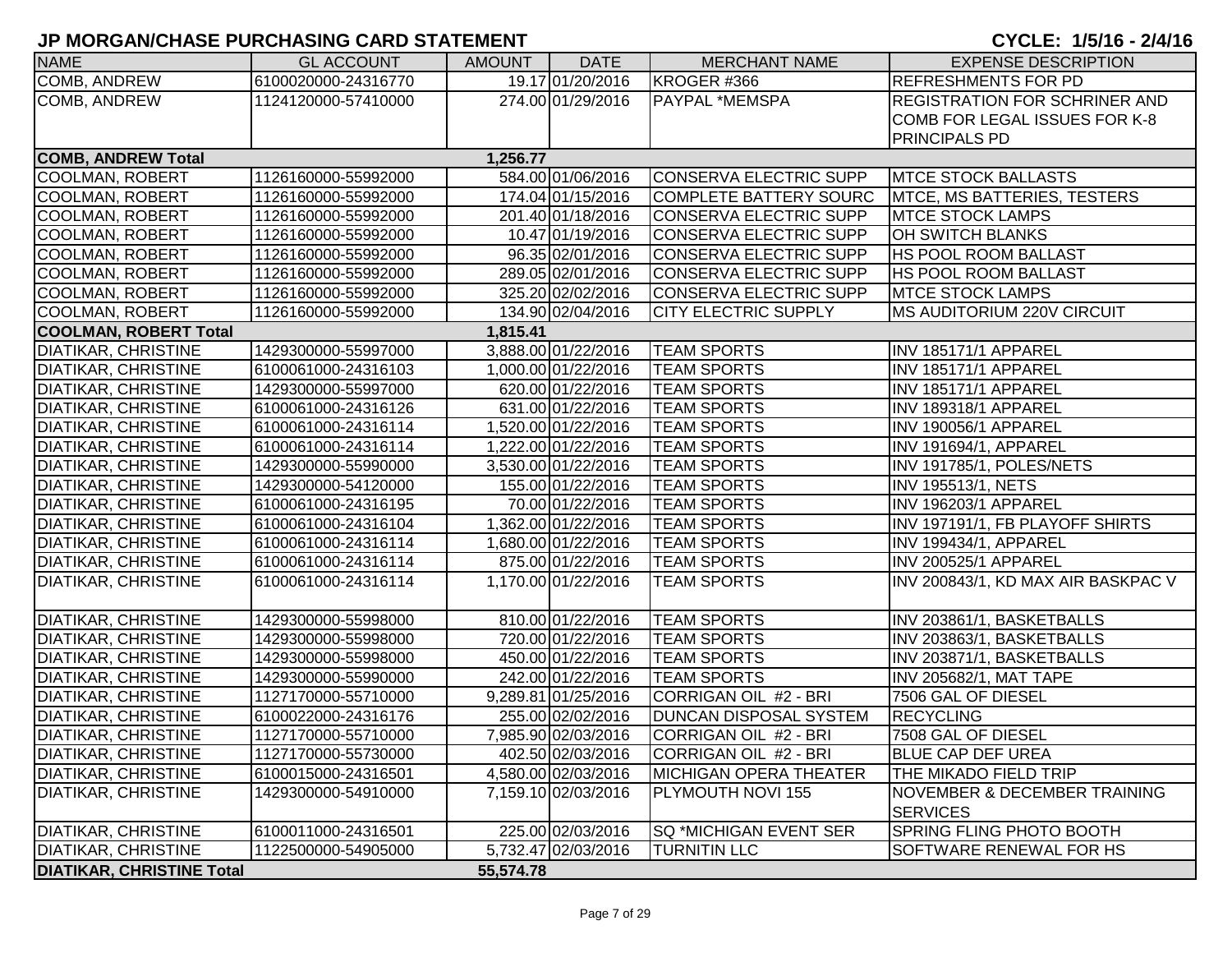| <b>NAME</b>                               | <b>GL ACCOUNT</b>   | <b>AMOUNT</b> | <b>DATE</b>          | <b>MERCHANT NAME</b>                            | <b>EXPENSE DESCRIPTION</b>                                |
|-------------------------------------------|---------------------|---------------|----------------------|-------------------------------------------------|-----------------------------------------------------------|
| <b>DINKELMANN, KATY</b>                   | 6100022000-24316129 |               | 3,368.00 01/06/2016  | <b>STARQUEST INTERNATIONA</b>                   | <b>COMPETITION DANCE FEES</b>                             |
| <b>DINKELMANN, KATY</b>                   | 6100022000-24316129 |               | 452.69 01/19/2016    | <b>CHARLOTTE RUSSE</b>                          | <b>DANCE COSTUMES</b>                                     |
| <b>DINKELMANN, KATY</b>                   | 6100022000-24316129 |               | 22.99 02/01/2016     | <b>TARGET</b><br>00009225                       | DANCE COSTUME PIECES                                      |
| <b>DINKELMANN, KATY Total</b>             |                     | 3,843.68      |                      |                                                 |                                                           |
| <b>DRAGOO, MICHAEL</b>                    | 1126160000-55992000 |               | 100.08 01/06/2016    | REDFORD LOCK COMPANY I                          | <b>HS KEYS</b>                                            |
| DRAGOO, MICHAEL                           | 1126160000-54966000 |               | 153.00 01/12/2016    | MIWATERS WATER RESOURC HS NPDES ANNUAL PERMIT   |                                                           |
| <b>DRAGOO, MICHAEL</b>                    | 1126160000-55992000 |               | 365.20 01/14/2016    | COCHRANE SUPPLY AND EN                          | HS AHU-21                                                 |
| <b>DRAGOO, MICHAEL</b>                    | 1126160000-55992000 |               | 100.08 01/14/2016    | <b>REDFORD LOCK COMPANY I</b>                   | <b>HS KEYS</b>                                            |
| <b>DRAGOO, MICHAEL</b>                    | 1126160000-55992000 |               | 458.73 01/15/2016    | <b>COCHRANE SUPPLY AND EN</b>                   | HS AHU-21                                                 |
| DRAGOO, MICHAEL                           | 1126160000-55992000 |               | 812.46 01/20/2016    | <b>COCHRANE SUPPLY AND EN</b>                   | <b>NM5 &amp; 6 HOT WATER VALVE</b>                        |
|                                           |                     |               |                      |                                                 | <b>ACTUATORS</b>                                          |
| DRAGOO, MICHAEL                           | 4245600063-56420000 |               | 10,800.51 02/04/2016 | <b>NICHOLS</b>                                  | <b>MTCE SCRUBBER FOR CUSTODIANS</b>                       |
| <b>DRAGOO, MICHAEL Total</b>              |                     | 12,790.06     |                      |                                                 |                                                           |
| <b>FENCHEL, LISA</b>                      | 1124118000-55910000 |               | 26.00 01/13/2016     | SURVEYMONKEY.COM                                | <b>ON-LINE SURVEY FEE</b>                                 |
| <b>FENCHEL, LISA</b>                      | 1124118000-55910000 |               | 119.00 01/28/2016    | <b>PAYPAL *MEMSPA</b>                           | LEGAL ISSUES K-8 PRINCIPALS                               |
| <b>FENCHEL, LISA Total</b>                |                     | 145.00        |                      |                                                 |                                                           |
| <b>FULAR, JAMES</b>                       | 2326160000-55992000 |               | 7.00 01/06/2016      | MARKS OUTDOOR POWER EQ MTCE SMALL CHAIN FOR SAW | SHARPENING                                                |
| <b>FULAR, JAMES</b>                       | 1126160000-55993000 |               | 359.71 01/07/2016    | J THOMAS DISTRIBUTORS                           | <b>GRNDS MOWER SEAT, DEBRIS BAGS,</b>                     |
|                                           |                     |               |                      |                                                 | <b>SIGN FOR GOOSEN VAC</b>                                |
| <b>FULAR, JAMES</b>                       | 1126160000-54120000 |               | 622.58 01/08/2016    | MUNN TRACTOR & LAWN IN                          | <b>MTCE LOADER WINDSHIELD</b>                             |
| <b>FULAR, JAMES</b>                       | 1126160000-55993000 |               | 17.60 01/11/2016     | JOHN DEERE LANDSCAPES0                          | <b>GRNDS SUPPLIES</b>                                     |
| <b>FULAR, JAMES</b>                       | 1126160000-55993000 |               | 214.29 01/12/2016    | <b>NOR*NORTHERN TOOL</b>                        | <b>GRNDS SEATS FOR LOADER, GATOR</b>                      |
| <b>FULAR, JAMES</b>                       | 1126160000-55730000 |               | 88.93 01/14/2016     | HAROLDS FRAME SHOP INC                          | <b>GRNDS F-250 PLOW REPAIR</b>                            |
| <b>FULAR, JAMES</b>                       | 1126160000-55993000 |               | 168.96 01/18/2016    |                                                 | MARKS OUTDOOR POWER EQ GRNDS NEW SNOWBLOWER PARTS         |
| <b>FULAR, JAMES</b>                       | 1126160000-54910000 |               | 95.50 01/18/2016     |                                                 | MARKS OUTDOOR POWER EQ GRNDS HEDGE TRIMMER REPAIR         |
| <b>FULAR, JAMES</b>                       | 1126160000-55993000 |               | 376.00 01/20/2016    | <b>GEMPLER'S</b>                                | DF NEW SALT SPREADER                                      |
| <b>FULAR, JAMES</b>                       | 1126160000-55992000 |               | 7.74 01/22/2016      | THE HOME DEPOT 2737                             | <b>BOSCO AIR FILTERS</b>                                  |
| <b>FULAR, JAMES</b>                       | 1126160000-55993000 |               | 300.00 01/25/2016    | <b>AMSOIL</b>                                   | <b>GRNDS STOCK OIL FOR MACHINERY</b>                      |
| <b>FULAR, JAMES</b>                       | 1126160000-55993000 |               | 18.00 01/25/2016     | <b>AMSOIL</b>                                   | SHIPPING ON OIL FOR GRNDS                                 |
| <b>FULAR, JAMES</b>                       | 1126160000-55993000 |               | 499.36 01/28/2016    | MARKS OUTDOOR POWER EQ GRNDS NEW SNOW BLOWER    |                                                           |
| <b>FULAR, JAMES</b>                       | 1126160000-55993000 |               | 66.70 01/29/2016     | <b>GEMPLER'S</b>                                | <b>GRNDS OIL CHANGING SYSTEM</b>                          |
| <b>FULAR, JAMES Total</b>                 |                     | 2,842.37      |                      |                                                 |                                                           |
| <b>FURLOW, SETH</b>                       | 1711322000-55110614 |               | 134.06 01/13/2016    | <b>FLINN SCIENTIFIC, I</b>                      | <b>ANTIMICROBIAL RESISTANCE IN</b><br><b>BACTERIA LAB</b> |
|                                           |                     |               |                      |                                                 |                                                           |
| <b>FURLOW, SETH</b>                       | 1711322000-55110614 |               | 35.86 01/28/2016     | <b>FLINN SCIENTIFIC, I</b>                      | <b>ANTIMICROBIAL RESISTANCE IN</b><br><b>BACTERIA LAB</b> |
| <b>FURLOW, SETH Total</b>                 |                     | 169.92        |                      |                                                 |                                                           |
| GONZALEZ-SHEERAN, MARQ1111220730-55110000 |                     |               | 6.21 01/13/2016      | <b>TARGET</b><br>00014654                       | <b>EXPERIMENT SUPPLIES FOR WEATHER</b><br><b>LABS</b>     |
| GONZALEZ-SHEERAN, MAR06100020000-24316257 |                     |               | 17.98 01/27/2016     | <b>TARGET</b><br>00014654                       | <b>MAGIC MARKERS FOR STUDENT</b>                          |
|                                           |                     |               |                      |                                                 | COUNCIL MEETING/POSTERS                                   |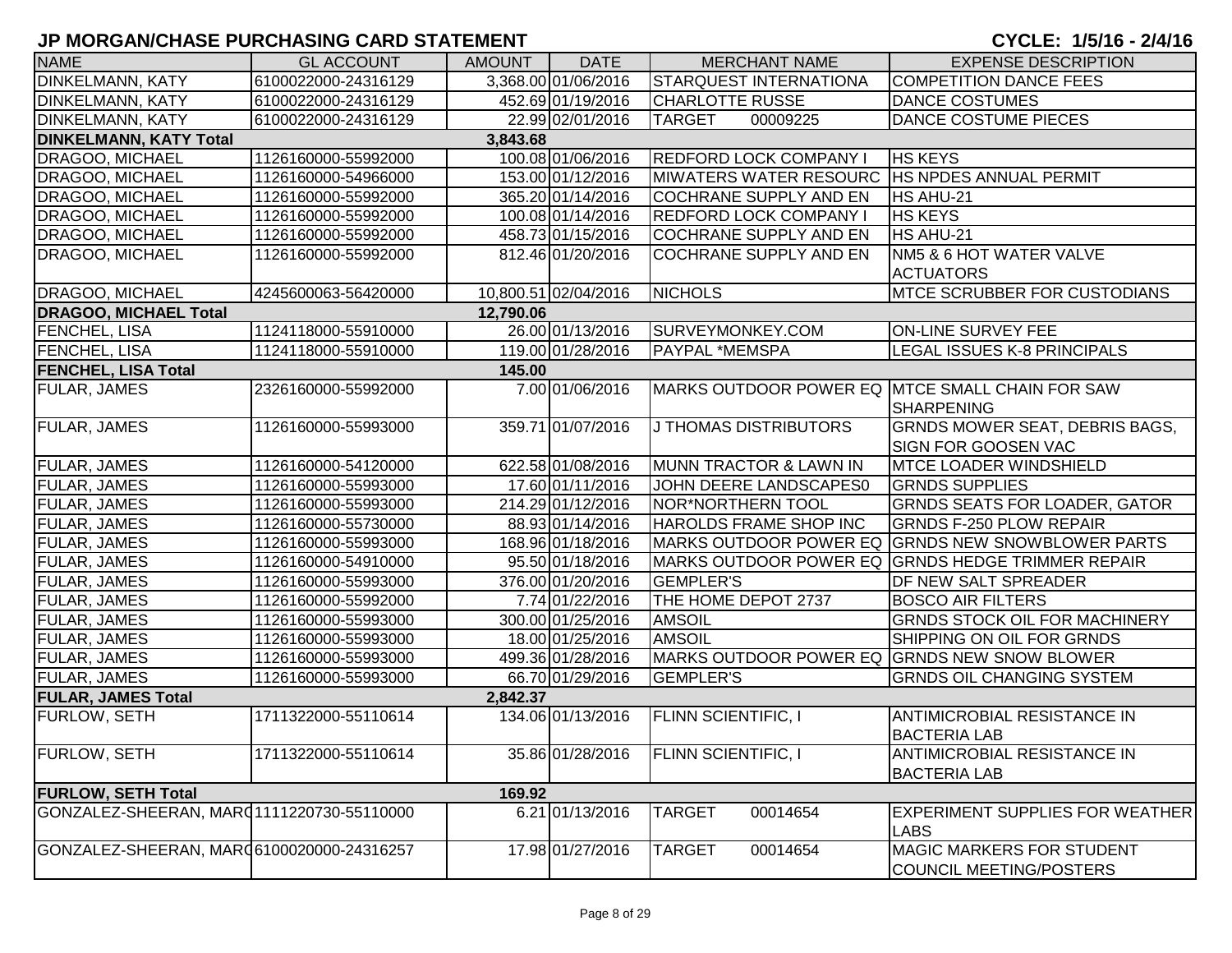| <b>NAME</b>                                      | <b>GL ACCOUNT</b>   | <b>AMOUNT</b> | <b>DATE</b>         | <b>MERCHANT NAME</b>          | <b>EXPENSE DESCRIPTION</b>         |  |  |  |
|--------------------------------------------------|---------------------|---------------|---------------------|-------------------------------|------------------------------------|--|--|--|
| <b>GONZALEZ-SHEERAN, MARGARET Total</b><br>24.19 |                     |               |                     |                               |                                    |  |  |  |
| GORDON, BRIAN                                    | 1429300000-55999000 |               | 245.00 01/05/2016   | <b>ESCO PROMOTIONS</b>        | <b>TROPIES FOR STATE CHAMPIONS</b> |  |  |  |
| GORDON, BRIAN                                    | 1429300000-55997000 |               | 2,170.00 01/13/2016 | <b>TWO FIVE APPAREL</b>       | <b>SOFTBALL UNIFORMS</b>           |  |  |  |
| <b>GORDON, BRIAN</b>                             | 6100061000-24316104 |               | 100.00 01/18/2016   | <b>XOCHIMILCO RESTAURANT</b>  | DINNER FOR WORKERS AT OUTDOOR      |  |  |  |
|                                                  |                     |               |                     |                               | <b>HOCKEY GAME</b>                 |  |  |  |
| <b>GORDON, BRIAN</b>                             | 6100061000-24316275 |               | 80.95 02/01/2016    | CVS/PHARMACY #08161           | <b>GIFT CARD</b>                   |  |  |  |
| <b>GORDON, BRIAN</b>                             | 6100061000-24316172 |               | 215.17 02/01/2016   | WWW.VISTAPRINT.COM            | <b>FOOTBALL</b>                    |  |  |  |
| <b>GORDON, BRIAN Total</b>                       |                     | 2,811.12      |                     |                               |                                    |  |  |  |
| <b>GREBINSKI, KRISTEN</b>                        | 6100020000-24316243 |               | 16.49 01/07/2016    | J W PEPPER AND SON INC        | <b>MUSIC</b>                       |  |  |  |
| <b>GREBINSKI, KRISTEN</b>                        | 6100020000-24316243 |               | 34.99 01/08/2016    | SIGHTREADINGFACTORY.CO        | <b>MUSIC</b>                       |  |  |  |
| <b>GREBINSKI, KRISTEN</b>                        | 6100020000-24316243 |               | 30.84 01/27/2016    | J W PEPPER AND SON INC        | <b>MUSIC</b>                       |  |  |  |
| <b>GREBINSKI, KRISTEN</b>                        | 6100020000-24316243 |               | 25.09 01/27/2016    | J W PEPPER AND SON INC        | <b>MUSIC</b>                       |  |  |  |
| <b>GREBINSKI, KRISTEN Total</b>                  |                     | 107.41        |                     |                               |                                    |  |  |  |
| HANSEN, ANN                                      | 1311800000-53220551 |               | 15.00 01/05/2016    | <b>APPELBAUM TRAINING INS</b> | <b>PRESCHOOL TEACHER TRAINING</b>  |  |  |  |
| HANSEN, ANN                                      | 1311800000-53220551 |               | 30.00 01/18/2016    | <b>APPELBAUM TRAINING INS</b> | <b>PRESCHOOL TRAINING</b>          |  |  |  |
| HANSEN, ANN                                      | 1311800000-53220551 |               | 33.00 01/20/2016    | <b>APPELBAUM TRAINING INS</b> | <b>PRESCHOOL TRAINING</b>          |  |  |  |
| HANSEN, ANN                                      | 1311800000-53220551 |               | 15.00 01/21/2016    | <b>APPELBAUM TRAINING INS</b> | <b>PRESCHOOL TRAINING</b>          |  |  |  |
| HANSEN, ANN                                      | 1335100000-53220553 |               | 24.00 01/26/2016    | <b>APPELBAUM TRAINING INS</b> | <b>CARE TRAINING</b>               |  |  |  |
| HANSEN, ANN                                      | 1335100000-53220553 |               | 39.00 02/01/2016    | <b>APPELBAUM TRAINING INS</b> | <b>CARE TRAINING</b>               |  |  |  |
| HANSEN, ANN                                      | 1335100000-53220553 |               | 24.00 02/01/2016    | <b>APPELBAUM TRAINING INS</b> | <b>CARE TRAINING</b>               |  |  |  |
| HANSEN, ANN                                      | 1311800000-53220551 |               | 45.00 02/02/2016    | <b>APPELBAUM TRAINING INS</b> | <b>PRESCHOOL TRAINING</b>          |  |  |  |
| <b>HANSEN, ANN Total</b>                         |                     | 225.00        |                     |                               |                                    |  |  |  |
| <b>HARRIS, CHRISTINE</b>                         | 6100000000-24316355 |               | 9.11 01/25/2016     | KROGER #632                   | <b>STEGOSAURUS DINOSAUR SNACK</b>  |  |  |  |
|                                                  |                     |               |                     |                               | <b>PROJECT</b>                     |  |  |  |
| <b>HARRIS, CHRISTINE Total</b>                   |                     | 9.11          |                     |                               |                                    |  |  |  |
| HARVEY, JENNIFER                                 | 1711322000-55110614 |               | 23.06 01/06/2016    | KROGER #632                   | <b>IB PAINTING SUPPLIES</b>        |  |  |  |
| HARVEY, JENNIFER                                 | 1711322000-55110614 |               | 55.95 01/18/2016    | 00014654<br><b>TARGET</b>     | <b>IB SUPPLIES</b>                 |  |  |  |
| HARVEY, JENNIFER                                 | 1711322000-55110614 |               | 173.42 01/21/2016   | <b>AMAZON MKTPLACE PMTS</b>   | <b>IB SUPPLIES</b>                 |  |  |  |
| HARVEY, JENNIFER                                 | 1711322000-55110614 |               | 3.03 01/21/2016     | <b>AMAZON MKTPLACE PMTS</b>   | <b>IB SUPPLIES</b>                 |  |  |  |
| HARVEY, JENNIFER                                 | 1711322000-55110614 |               | 98.13 01/21/2016    | MICHAELS STORES 3744          | <b>IB SUPPLIES</b>                 |  |  |  |
| HARVEY, JENNIFER                                 | 1711322000-55110614 |               | 294.60 01/27/2016   | SSI*SCHOOL SPECIALTY          | <b>IB SUPPLIES</b>                 |  |  |  |
| HARVEY, JENNIFER                                 | 1711322000-55110614 |               | 138.51 01/27/2016   | SSI*SCHOOL SPECIALTY          | <b>IB SUPPLIES</b>                 |  |  |  |
| HARVEY, JENNIFER                                 | 1711322000-55110614 |               | 10.81 01/28/2016    | <b>AMAZON MKTPLACE PMTS</b>   | <b>IB SUPPLIES</b>                 |  |  |  |
| HARVEY, JENNIFER                                 | 1711322000-55110614 |               | 3.99 01/28/2016     | F+W3 - NORTHLIGHTSHOP.        | <b>IB SUPPLIES</b>                 |  |  |  |
| HARVEY, JENNIFER                                 | 1711322000-55110614 |               | 84.85 02/01/2016    | <b>STAPLES</b><br>00115659    | <b>IB SUPPLIES</b>                 |  |  |  |
| HARVEY, JENNIFER                                 | 1711322000-55110614 |               | 399.00 02/02/2016   | <b>DBC*BLICK ART MATERIAL</b> | IB SUPPLIES                        |  |  |  |
| HARVEY, JENNIFER                                 | 1711322000-55110614 |               | 21.62 02/03/2016    | <b>AMAZON MKTPLACE PMTS</b>   | <b>IB SUPPLIES</b>                 |  |  |  |
| HARVEY, JENNIFER                                 | 1711322000-55110614 |               | 58.72 02/03/2016    | <b>DBC*BLICK ART MATERIAL</b> | <b>IB SUPPLIES</b>                 |  |  |  |
| HARVEY, JENNIFER                                 | 1711322000-55110614 |               | 382.55 02/03/2016   | SSI*SCHOOL SPECIALTY          | <b>IB SUPPLIES</b>                 |  |  |  |
| <b>HARVEY, JENNIFER Total</b>                    |                     | 1,748.24      |                     |                               |                                    |  |  |  |
| HENDERSON, BETH                                  | 1125200000-55910000 |               | 27.74 01/11/2016    | STAPLS7149003946000001        | <b>BUSINESS OFFICE SUPPLIES</b>    |  |  |  |
| HENDERSON, BETH                                  | 6100015000-24316501 |               | 104.09 01/13/2016   | IN *PRINT & MARKETING         | <b>DF PTO BANK SUPPLIES</b>        |  |  |  |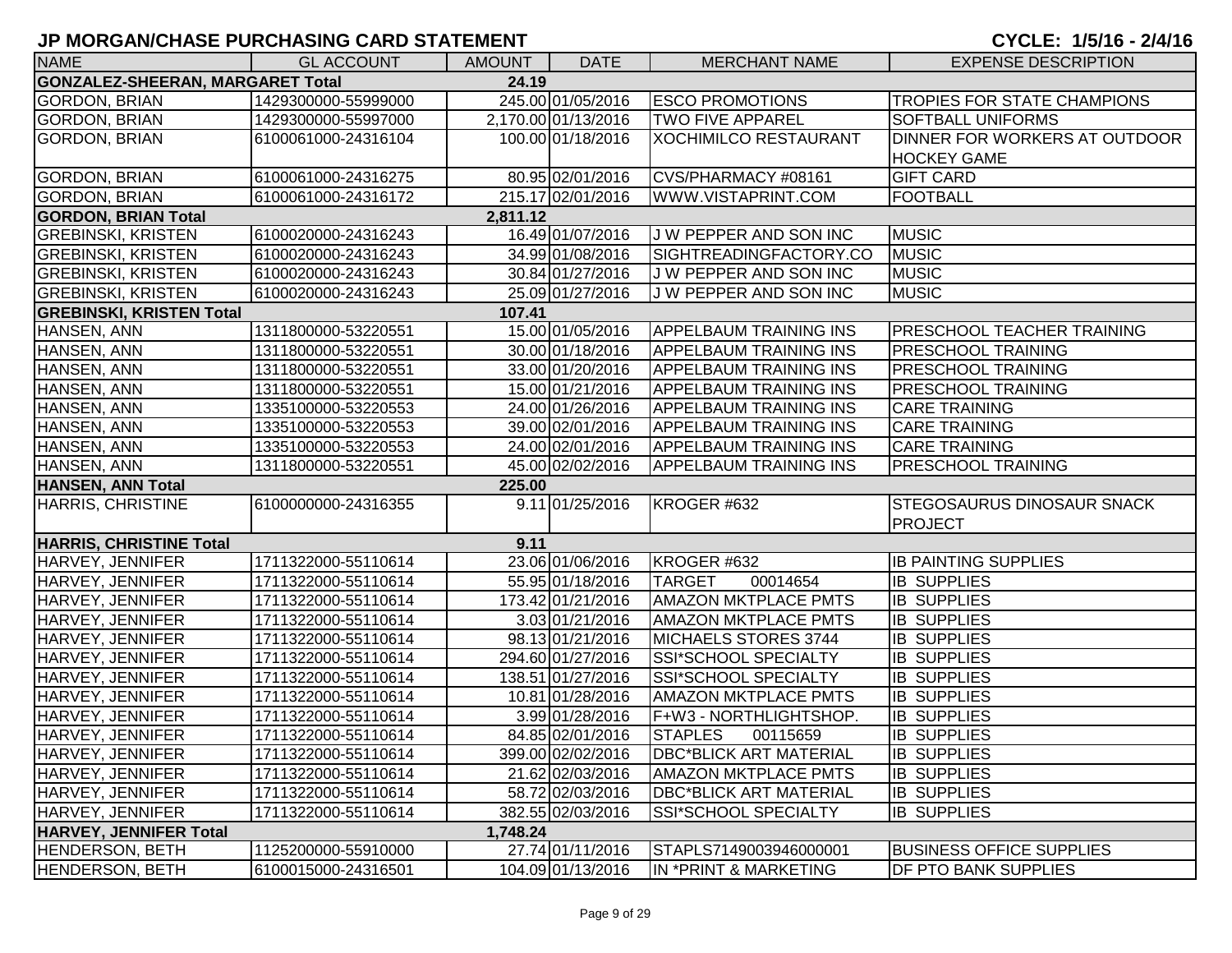| <b>NAME</b>                  | <b>GL ACCOUNT</b>   | <b>AMOUNT</b> | <b>DATE</b>       | <b>MERCHANT NAME</b>          | <b>EXPENSE DESCRIPTION</b>                                                    |
|------------------------------|---------------------|---------------|-------------------|-------------------------------|-------------------------------------------------------------------------------|
| HENDERSON, BETH              | 6100022000-24316275 |               | 35.95 01/13/2016  | IN *PRINT & MARKETING         | <b>HS SA BANK SUPPLIES</b>                                                    |
| HENDERSON, BETH              | 1125200000-55910000 |               | 243.57 01/18/2016 | STAPLS7149514020000001        | <b>BUSINESS OFFICE SUPPLIES</b>                                               |
| <b>HENDERSON, BETH</b>       | 1125200000-55910000 |               | 19.79 01/20/2016  | STAPLS7149003946000002        | <b>BUSINESS OFFICE SUPPLIES</b>                                               |
| <b>HENDERSON, BETH</b>       | 1125200000-55910000 |               | 156.99 01/21/2016 | STAPLS7149668187000001        | <b>BUSINESS OFFICE SUPPLIES</b>                                               |
| HENDERSON, BETH              | 1125200000-55910000 |               | 44.30 01/28/2016  | STAPLS7149205791000001        | <b>BUSINESS OFFICE SUPPLIES</b>                                               |
| <b>HENDERSON, BETH Total</b> |                     | 632.43        |                   |                               |                                                                               |
| HOLLY, SHEILA                | 1123200000-54910000 |               | 67.40 01/11/2016  | <b>MICHIGAN NOTARY SERVIC</b> | <b>NOTARY RENEWAL</b>                                                         |
| HOLLY, SHEILA                | 1123100000-57910000 |               | 62.51 01/22/2016  | KROGER #632                   | <b>BOARD OF EDUCATION SUPPLIES</b>                                            |
| <b>HOLLY, SHEILA</b>         | 1123100000-53220000 |               | 90.00 01/22/2016  | <b>MASB</b>                   | CBA214 REGISTRATION FEE; WILLY<br>MENA; 1.22.16                               |
| <b>HOLLY, SHEILA</b>         | 1123100000-57910000 |               | 140.00 01/22/2016 | PANERA BREAD #667             | <b>BOARD OF EDUCATION MEETING</b><br><b>SUPPLIES</b>                          |
| <b>HOLLY, SHEILA</b>         | 1123200000-53220000 |               | 460.00 02/04/2016 | <b>MSBO</b>                   | 2016 MSBO CONFERENCE<br>REGISTRATION; 4.26.16-4.28.16; GRAND<br><b>RAPIDS</b> |
| <b>HOLLY, SHEILA Total</b>   |                     | 819.91        |                   |                               |                                                                               |
| HOSKINS, DIANE               | 1111324511-55110000 |               | 55.00 01/05/2016  | <b>AMAZON MKTPLACE PMTS</b>   | <b>ESL HEADPHONE SPLITTERS</b>                                                |
| HOSKINS, DIANE               | 6100000000-24316301 |               | 131.44 01/05/2016 | <b>RED OLIVE XV</b>           | <b>STUDENT DINNER</b>                                                         |
| HOSKINS, DIANE               | 6100000000-24316301 |               | 61.72 01/05/2016  | SAMSCLUB #6657                | <b>STUDENT DINNER</b>                                                         |
| HOSKINS, DIANE               | 6100000000-24316301 |               | 80.74 01/06/2016  | COTTAGE INN PIZZA NOVI        | <b>STUDENT DINNER</b>                                                         |
| <b>HOSKINS, DIANE</b>        | 6100000000-24316301 |               | 150.98 01/12/2016 | <b>RED OLIVE XV</b>           | <b>STUDENT DINNER</b>                                                         |
| HOSKINS, DIANE               | 6100000000-24316301 |               | 111.76 01/13/2016 | <b>RED OLIVE XV</b>           | <b>STUDENT DINNER</b>                                                         |
| HOSKINS, DIANE               | 6100000000-24316301 |               | 99.34 01/20/2016  | <b>RED OLIVE XV</b>           | <b>STUDENT DINNER</b>                                                         |
| HOSKINS, DIANE               | 6100000000-24316301 |               | 82.38 01/21/2016  | <b>RED OLIVE XV</b>           | <b>STUDENT DINNER</b>                                                         |
| HOSKINS, DIANE               | 6100000000-24316301 |               | 132.20 01/26/2016 | <b>RED OLIVE XV</b>           | <b>STUDENT DINNER</b>                                                         |
| HOSKINS, DIANE               | 6100000000-24316301 |               | 99.34 01/27/2016  | <b>RED OLIVE XV</b>           | <b>STUDENT DINNER</b>                                                         |
| HOSKINS, DIANE               | 1111324511-55110000 |               | 62.04 01/27/2016  | STAPLS7149603148000001        | <b>TEACHER SUPPLY</b>                                                         |
| HOSKINS, DIANE               | 6100000000-24316301 |               | 14.74 01/29/2016  | KROGER #632                   | <b>STUDENT DINNER</b>                                                         |
| <b>HOSKINS, DIANE</b>        | 6100000000-24316301 |               | 106.76 02/02/2016 | <b>RED OLIVE XV</b>           | <b>STUDENT DINNER</b>                                                         |
| HOSKINS, DIANE               | 6100000000-24316301 |               | 111.00 02/03/2016 | <b>RED OLIVE XV</b>           | <b>STUDENT DINNER</b>                                                         |
| HOSKINS, DIANE               | 1622700361-55110000 |               | 237.77 02/04/2016 | STAPLS7150387453000001        | TEACHER & OFFICE SUPPLIES                                                     |
| HOSKINS, DIANE               | 1122600511-55910000 |               | 6.99 02/04/2016   | STAPLS7150387453000002        | <b>PHONE CORD</b>                                                             |
| HOSKINS, DIANE               | 1122600511-55910000 |               | 59.45 02/04/2016  | STAPLS7150387453000003        | <b>ROLLED PAPER</b>                                                           |
| <b>HOSKINS, DIANE Total</b>  |                     | 1,603.65      |                   |                               |                                                                               |
| <b>HOURIGAN, MARK</b>        | 1111322000-55110723 |               | 105.99 01/07/2016 | J W PEPPER AND SON INC        | <b>PURCHASE OF FESTIVAL MUSIC</b><br>(INGLESINA) FOR WIND ENSEMBLE            |
| <b>HOURIGAN, MARK</b>        | 1111322000-55110723 |               | 140.00 01/07/2016 | PAYPAL *BAKERSJAZZM           | IPURCHASE OF JAZZ MUSIC FOR JAZZ<br><b>FESTIVAL</b>                           |
| <b>HOURIGAN, MARK Total</b>  |                     | 245.99        |                   |                               |                                                                               |
| JUOPPERI, JOHN               | 1126160000-55992000 |               | 239.00 01/08/2016 | <b>REDFORD LOCK COMPANY I</b> | <b>MS BOYS LOCKER ROOM</b>                                                    |
| JUOPPERI, JOHN               | 1126160000-55992000 |               | 243.55 01/12/2016 | SHIFFLER EQUIPMENT SAL        | <b>OH LUNCH TABLES</b>                                                        |
| JUOPPERI, JOHN               | 1126160000-55992000 |               | 30.00 01/14/2016  | <b>REDFORD LOCK COMPANY I</b> | <b>NW CABINET</b>                                                             |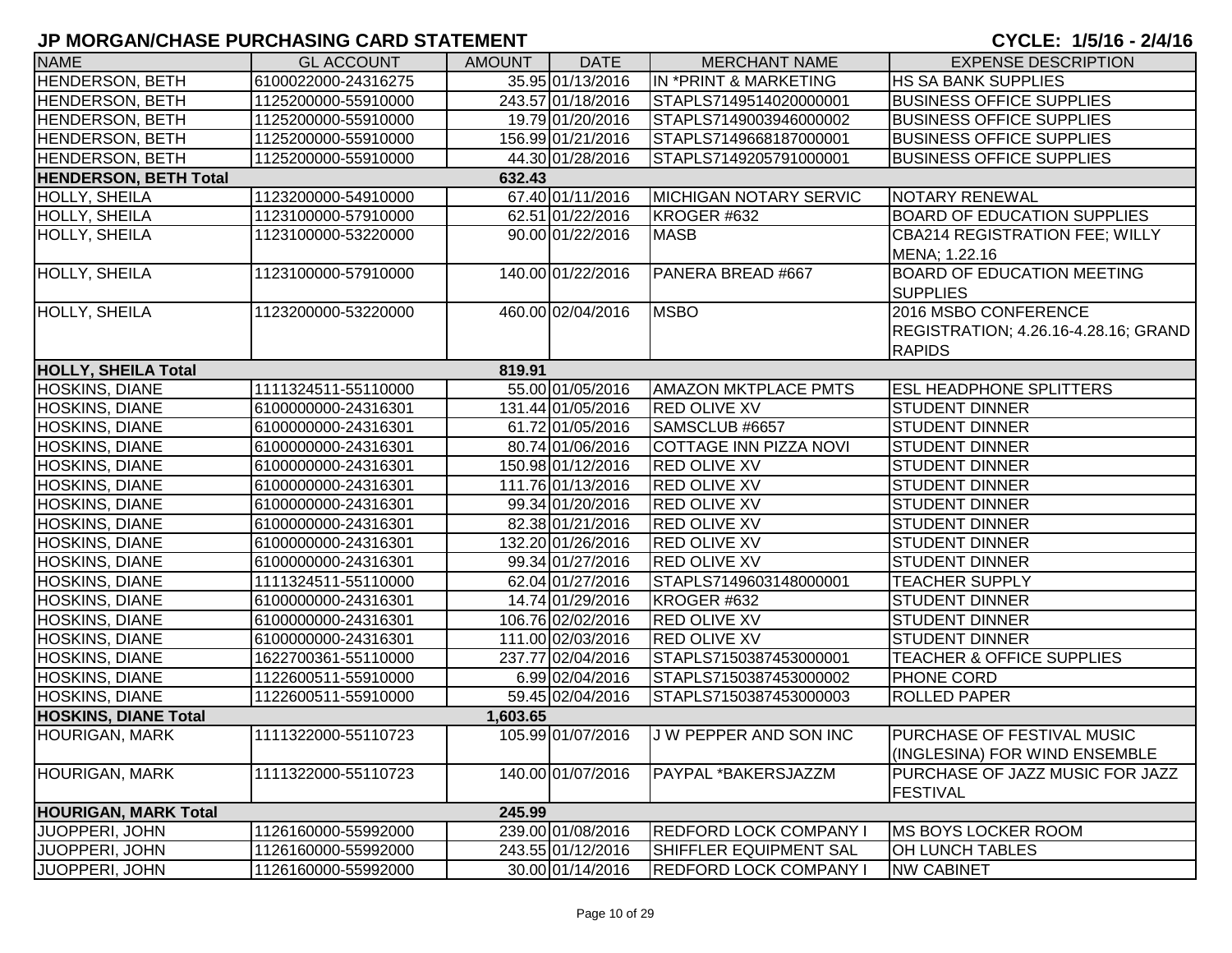| <b>NAME</b>                      | <b>GL ACCOUNT</b>   | <b>AMOUNT</b> | <b>DATE</b>       | <b>MERCHANT NAME</b>          | <b>EXPENSE DESCRIPTION</b>                                                                                            |
|----------------------------------|---------------------|---------------|-------------------|-------------------------------|-----------------------------------------------------------------------------------------------------------------------|
| JUOPPERI, JOHN                   | 1126160000-55992000 |               | 62.25 01/15/2016  | <b>REDFORD LOCK COMPANY I</b> | PV RECEIVING DOOR                                                                                                     |
| JUOPPERI, JOHN                   | 1126160000-55992000 |               | 8.82 01/18/2016   | THE HOME DEPOT 2737           | <b>HS ATHLETIC BANNERS</b>                                                                                            |
| JUOPPERI, JOHN Total             |                     | 583.62        |                   |                               |                                                                                                                       |
| <b>KOBROSSY, THERESE</b>         | 1335100000-55110553 |               | 5.99 02/01/2016   | GFS STORE #1985               | <b>TEACHING SUPPLIES</b>                                                                                              |
| <b>KOBROSSY, THERESE Total</b>   |                     | 5.99          |                   |                               |                                                                                                                       |
| KORTLANDT, PATRICIA              | 6100011000-24316501 |               | 199.20 01/15/2016 | STAPLS7149324280000001        | ASTROBRIGHT PAPER FOR SPRING<br><b>FLING</b>                                                                          |
| <b>KORTLANDT, PATRICIA</b>       | 1124111000-55910000 |               | 399.99 01/15/2016 | STAPLS7149324280000001        | HEAVY DUTY SHREDDER FOR OFFICE                                                                                        |
| KORTLANDT, PATRICIA              | 1622111762-53220000 |               | 239.00 01/19/2016 | <b>INSTITUTE FOR EDUCATIO</b> | 101 BEST STRATEGIES FOR<br><b>DEVELOPING POWERFUL, PROFICIENT</b><br><b>WRITERS CONFERENCE - FAUCHER</b>              |
| KORTLANDT, PATRICIA              | 1622111762-53220000 |               | 239.00 01/19/2016 | INSTITUTE FOR EDUCATIO        | 101 BEST STRATEGIES FOR<br><b>DEVELOPING POWERFUL PROFICIENT</b><br><b>WRITERS CONFERENCE - MYRAND</b>                |
| KORTLANDT, PATRICIA              | 1622111762-53220000 |               | 239.00 01/19/2016 | INSTITUTE FOR EDUCATIO        | 101 BEST STRATEGIES FOR<br><b>DEVELOPING POWERFUL, PROFICIENT</b><br><b>WRITERS CONFERENCE - LESSWAY</b>              |
| KORTLANDT, PATRICIA              | 1622111762-53220000 |               | 239.00 01/19/2016 | <b>INSTITUTE FOR EDUCATIO</b> | 101 BEST STRATEGIES FOR<br><b>DEVELOPING POWERFUL, PROFICIENT</b><br><b>WRITERS CONFERENCE -</b><br><b>MALCZEWSKI</b> |
| KORTLANDT, PATRICIA              | 1111111000-55110729 |               | 200.56 01/25/2016 | <b>SCHOLASTIC INC. KEY 6</b>  | <b>BOOKS FOR CHILDREN AT</b><br>KINDERGARTEN VISITATION                                                               |
| KORTLANDT, PATRICIA              | 6100011000-24316501 |               | 391.00 01/27/2016 | MINECRAFTEDU                  | MINECRAFT GAME SOFTWARE FOR<br><b>ASHKANANI 4TH FROM VOICE</b>                                                        |
| <b>KORTLANDT, PATRICIA Total</b> |                     | 2,146.75      |                   |                               |                                                                                                                       |
| <b>LACLEAR, CHARLES</b>          | 6100022000-24316176 |               | 74.00 01/14/2016  | PP*JORDANOGRAP                | <b>SAFETY SIGNS</b>                                                                                                   |
| <b>LACLEAR, CHARLES Total</b>    |                     | 74.00         |                   |                               |                                                                                                                       |
| LAINE, MARGARET                  | 6100022000-24316105 |               | 538.50 01/28/2016 | <b>DSMARKETING</b>            | AP BIOLOGY TEST PREP BOOKS                                                                                            |
| LAINE, MARGARET                  | 1711322000-55110614 |               | 39.00 02/01/2016  | SP * IB SOURCE INC.           | <b>IB PHYSICS FLASH CARDS</b>                                                                                         |
| <b>LAINE, MARGARET Total</b>     |                     | 577.50        |                   |                               |                                                                                                                       |
| LALONDE, LUCAS                   | 1129900000-55990000 |               | 34.48 01/07/2016  | THE HOME DEPOT 2737           | <b>HADWARE AND TAPE FOR</b><br><b>AUDITORIUM</b>                                                                      |
| LALONDE, LUCAS                   | 1129900000-55990000 |               | 45.98 01/08/2016  | <b>AMAZON MKTPLACE PMTS</b>   | ACRYLIC SIGN HOLDERS (HS AUD)<br><b>AUDIO PARTS</b>                                                                   |
| LALONDE, LUCAS                   | 1129900000-54910000 |               | 27.99 01/18/2016  | <b>BENITOS PIZZA-NOVI</b>     | CREW MEAL FOR TECHS DURING 1/16<br><b>CULTURAL FESTIVAL RENTAL</b>                                                    |
| <b>LALONDE, LUCAS Total</b>      |                     | 108.45        |                   |                               |                                                                                                                       |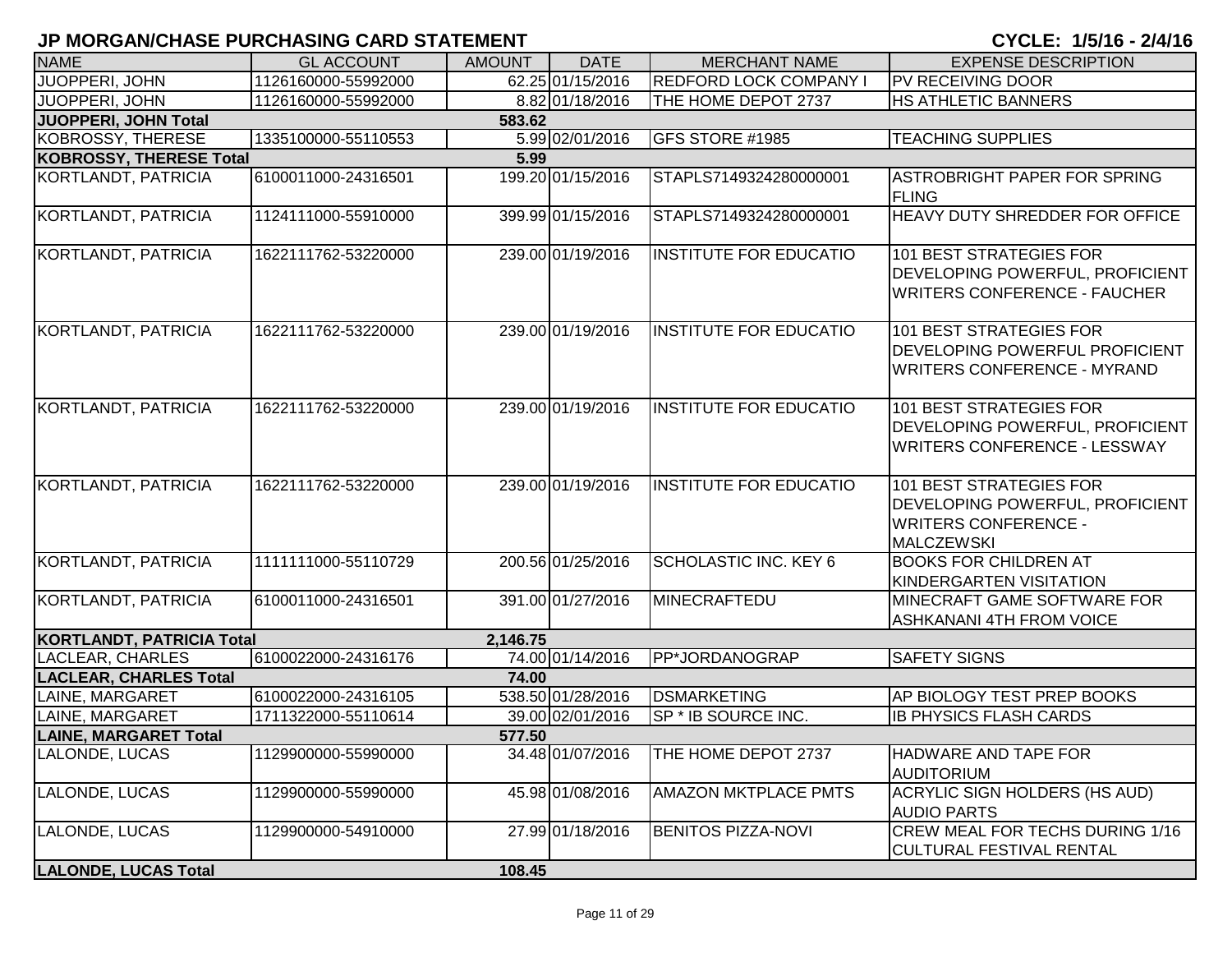| <b>NAME</b>        | <b>GL ACCOUNT</b>   | <b>AMOUNT</b> | <b>DATE</b>          | <b>MERCHANT NAME</b>                             | <b>EXPENSE DESCRIPTION</b>                           |
|--------------------|---------------------|---------------|----------------------|--------------------------------------------------|------------------------------------------------------|
| LAMBERT, ELIZABETH | 4126115951-54110000 |               | 2,354.00 01/05/2016  | <b>DE-CAL INC</b>                                | DF EXTERIOR HOSE BIBS, BACKFLOW                      |
|                    |                     |               |                      |                                                  |                                                      |
| LAMBERT, ELIZABETH | 4126113951-54110000 |               | 1,147.35 01/05/2016  | <b>DE-CAL INC</b>                                | NW WATER TOWER LEAKING PIPE                          |
| LAMBERT, ELIZABETH | 4126122951-54110000 |               | 2,128.63 01/05/2016  | <b>DE-CAL INC</b>                                | HS AHU-22 LEAK                                       |
| LAMBERT, ELIZABETH | 4126120951-54110000 |               | 1,544.24 01/05/2016  | <b>DE-CAL INC</b>                                | <b>MS CHILLED WATER PUMPS</b>                        |
| LAMBERT, ELIZABETH | 1126122000-54910000 |               | 226.00 01/05/2016    | PROTECTION 1                                     | <b>HS FIRE ALARM BATTERY</b>                         |
| LAMBERT, ELIZABETH | 1126122000-54910000 |               | 556.52 01/05/2016    | THYSSENKRUPPELEVATOR W   HS ELEVATOR MAINTENANCE |                                                      |
| LAMBERT, ELIZABETH | 1126160000-55992000 |               | 327.30 01/06/2016    | <b>LEONARDS SYSRUPS</b>                          | HS POOL CO2                                          |
| LAMBERT, ELIZABETH | 1126170000-54910000 |               | 567.00 01/07/2016    | <b>ALLIED INC</b>                                | <b>TRANS</b>                                         |
| LAMBERT, ELIZABETH | 1126170000-54910000 |               | 429.50 01/07/2016    | <b>ARCH ENVIRONMENTAL GRO</b>                    | <b>TRANS UST HAZARDOUS MATERIALS</b>                 |
|                    |                     |               |                      |                                                  | <b>CONSULTING</b>                                    |
| LAMBERT, ELIZABETH | 1126120000-54910000 |               | 285.75 01/07/2016    | <b>ARCH ENVIRONMENTAL GRO</b>                    | <b>HS ASBESTOS TESTING</b>                           |
| LAMBERT, ELIZABETH | 1126122000-54910000 |               | 140.00 01/07/2016    | IN *AQUATIC SOURCE, LL                           | <b>HS POOL MAINTENANCE</b>                           |
| LAMBERT, ELIZABETH | 1126122000-54910000 |               | 582.44 01/07/2016    | KONE INC.                                        | <b>HS ELEVATOR REPAIR</b>                            |
| LAMBERT, ELIZABETH | 1126160000-55730000 |               | 260.15 01/07/2016    | <b>NAPA PARTS M-2</b>                            | <b>MTCE BATTERIES FOR LOADER</b>                     |
| LAMBERT, ELIZABETH | 1126160000-54910000 |               | 14,624.06 01/07/2016 | NATIONAL TIME                                    | <b>DISTRICT FIRE INSPECTIONS</b>                     |
| LAMBERT, ELIZABETH | 1126122000-54910000 |               | 1,440.00 01/07/2016  | <b>PREMIER RELOCATIONS</b>                       | <b>IHS ATHLETICS MOVE</b>                            |
| LAMBERT, ELIZABETH | 1126160000-55992000 |               | 383.23 01/07/2016    | <b>SUBURBAN PROPANE</b>                          | <b>BOSCO PROPERTY PROPANE</b>                        |
| LAMBERT, ELIZABETH | 1126122000-54910000 |               | 556.52 01/07/2016    |                                                  | THYSSENKRUPPELEVATOR W   HS ELEVATOR - REFUND COMING |
| LAMBERT, ELIZABETH | 1126161000-53840000 |               | 3,298.68 01/08/2016  | <b>WM EZPAY</b>                                  | <b>DISTRICT WASTE REMOVAL</b>                        |
| LAMBERT, ELIZABETH | 2326161000-53840000 |               | 1,099.56 01/08/2016  | <b>WM EZPAY</b>                                  | <b>DISTRICT WASTE REMOVAL - REC</b>                  |
|                    |                     |               |                      |                                                  | <b>MILLAGE</b>                                       |
| LAMBERT, ELIZABETH | 1126160000-55992000 |               | 92.84 01/14/2016     | <b>AIRGASS NORTH</b>                             | <b>MTCE DISTRICT WELDING MATERIALS</b>               |
| LAMBERT, ELIZABETH | 1126122000-54910000 |               | 1,020.00 01/14/2016  | ANN ARBOR FIRE PROTECT                           | <b>HS FIRE PUMP</b>                                  |
| LAMBERT, ELIZABETH | 1126160000-54910000 |               | 300.00 01/14/2016    | <b>ARC - MI MADISON HGTS</b>                     | <b>MTCE DOCUMENT ACCESS MONTHLY</b>                  |
|                    |                     |               |                      |                                                  | <b>FEES FOR NOV, DEC, JAN</b>                        |
| LAMBERT, ELIZABETH | 1126170000-54910000 |               | 710.00 01/14/2016    | IN *SECURE DOORS LLC                             | <b>TRANS BUS WASH EXIT DOOR</b>                      |
| LAMBERT, ELIZABETH | 1126160000-57410000 |               | 100.00 01/14/2016    | <b>UST REGISTRATION FEE</b>                      | <b>TRANS UNDERGROUND STORAGE</b>                     |
|                    |                     |               |                      |                                                  | <b>TANK ANNUAL REGISTRATION</b>                      |
| LAMBERT, ELIZABETH | 1126160000-55710000 |               | 192.74 01/15/2016    | CORRIGAN OIL #2 - BRI                            | <b>MTCE FUEL</b>                                     |
| LAMBERT, ELIZABETH | 1126120000-54910000 |               | 658.00 01/15/2016    | <b>DE-CAL INC</b>                                | HS AHU-23 NO COMM, AHU-26 HW                         |
|                    |                     |               |                      |                                                  | <b>ACTUATOR, AHU-33 DAMPERS</b>                      |
| LAMBERT, ELIZABETH | 4126122951-54110000 |               | 707.00 01/15/2016    | <b>DE-CAL INC</b>                                | <b>HS BOILER BURNER MOTOR</b>                        |
| LAMBERT, ELIZABETH | 1126122000-54910000 |               | 633.86 01/15/2016    | <b>DE-CAL INC</b>                                | <b>HS RM 184 ACTUATOR</b>                            |
| LAMBERT, ELIZABETH | 1126118000-54910000 |               | 315.00 01/15/2016    | <b>DE-CAL INC</b>                                | NM5 RMS 545, 549 HOT                                 |
| LAMBERT, ELIZABETH | 1126118000-54910000 |               | 266.00 01/15/2016    | <b>DE-CAL INC</b>                                | NM5 RM 514 HOT                                       |
| LAMBERT, ELIZABETH | 1126103000-54910000 |               | 462.00 01/15/2016    | <b>DE-CAL INC</b>                                | <b>ITC RM 105 NO HEAT</b>                            |
| LAMBERT, ELIZABETH | 1126115000-54910000 |               | 364.00 01/15/2016    | <b>DE-CAL INC</b>                                | DF RM 315 WATER LEAK                                 |
| LAMBERT, ELIZABETH | 4126115951-54110000 |               | 756.00 01/15/2016    | <b>DE-CAL INC</b>                                | DF AHU-C1 ALARM, EARTH GROUND                        |
|                    |                     |               |                      |                                                  | <b>FAULT</b>                                         |
| LAMBERT, ELIZABETH | 1126115000-54910000 |               | 266.00 01/15/2016    | <b>DE-CAL INC</b>                                | DF AHU-C2 HIGH DISCHARGE AIR                         |
|                    |                     |               |                      |                                                  | TEMP, HW ACTUATOR                                    |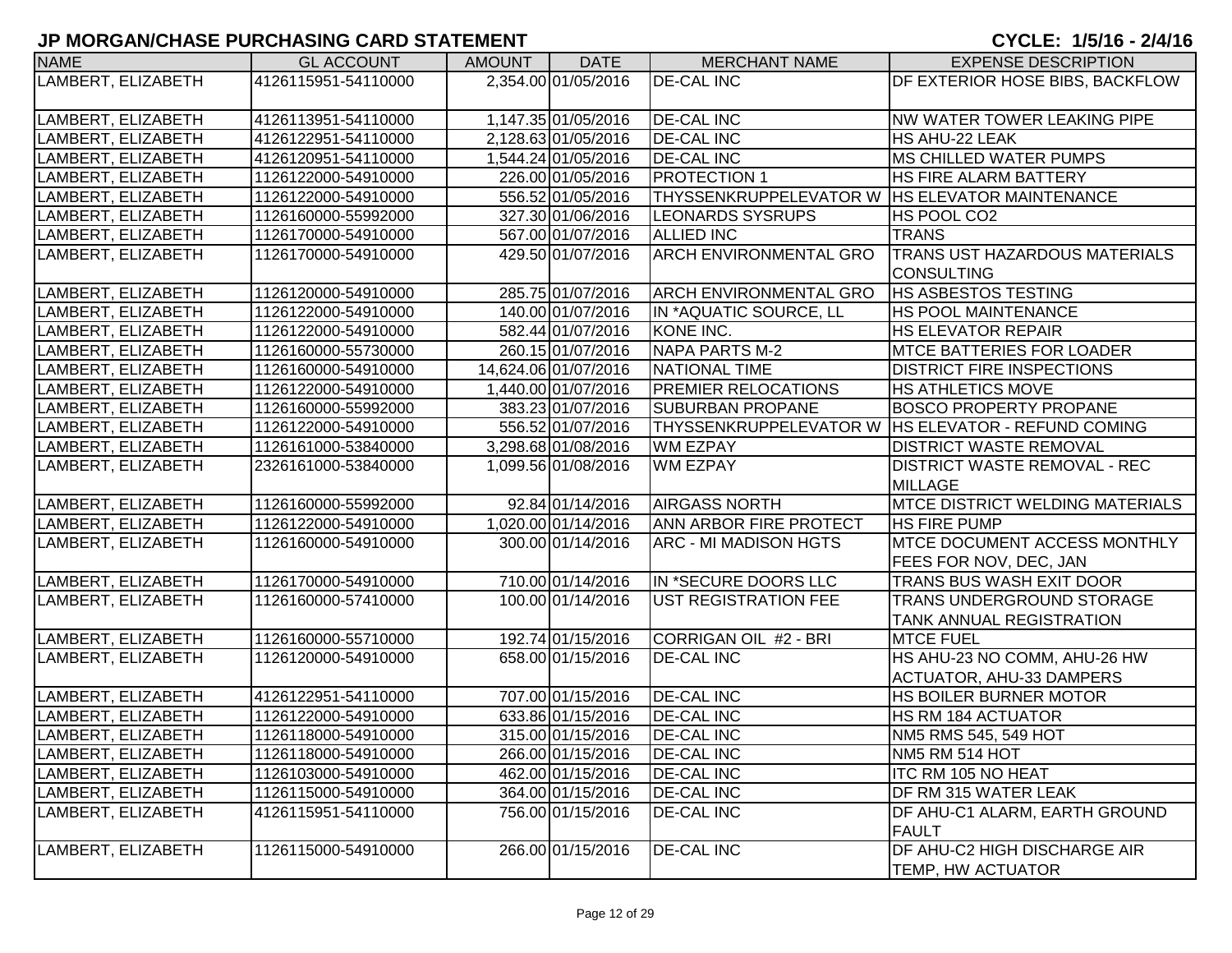| <b>NAME</b>        | <b>GL ACCOUNT</b>   | AMOUNT | <b>DATE</b>         | <b>MERCHANT NAME</b>              | <b>EXPENSE DESCRIPTION</b>          |
|--------------------|---------------------|--------|---------------------|-----------------------------------|-------------------------------------|
| LAMBERT, ELIZABETH | 4126170951-54110000 |        | 1,746.31 01/15/2016 | <b>DE-CAL INC</b>                 | <b>TRANS EXHAUST FAN MOTOR</b>      |
| LAMBERT, ELIZABETH | 1126161000-53840000 |        | 158.25 01/18/2016   | <b>REPUBLIC SERVICES TRAS</b>     | <b>MTCE CONTAINER, HS CONTAINER</b> |
| LAMBERT, ELIZABETH | 1126160000-55910000 |        | 53.85 01/18/2016    | STAPLS7149396801000001            | <b>MTCE OFFICE SUPPLIES</b>         |
| LAMBERT, ELIZABETH | 1126118000-54910000 |        | 490.00 01/18/2016   | <b>URBANS PARTITION &amp; REM</b> | NM6 RM 607 BOTTOM SEALS ON DOOR     |
|                    |                     |        |                     |                                   | <b>NOT WORKING</b>                  |
| LAMBERT, ELIZABETH | 1126122000-54910000 |        | 592.00 01/18/2016   | UTILITIES INSTRUMENTAT            | <b>HS BREAKER TRIP</b>              |
| LAMBERT, ELIZABETH | 1126122000-54910000 |        | 637.40 01/19/2016   | <b>DE-CAL INC</b>                 | HS AHU-33 DAMPER REPAIR             |
| LAMBERT, ELIZABETH | 1126122000-54910000 |        | 266.00 01/19/2016   | <b>DE-CAL INC</b>                 | HS STUDENT SERVICES/SECURITY        |
|                    |                     |        |                     |                                   | <b>OFFICE WATER LEAK</b>            |
| LAMBERT, ELIZABETH | 4126122951-54110000 |        | 3,318.36 01/19/2016 | <b>DE-CAL INC</b>                 | HS BOILER RE-CIRC PUMP REBUILD      |
| LAMBERT, ELIZABETH | 4126120951-54110000 |        | 2,158.88 01/19/2016 | <b>DE-CAL INC</b>                 | MS RM 416 DAMPER GEAR               |
| LAMBERT, ELIZABETH | 1126120000-54910000 |        | 462.00 01/19/2016   | <b>DE-CAL INC</b>                 | MS HEATING PUMP #2                  |
| LAMBERT, ELIZABETH | 1126101000-54910000 |        | 1,109.11 01/19/2016 | <b>DE-CAL INC</b>                 | <b>ESB HVAC MAINTENANCE</b>         |
| LAMBERT, ELIZABETH | 1126118000-54910000 |        | 315.00 01/19/2016   | <b>DE-CAL INC</b>                 | NM5 RM 521 NOISE, RM 526 RELAY      |
|                    |                     |        |                     |                                   | <b>PROBLEM</b>                      |
| LAMBERT, ELIZABETH | 1126115000-54910000 |        | 315.00 01/19/2016   | <b>DE-CAL INC</b>                 | DF AHU-C2 HOT WATER RE-CIRC PUMP    |
|                    |                     |        |                     |                                   | REPAIR                              |
| LAMBERT, ELIZABETH | 4126113951-54110000 |        | 841.80 01/19/2016   | <b>DE-CAL INC</b>                 | NW 3/4 GIRLS REST ROOM EXHAUST      |
|                    |                     |        |                     |                                   | <b>FAN MOTOR</b>                    |
| LAMBERT, ELIZABETH | 4126113951-54110000 |        | 3,915.02 01/19/2016 | <b>DE-CAL INC</b>                 | NW LEAKING BOILER RECIRC PUMP,      |
|                    |                     |        |                     |                                   | <b>BOILER 1 &amp; 2, ALARM #39</b>  |
| LAMBERT, ELIZABETH | 1126112000-54910000 |        | 462.00 01/19/2016   | <b>DE-CAL INC</b>                 | OH LEAK IN HALLWAY NEAR RMS 107,    |
|                    |                     |        |                     |                                   | 109                                 |
| LAMBERT, ELIZABETH | 1126112000-54910000 |        | 364.00 01/19/2016   | <b>DE-CAL INC</b>                 | OH OUTSIDE STORAGE UNIT HEATER      |
| LAMBERT, ELIZABETH | 4126112951-54110000 |        | 1,291.93 01/19/2016 | <b>DE-CAL INC</b>                 | OH RM 126 HUDRONIC WATER LEAK,      |
|                    |                     |        |                     |                                   | RM 107 NO HEAT                      |
| LAMBERT, ELIZABETH | 1126112000-54910000 |        | 315.00 01/19/2016   | <b>DE-CAL INC</b>                 | OH RM NEXT TO 129 NO HEAT           |
| LAMBERT, ELIZABETH | 1126115000-54910000 |        | 25.00 01/19/2016    | <b>ERADICO SERVICES</b>           | <b>DF PEST CONTROL</b>              |
| LAMBERT, ELIZABETH | 1126120000-54910000 |        | 34.00 01/19/2016    | <b>ERADICO SERVICES</b>           | MS PEST CONTROL                     |
| LAMBERT, ELIZABETH | 1126122000-54910000 |        | 30.00 01/19/2016    | <b>ERADICO SERVICES</b>           | <b>HS PEST CONTROL</b>              |
| LAMBERT, ELIZABETH | 1126114000-54910000 |        | 25.00 01/19/2016    | <b>ERADICO SERVICES</b>           | PV PEST CONTROL                     |
| LAMBERT, ELIZABETH | 1126113000-54910000 |        | 25.00 01/19/2016    | <b>ERADICO SERVICES</b>           | <b>NW PEST CONTROL</b>              |
| LAMBERT, ELIZABETH | 1126118000-54910000 |        | 25.00 01/19/2016    | <b>ERADICO SERVICES</b>           | <b>NM6 PEST CONTROL</b>             |
| LAMBERT, ELIZABETH | 1126101000-54910000 |        | 40.00 01/19/2016    | <b>ERADICO SERVICES</b>           | <b>ESB PEST CONTROL</b>             |
| LAMBERT, ELIZABETH | 1126118000-54910000 |        | 25.00 01/19/2016    | <b>ERADICO SERVICES</b>           | <b>NM5 PEST CONTROL</b>             |
| LAMBERT, ELIZABETH | 1126111000-54910000 |        | 25.00 01/19/2016    | <b>ERADICO SERVICES</b>           | <b>VO PEST CONTROL</b>              |
| LAMBERT, ELIZABETH | 1126112000-54910000 |        | 25.00 01/19/2016    | <b>ERADICO SERVICES</b>           | OH PEST CONTROL                     |
| LAMBERT, ELIZABETH | 1126103000-54910000 |        | 25.00 01/19/2016    | <b>ERADICO SERVICES</b>           | <b>ITC PEST CONTROL</b>             |
| LAMBERT, ELIZABETH | 1126105000-54910000 |        | 28.00 01/19/2016    | <b>ERADICO SERVICES</b>           | <b>PS PEST CONTROL</b>              |
| LAMBERT, ELIZABETH | 1126120000-54910000 |        | 788.80 01/19/2016   | <b>NATIONAL TIME</b>              | <b>MS ALARM CHARGING CARD NOT</b>   |
|                    |                     |        |                     |                                   | <b>CHARGING</b>                     |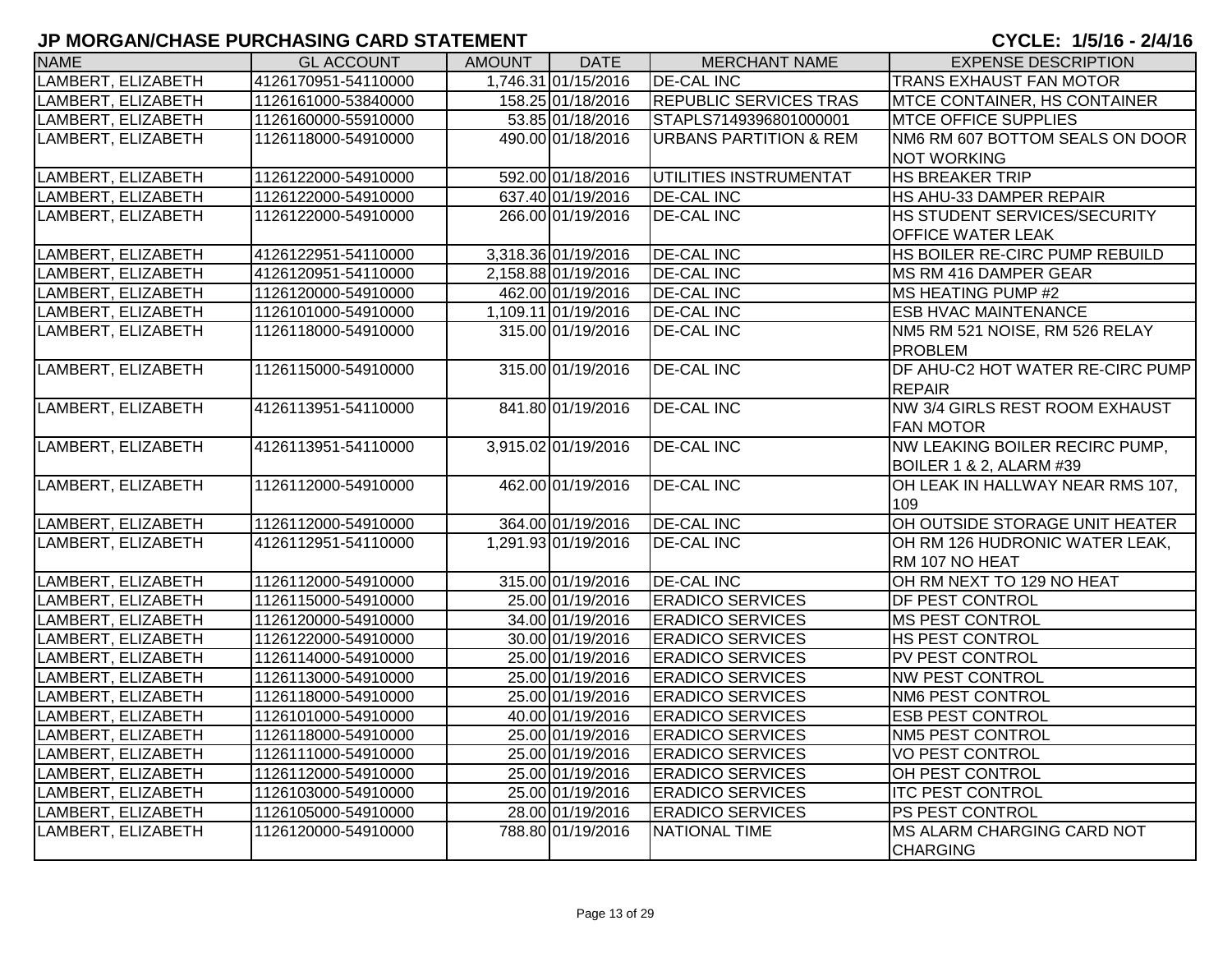| <b>NAME</b>        | <b>GL ACCOUNT</b>   | <b>AMOUNT</b> | <b>DATE</b>         | <b>MERCHANT NAME</b>          | <b>EXPENSE DESCRIPTION</b>            |
|--------------------|---------------------|---------------|---------------------|-------------------------------|---------------------------------------|
| LAMBERT, ELIZABETH | 1126100000-54910829 |               | 2,581.75 01/20/2016 | <b>ARCH ENVIRONMENTAL GRO</b> | <b>DISTRICT STORM WATER</b>           |
|                    |                     |               |                     |                               | <b>MANAGEMENT</b>                     |
| LAMBERT, ELIZABETH | 1126122000-54910000 |               | 493.00 01/20/2016   | COMMERICAL GLASS,             | HS FIELD HOUSE WINDOW                 |
| LAMBERT, ELIZABETH | 1126160000-55710000 |               | 460.56 01/20/2016   | <b>SUBURBAN PROPANE</b>       | <b>BOSCO PROPANE</b>                  |
| LAMBERT, ELIZABETH | 1126160000-55710000 |               | 240.68 01/21/2016   | CORRIGAN OIL #2 - BRI         | <b>MTCE FUEL</b>                      |
| LAMBERT, ELIZABETH | 1126660000-54934000 |               | 10.00 01/21/2016    | PROTECTION ONE ALARM          | <b>ESB ALARM SERVICES</b>             |
| LAMBERT, ELIZABETH | 1126660000-54934000 |               | 949.25 01/21/2016   | <b>PROTECTION ONE ALARM</b>   | <b>DISTRICT ALARM SERVICES</b>        |
| LAMBERT, ELIZABETH | 1126122000-54910000 |               | -556.52 01/27/2016  | THYSSENKRUPPELEVATOR W        | <b>HS REFUND FOR OVER PAYMENT FOR</b> |
|                    |                     |               |                     |                               | <b>ELEVATOR</b>                       |
| LAMBERT, ELIZABETH | 4126122951-54110000 |               | 854.00 01/28/2016   | <b>DE-CAL INC</b>             | HS DOMESTIC LOCHINVAR BOILER          |
|                    |                     |               |                     |                               | PUMP (LOWER)                          |
| LAMBERT, ELIZABETH | 1126112000-54910000 |               | 231.00 01/28/2016   | <b>DE-CAL INC</b>             | OH MAIN VESTIBULE HEATERS FANS        |
|                    |                     |               |                     |                               | <b>ON OFF</b>                         |
| LAMBERT, ELIZABETH | 1126122000-54910000 |               | 231.00 01/28/2016   | <b>DE-CAL INC</b>             | HS ATRIUM CAFETERIA BLOWER &          |
|                    |                     |               |                     |                               | <b>POWER EXHAUST</b>                  |
| LAMBERT, ELIZABETH | 1126160000-55992000 |               | 80.85 01/29/2016    | IN *AQUATIC SOURCE, LL        | HS POOL MERMAID 10" O-RING FOR LID    |
|                    |                     |               |                     |                               |                                       |
| LAMBERT, ELIZABETH | 1126122000-55991000 |               | 4,122.94 01/29/2016 | <b>NICHOLS</b>                | <b>HS CUSTODIAL SUPPLIES</b>          |
| LAMBERT, ELIZABETH | 1126160000-54910000 |               | 229.83 02/01/2016   | <b>ALTA EQUIPMENT COMPANY</b> | <b>MTCE FORKLIFT REPAIRS</b>          |
| LAMBERT, ELIZABETH | 1126122000-54910000 |               | 1,321.92 02/01/2016 | <b>BELFOR USA GROUP INC</b>   | <b>HS SEWAGE EJECTION PUMP</b>        |
|                    |                     |               |                     |                               | <b>PROBLEM</b>                        |
| LAMBERT, ELIZABETH | 1126160000-55710000 |               | 212.78 02/01/2016   | CORRIGAN OIL #2 - BRI         | <b>MTCE FUEL</b>                      |
| LAMBERT, ELIZABETH | 1126160000-55710000 |               | 136.94 02/01/2016   | CORRIGAN OIL #2 - BRI         | <b>MTCE FUEL</b>                      |
| LAMBERT, ELIZABETH | 1126160000-55910000 |               | 107.38 02/01/2016   | DRYERASEBOARD.COM             | <b>MTCE DRY ERASE BOARD</b>           |
| LAMBERT, ELIZABETH | 1126115000-55991000 |               | 1,206.52 02/01/2016 | <b>NICHOLS</b>                | <b>DF CUSTODIAL SUPPLIES</b>          |
| LAMBERT, ELIZABETH | 1126114000-55991000 |               | 1,186.98 02/01/2016 | <b>NICHOLS</b>                | PV CUSTODIAL SUPPLIES                 |
| LAMBERT, ELIZABETH | 1126112000-55991000 |               | 1,198.88 02/01/2016 | <b>NICHOLS</b>                | OH CUSTODIAL SUPPLIES                 |
| LAMBERT, ELIZABETH | 1126160000-55991000 |               | 736.69 02/01/2016   | <b>NICHOLS</b>                | <b>MTCE CUSTODIAL SUPPLIES</b>        |
| LAMBERT, ELIZABETH | 1126118000-55991000 |               | 1,185.29 02/01/2016 | <b>NICHOLS</b>                | <b>NM5 CUSTODIAL SUPPLIES</b>         |
| LAMBERT, ELIZABETH | 1126111000-55991000 |               | 704.96 02/01/2016   | <b>NICHOLS</b>                | <b>VO CUSTODIAL SUPPLIES</b>          |
| LAMBERT, ELIZABETH | 1126113000-55991000 |               | 467.55 02/01/2016   | <b>NICHOLS</b>                | <b>NW CUSTODIAL SUPPLIES</b>          |
| LAMBERT, ELIZABETH | 1126120000-55991000 |               | 2,040.26 02/01/2016 | <b>NICHOLS</b>                | <b>MS CUSTODIAL SUPPLIES</b>          |
| LAMBERT, ELIZABETH | 1126118000-55991000 |               | 847.53 02/01/2016   | <b>NICHOLS</b>                | NM6 CUSTODIAL SUPPLIES                |
| LAMBERT, ELIZABETH | 1126160000-55992000 |               | 1,399.80 02/01/2016 | STAPLS7150177942000001        | OH 6' TABLES                          |
| LAMBERT, ELIZABETH | 1126160000-55992000 |               | 71.40 02/02/2016    | <b>AERO FILTER INC</b>        | <b>NW AIR FILTERS</b>                 |
| LAMBERT, ELIZABETH | 1126160000-55992000 |               | 65.52 02/02/2016    | <b>AERO FILTER INC</b>        | <b>HS AIR FILTERS</b>                 |
| LAMBERT, ELIZABETH | 1126160000-54910000 |               | 429.50 02/02/2016   | <b>ARCH ENVIRONMENTAL GRO</b> | <b>DISTRICT HAZARDOUS MATERIALS</b>   |
|                    |                     |               |                     |                               | <b>CONSULTING FOR UST</b>             |
|                    |                     |               |                     |                               | <b>REQUIREMENTS</b>                   |
| LAMBERT, ELIZABETH | 1126160000-55992000 |               | 189.08 02/02/2016   | <b>LEONARDS SYSRUPS</b>       | HS POOL CO2                           |
| LAMBERT, ELIZABETH | 1126160000-55992000 |               | 2,095.00 02/02/2016 | <b>NATIONAL TIME</b>          | MTCE STOCK HANDS, MOVEMENTS,          |
|                    |                     |               |                     |                               | LENS                                  |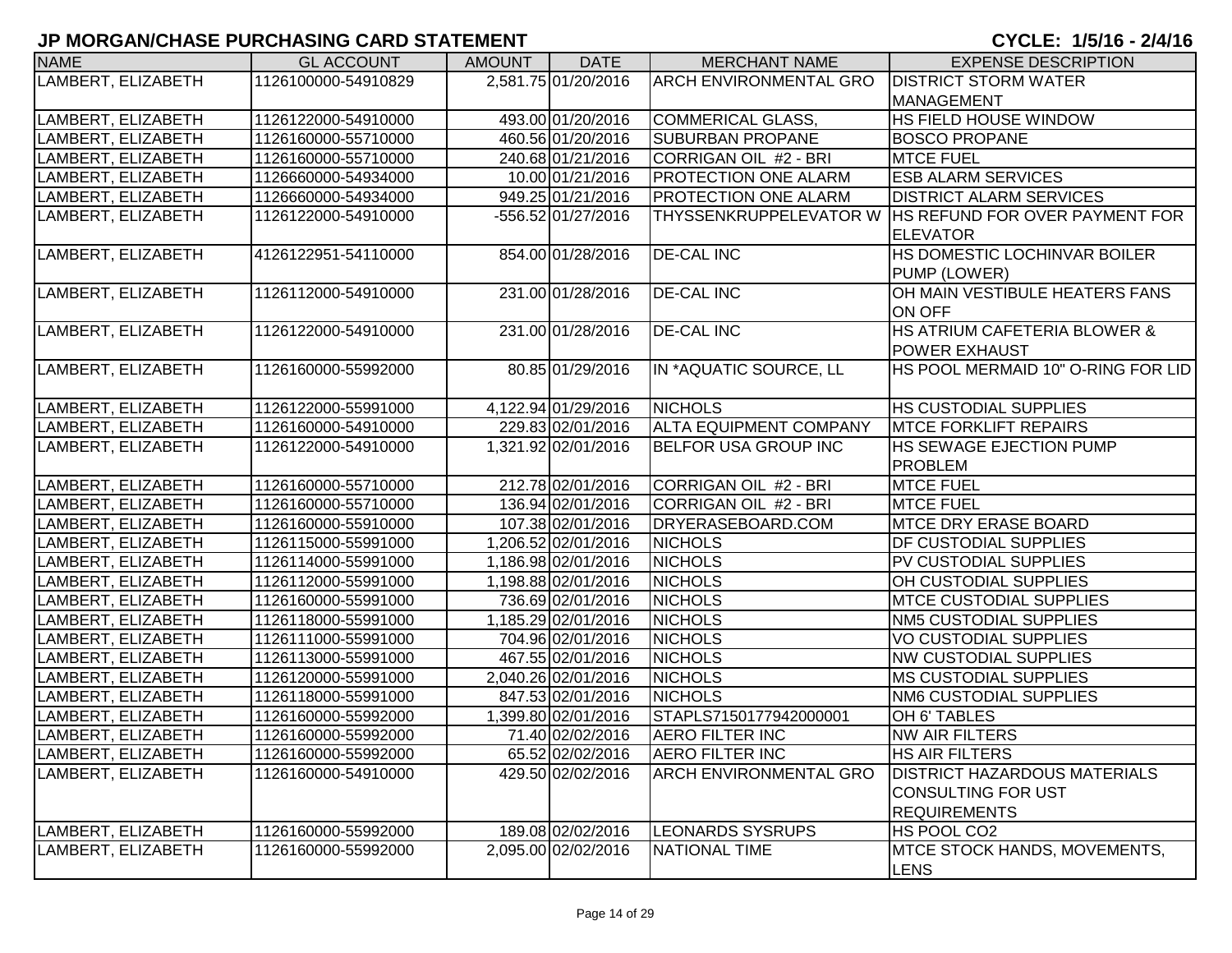| <b>NAME</b>                     | <b>GL ACCOUNT</b>   | <b>AMOUNT</b> | <b>DATE</b>         | <b>MERCHANT NAME</b>        | <b>EXPENSE DESCRIPTION</b>          |
|---------------------------------|---------------------|---------------|---------------------|-----------------------------|-------------------------------------|
| LAMBERT, ELIZABETH              | 1126118000-54910000 |               | 244.02 02/02/2016   | NATIONAL TIME               | NM5 SMOKE DETECTOR TROUBLE          |
| LAMBERT, ELIZABETH              | 1126122000-54910000 |               | 1,240.00 02/02/2016 | <b>VFP FIRE SYSTEMS INC</b> | HS ENTRANCE SPRINKLER LEAK          |
|                                 |                     |               |                     |                             | <b>AFTER HOURS</b>                  |
| LAMBERT, ELIZABETH              | 1126161000-53840000 |               | 3,144.41 02/02/2016 | <b>WM EZPAY</b>             | <b>DISTRICT WASTE REMOVAL</b>       |
| LAMBERT, ELIZABETH              | 2326161000-53840000 |               | 1,048.13 02/02/2016 | <b>WM EZPAY</b>             | <b>DISTRICT WASTE REMOVAL - REC</b> |
|                                 |                     |               |                     |                             | <b>MILLAGE</b>                      |
| LAMBERT, ELIZABETH              | 4126120951-54110000 |               | 462.00 02/03/2016   | <b>DE-CAL INC</b>           | MS WIXOM RD ENTRANCE NO HEAT        |
| LAMBERT, ELIZABETH              | 1126120000-54910000 |               | 687.10 02/03/2016   | <b>DE-CAL INC</b>           | MS RM 340, 11 MILE VESTIBULE        |
|                                 |                     |               |                     |                             | <b>ENTRANCE</b>                     |
| LAMBERT, ELIZABETH              | 4126120951-54110000 |               | 1,752.15 02/03/2016 | <b>DE-CAL INC</b>           | MS RM 314 FAN MOTOR REPLACEMENT     |
|                                 |                     |               |                     |                             |                                     |
| LAMBERT, ELIZABETH              | 4126120951-54110000 |               | 3,279.00 02/03/2016 | <b>DE-CAL INC</b>           | <b>MS MOTOR PUMP INSTALLED</b>      |
| LAMBERT, ELIZABETH              | 1126113000-54910000 |               | 266.00 02/03/2016   | <b>DE-CAL INC</b>           | NW RM 103 NO FAN STATUS, OFFICE     |
|                                 |                     |               |                     |                             | <b>UNIT</b>                         |
| LAMBERT, ELIZABETH              | 4126113951-54110000 |               | 462.00 02/03/2016   | <b>DE-CAL INC</b>           | NW RM 204 HEAT PUMP, BOILERS        |
| LAMBERT, ELIZABETH              | 1126112000-54910000 |               | 278.00 02/03/2016   | <b>DE-CAL INC</b>           | OH BOILER LEAK                      |
| LAMBERT, ELIZABETH              | 1126112000-54910000 |               | 474.00 02/03/2016   | <b>DE-CAL INC</b>           | OH CAFETERIA NO HEAT                |
| LAMBERT, ELIZABETH              | 1126112000-54910000 |               | 349.23 02/03/2016   | <b>DE-CAL INC</b>           | OH CHECK BOILERS, MC NO HEAT        |
| LAMBERT, ELIZABETH              | 1126112000-54910000 |               | 462.00 02/03/2016   | <b>DE-CAL INC</b>           | OH BOILERS TRIPPING RELIEF VALVES   |
|                                 |                     |               |                     |                             |                                     |
| LAMBERT, ELIZABETH              | 1126114000-54910000 |               | 266.00 02/03/2016   | <b>DE-CAL INC</b>           | PV RM 303 LOUD NOISE FROM UNIT      |
|                                 |                     |               |                     |                             | <b>VENTILATOR</b>                   |
| LAMBERT, ELIZABETH              | 1126170000-54910000 |               | 271.00 02/03/2016   | <b>DE-CAL INC</b>           | TRANS RADIENT TUBE HEATER           |
| LAMBERT, ELIZABETH              | 4126122951-54110000 |               | 2,770.00 02/03/2016 | <b>DE-CAL INC</b>           | HS AHU-26 HW ACTUATOR, AHU-24       |
|                                 |                     |               |                     |                             | CIRC PUMP, AIR COMPRESSOR           |
| LAMBERT, ELIZABETH              | 1126122000-54910000 |               | 168.00 02/03/2016   | <b>DE-CAL INC</b>           | HS AHU-E1 NO FAN STATUS             |
| LAMBERT, ELIZABETH              | 4126122951-54110000 |               | 278.00 02/03/2016   | <b>DE-CAL INC</b>           | HS AHU-21 DISCHARGE AIR TEMP        |
|                                 |                     |               |                     |                             | HIGH, AHU-26 FAN STATUS             |
| LAMBERT, ELIZABETH              | 1126122000-54910000 |               | 763.93 02/03/2016   | <b>DE-CAL INC</b>           | HS LOCHINVAR BOILER FLAME FAIL      |
| LAMBERT, ELIZABETH              | 4126103951-54110000 |               | 474.00 02/03/2016   | <b>DE-CAL INC</b>           | <b>ITC RM 105 NO HEAT</b>           |
| LAMBERT, ELIZABETH              | 4126103951-54110000 |               | 1,618.16 02/03/2016 | <b>DE-CAL INC</b>           | ITC RMS 102 & 104 NO FAN STATUS     |
| LAMBERT, ELIZABETH              | 1126103000-54910000 |               | 266.00 02/03/2016   | <b>DE-CAL INC</b>           | <b>ITC RM 118 NO FAN STATUS</b>     |
| LAMBERT, ELIZABETH              | 4126118951-54110000 |               | 2,812.20 02/03/2016 | <b>DE-CAL INC</b>           | NM5 NO HEAT IN COMMONS AREA,        |
|                                 |                     |               |                     |                             | FRONT VESTIBULE, RMS 501, 514, 527, |
|                                 |                     |               |                     |                             | 546                                 |
| LAMBERT, ELIZABETH              | 1126118000-54910000 |               | 278.00 02/03/2016   | <b>DE-CAL INC</b>           | NM5 RM 534 NO HEAT                  |
| <b>LAMBERT, ELIZABETH Total</b> |                     | 108,372.73    |                     |                             |                                     |
| LANEY, CHRISTOPHER              | 6100020000-24316247 |               | 115.49 01/06/2016   | <b>STAPLES</b><br>00115659  | SUPPLIES FOR STEM ACTIVITY 8TH      |
|                                 |                     |               |                     |                             | <b>GRADE</b>                        |
| <b>LANEY, CHRISTOPHER Total</b> |                     | 115.49        |                     |                             |                                     |
| <b>LASH, NANCY</b>              | 1124114000-57410000 |               | 99.00 01/05/2016    | PAYPAL *MEMSPA              | CLOSING THE LITERACY GAP -          |
|                                 |                     |               |                     |                             | <b>MEMSPA CONFERENCE</b>            |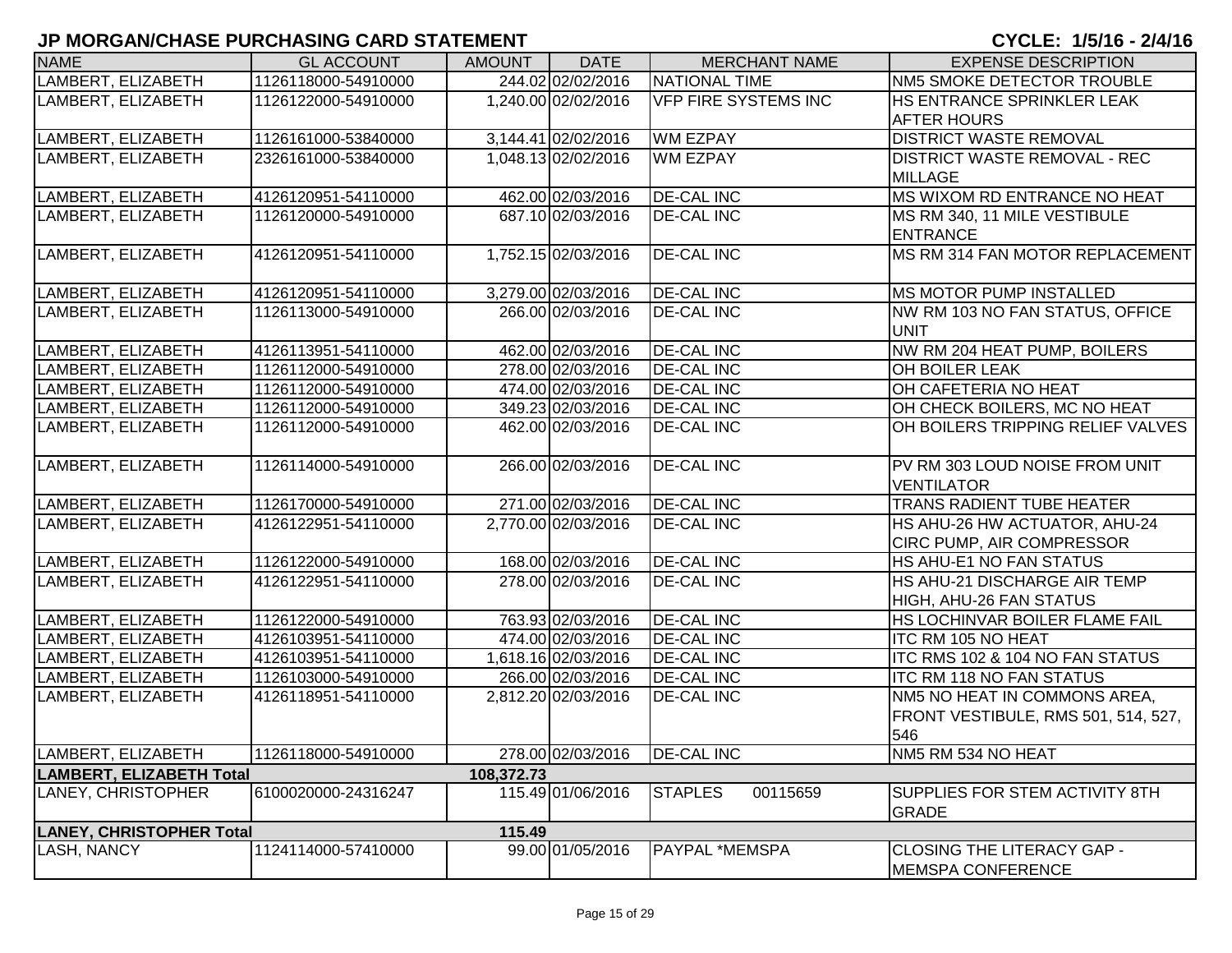| <b>NAME</b>                    | <b>GL ACCOUNT</b>   | <b>AMOUNT</b> | <b>DATE</b>       | <b>MERCHANT NAME</b>          | <b>EXPENSE DESCRIPTION</b>             |
|--------------------------------|---------------------|---------------|-------------------|-------------------------------|----------------------------------------|
| LASH, NANCY                    | 1111114000-55110708 |               | 27.09 01/06/2016  | STAPLS7148609896000001        | CLASSROOM / TEACHER SUPPLY             |
| LASH, NANCY                    | 1124114000-55910000 |               | 67.98 01/06/2016  | STAPLS7148630247000001        | <b>OFFICE SUPPLY</b>                   |
| <b>LASH, NANCY</b>             | 1111114000-55110708 |               | 54.18 01/07/2016  | STAPLS7148751570000001        | <b>CLASSROOM / TEACHER SUPPLY</b>      |
| <b>LASH, NANCY</b>             | 1111114000-55110729 |               | 185.00 01/11/2016 | <b>MICHIGAN READING ASSOC</b> | 60TH ANNUAL CONFERENCE                 |
| LASH, NANCY                    | 1111114000-55110729 |               | 185.00 01/11/2016 | <b>MICHIGAN READING ASSOC</b> | 60TH ANNUAL CONFERENCE                 |
| LASH, NANCY                    | 1111114000-55110708 |               | 90.00 01/13/2016  | OAKLAND SCHOOLS-RC INT        | ASPERGER WORKSHOP FOR SPECIALS         |
|                                |                     |               |                   |                               | <b>TEACHERS</b>                        |
| <b>LASH, NANCY</b>             | 1124114000-55990000 |               | 50.00 01/14/2016  | <b>STEVE &amp; ROCKY'S</b>    | <b>GIFT CARD FROM PRINCIPAL FOR</b>    |
|                                |                     |               |                   |                               | <b>LAURA GREEN FAMILY SYMPATHY</b>     |
| <b>LASH, NANCY</b>             | 1111114000-55110708 |               | 200.00 01/14/2016 | <b>TRINITY COACH</b>          | <b>DEPOSIT FOR BUSING FOR LANSING</b>  |
|                                |                     |               |                   |                               | FIELD TRIP 4/1 AND 5/3                 |
| <b>LASH, NANCY</b>             | 1111114000-55110702 |               | 200.00 01/15/2016 | IN *ROVIN CERAMICS            | <b>ART ROOM SUPPLY</b>                 |
| <b>LASH, NANCY</b>             | 1124114000-55910000 |               | 25.71 01/15/2016  | STAPLS7149342464000001        | <b>OFFICE SUPPLY</b>                   |
| <b>LASH, NANCY</b>             | 1111114000-55110708 |               | 30.00 01/18/2016  | OAKLAND SCHOOLS-RC INT        | <b>REGISTRATION FOR ASPERGER</b>       |
|                                |                     |               |                   |                               | <b>CONFERENCE FOR SPECIALS</b>         |
|                                |                     |               |                   |                               | <b>TEACHERS</b>                        |
| <b>LASH, NANCY</b>             | 1111114000-55110708 |               | 333.70 01/19/2016 | <b>SSI*SCHOOL SPECIALTY</b>   | <b>CLASSROOM SUPPLY</b>                |
| <b>LASH, NANCY</b>             | 1124114000-55990000 |               | 70.61 01/20/2016  | COTTAGE INN PIZZA NOVI        | DINNER FOR TEACHERS FOR NOVI           |
|                                |                     |               |                   |                               | <b>MOVIE PREMIER</b>                   |
| <b>LASH, NANCY</b>             | 1111114000-55110708 |               | 15.00 01/21/2016  | DUNCAN DISPOSAL SYSTEM        | <b>SCHOOL DISPOSAL</b>                 |
| <b>LASH, NANCY</b>             | 1124114000-57410000 |               | 119.00 01/25/2016 | PAYPAL *MEMSPA                | CONFERENCE - LEGAL ISSUES FOR K-8      |
|                                |                     |               |                   |                               | <b>PRINCIPALS</b>                      |
| <b>LASH, NANCY</b>             | 1111114000-55110708 |               | 166.00 01/27/2016 | TM *PEPPA PIG                 | TICKETS FOR NEF FUNCTION (RAFFLE       |
|                                |                     |               |                   |                               | <b>ITEM)</b>                           |
| <b>LASH, NANCY</b>             | 1124114000-55910000 |               | 49.99 02/01/2016  | THE FLOWER ALLEY              | <b>GREEN FAMILY FUNERAL FLOWERS</b>    |
| <b>LASH, NANCY</b>             | 1111114000-55110708 |               | 38.33 02/03/2016  | STAPLS7150365240000001        | CLASSROOM / TEACHER SUPPLY             |
| <b>LASH, NANCY Total</b>       |                     | 2,006.59      |                   |                               |                                        |
| LUSSENDEN, ASHLEY              | 1311800000-55110551 |               | 21.59 01/25/2016  | MEIJER INC #122<br>Q01        | COOKING AND SCIENCE PROJECT            |
| <b>LUSSENDEN, ASHLEY Total</b> |                     | 21.59         |                   |                               |                                        |
| MARRA, KELLY                   | 1611851343-55110000 |               | 16.00 01/18/2016  | DOLRTREE 3613 00036137        | THESE WERE SUPPLIES FOR THE            |
|                                |                     |               |                   |                               | <b>CLASSROOM</b>                       |
| MARRA, KELLY                   | 1611851343-55110000 |               | 83.00 02/01/2016  | BARNES & NOBLE #2648          | THESE WERE SUPPLIES FOR THE            |
|                                |                     |               |                   |                               | <b>CLASSROOM</b>                       |
| MARRA, KELLY                   | 1611851343-55110000 |               | 35.47 02/01/2016  | MEIJER INC #054<br>Q01        | THESE WERE SUPPLIES FOR THE            |
|                                |                     |               |                   |                               | <b>CLASSROOM</b>                       |
| <b>MARRA, KELLY Total</b>      |                     | 134.47        |                   |                               |                                        |
| <b>MATSON, MELISSA</b>         | 1722100000-53220611 |               | 600.00 01/07/2016 | UM GENERAL ACCT/REC           | <b>REGISTRATION FEES FOR 4</b>         |
|                                |                     |               |                   |                               | <b>INSTRUCTIONAL COACHES TO ATTEND</b> |
|                                |                     |               |                   |                               | U OF M WORKSHOPS - (3) LITERACY        |
|                                |                     |               |                   |                               | LEADERSHIP WORKSHOP AND (1)            |
|                                |                     |               |                   |                               | <b>DISCIPLINARY LITERACY WORKSHOP</b>  |
|                                |                     |               |                   |                               |                                        |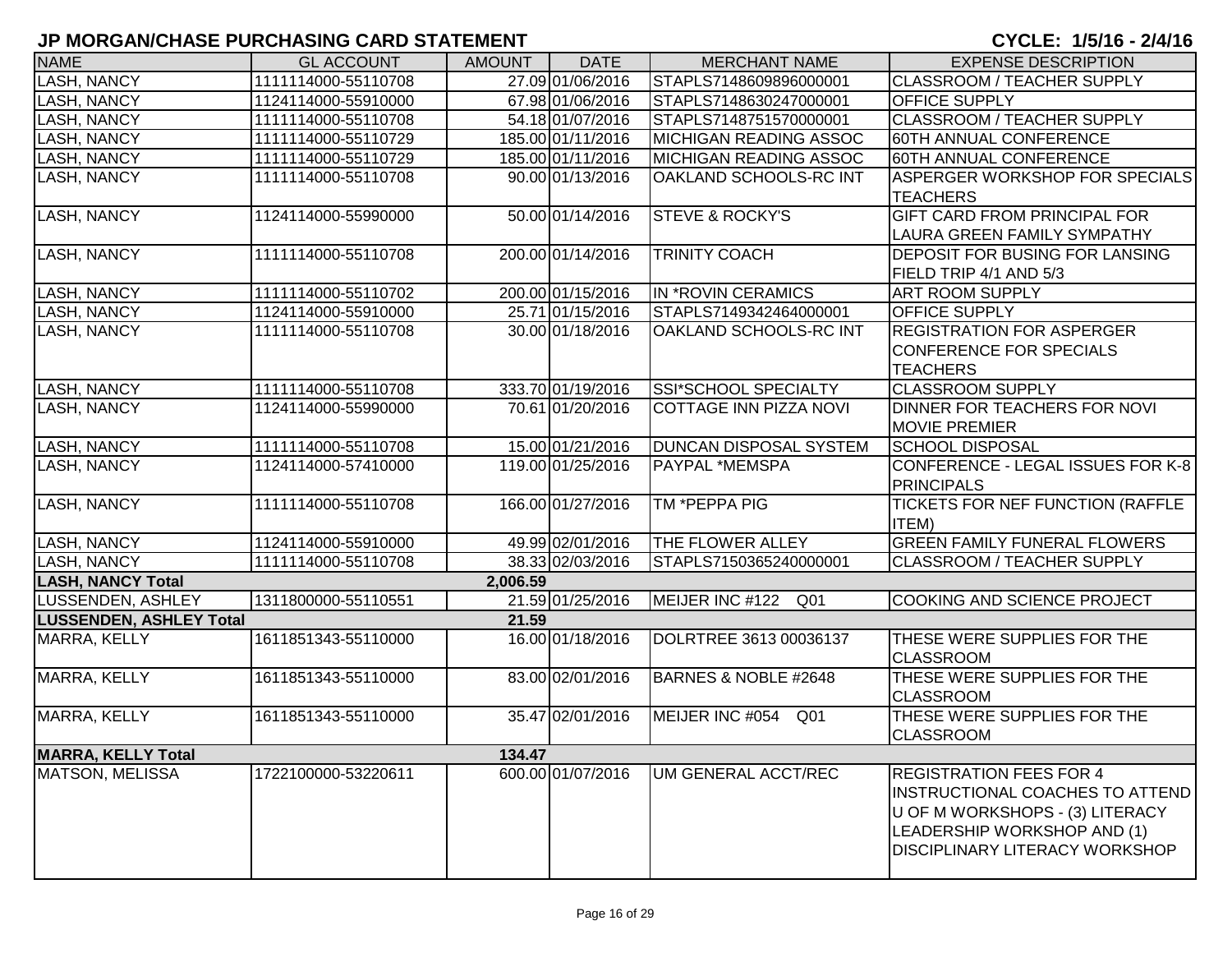| <b>NAME</b>            | <b>GL ACCOUNT</b>   | <b>AMOUNT</b> | <b>DATE</b>       | <b>MERCHANT NAME</b>      | <b>EXPENSE DESCRIPTION</b>             |
|------------------------|---------------------|---------------|-------------------|---------------------------|----------------------------------------|
| <b>MATSON, MELISSA</b> | 1622100384-53220000 |               | 100.00 01/11/2016 | OAKLAND SCHOOLS-RC INT    | DEVELOPING A DISTRICT PROTOCOL         |
|                        |                     |               |                   |                           | <b>RELATED TO ENGLISH LEARNERS AND</b> |
|                        |                     |               |                   |                           | SPEC. ED. TRAINING FOR 3 TEACHERS      |
|                        |                     |               |                   |                           | <b>AND 1 ADMINISTRATOR</b>             |
| <b>MATSON, MELISSA</b> | 1722100000-53220611 |               | 50.00 01/11/2016  | OAKLAND SCHOOLS-RC INT    | SAT SESSION 3: GAME FILM-              |
|                        |                     |               |                   |                           | SUCCESSFUL SAT IMPLEMENTATION          |
|                        |                     |               |                   |                           | (SSI SERIES) TRAINING FOR 3            |
|                        |                     |               |                   |                           | ADMINISTRATORS AND 2 TEACHERS          |
| <b>MATSON, MELISSA</b> | 1722100000-57410619 |               | 59.00 01/12/2016  | SMORE.COM                 | RENEWAL OF SMORE SOFTWARE              |
|                        |                     |               |                   |                           | <b>SUBSCRIPTION FOR 1 YEAR</b>         |
| <b>MATSON, MELISSA</b> | 1722100000-57910611 |               | 347.79 01/13/2016 | AMAZON.COM                | MOST LIKELY TO SUCCEED BOOKS           |
|                        |                     |               |                   |                           | FOR MLTS EVENT                         |
| <b>MATSON, MELISSA</b> | 1722100000-55910611 |               | 165.35 01/14/2016 | STAPLS7149068414000001    | OFFICE SUPPLY PURCHASE                 |
| <b>MATSON, MELISSA</b> | 1711322000-54910651 |               | 399.00 01/18/2016 | <b>MICHIGAN VIRTUAL U</b> | <b>REGISTER 1 STUDENT FOR 1 ONLINE</b> |
|                        |                     |               |                   |                           | 21F COURSE                             |
| <b>MATSON, MELISSA</b> | 1711322000-54910651 |               | 399.00 01/19/2016 | <b>MICHIGAN VIRTUAL U</b> | REGISTER 1 STUDENT FOR 1 ONLINE        |
|                        |                     |               |                   |                           | 21F COURSE                             |
| <b>MATSON, MELISSA</b> | 1711322000-54910651 |               | 325.00 01/19/2016 | <b>MICHIGAN VIRTUAL U</b> | <b>REGISTER 1 STUDENT FOR 1 ONLINE</b> |
|                        |                     |               |                   |                           | 21F COURSE                             |
| <b>MATSON, MELISSA</b> | 1722100000-57910611 |               | 115.50 01/20/2016 | MARIA'S DELI              | LUNCH FOR 1/19/16 SKILLS NAVIGATOR     |
|                        |                     |               |                   |                           | <b>TRAINING WORKSHOP</b>               |
| <b>MATSON, MELISSA</b> | 1711322000-54910651 |               | 325.00 01/21/2016 | <b>MICHIGAN VIRTUAL U</b> | <b>REGISTER 1 STUDENT FOR 1 ONLINE</b> |
|                        |                     |               |                   |                           | 21F COURSE                             |
| <b>MATSON, MELISSA</b> | 1711322000-54910651 |               | 325.00 01/21/2016 | <b>MICHIGAN VIRTUAL U</b> | <b>REGISTER 1 STUDENT FOR 1 ONLINE</b> |
|                        |                     |               |                   |                           | 21F COURSE                             |
| <b>MATSON, MELISSA</b> | 1711322000-54910651 |               | 325.00 01/21/2016 | <b>MICHIGAN VIRTUAL U</b> | <b>REGISTER 1 STUDENT FOR 1 ONLINE</b> |
|                        |                     |               |                   |                           | 21F COURSE                             |
| <b>MATSON, MELISSA</b> | 1711322000-54910651 |               | 650.00 01/22/2016 | <b>MICHIGAN VIRTUAL U</b> | <b>REGISTER 1 STUDENT FOR 2 ONLINE</b> |
|                        |                     |               |                   |                           | 21F COURSES                            |
| <b>MATSON, MELISSA</b> | 1711322000-54910651 |               | 399.00 01/22/2016 | <b>MICHIGAN VIRTUAL U</b> | <b>REGISTER 1 STUDENT FOR 1 ONLINE</b> |
|                        |                     |               |                   |                           | 21F COURSE                             |
| <b>MATSON, MELISSA</b> | 1711322000-54910651 |               | 325.00 01/22/2016 | <b>MICHIGAN VIRTUAL U</b> | <b>REGISTER 1 STUDENT FOR 1 ONLINE</b> |
|                        |                     |               |                   |                           | 21F COURSE                             |
| MATSON, MELISSA        | 1711322000-54910651 |               | 325.00 01/26/2016 | <b>MICHIGAN VIRTUAL U</b> | <b>REGISTER 1 STUDENT FOR 1 ONLINE</b> |
|                        |                     |               |                   |                           | 21F COURSE                             |
| <b>MATSON, MELISSA</b> | 1711322000-54910651 |               | 650.00 01/26/2016 | <b>MICHIGAN VIRTUAL U</b> | <b>REGISTER 1 STUDENT FOR 2 ONLINE</b> |
|                        |                     |               |                   |                           | 21F COURSES                            |
| MATSON, MELISSA        | 1711322000-54910651 |               | 325.00 01/26/2016 | MICHIGAN VIRTUAL U        | <b>REGISTER 1 STUDENT FOR 1 ONLINE</b> |
|                        |                     |               |                   |                           | 21F COURSE                             |
| <b>MATSON, MELISSA</b> | 1722100000-57910611 |               | 344.44 01/27/2016 | IN *N2Y                   | UNIQUE LEARNING SYSTEM                 |
|                        |                     |               |                   |                           | SOFTWARE SUBSCRIPTION UPDATE           |
|                        |                     |               |                   |                           | <b>PURCHASE</b>                        |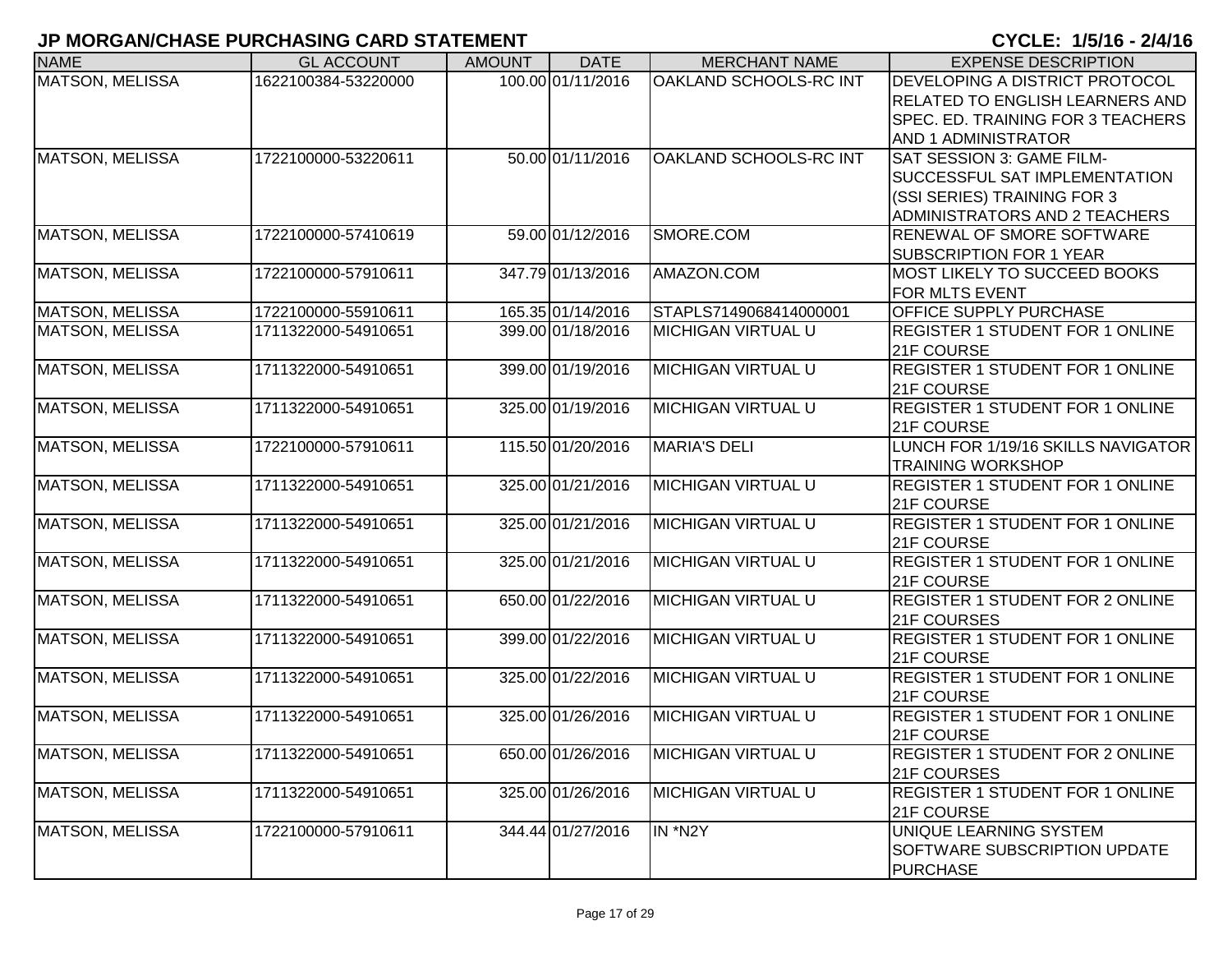| <b>NAME</b>            | <b>GL ACCOUNT</b>   | <b>AMOUNT</b> | <b>DATE</b>        | <b>MERCHANT NAME</b>      | <b>EXPENSE DESCRIPTION</b>                                                                                         |
|------------------------|---------------------|---------------|--------------------|---------------------------|--------------------------------------------------------------------------------------------------------------------|
| <b>MATSON, MELISSA</b> | 1711322000-54910651 |               | 325.00 01/27/2016  | <b>MICHIGAN VIRTUAL U</b> | REGISTER 1 STUDENT FOR 1 ONLINE<br>21F COURSE                                                                      |
| <b>MATSON, MELISSA</b> | 1711322000-54910651 |               | 325.00 01/27/2016  | <b>MICHIGAN VIRTUAL U</b> | <b>REGISTER 1 STUDENT FOR 1 21F</b><br><b>COURSE</b>                                                               |
| <b>MATSON, MELISSA</b> | 1722100000-57410611 |               | 244.00 01/28/2016  | <b>LRP PUBLICATIONS</b>   | MANAGING YOUR FEDERAL<br><b>EDUCATION FUNDS - ELECTRONIC</b><br>NEWSLETTER SUBSCRIPTION 1 YEAR                     |
| <b>MATSON, MELISSA</b> | 1711322000-54910651 |               | 325.00 01/28/2016  | <b>MICHIGAN VIRTUAL U</b> | <b>REGISTER 1 STUDENT FOR 1 ONLINE</b><br>21F COURSE                                                               |
| <b>MATSON, MELISSA</b> | 1711322000-54910651 |               | 399.00 01/28/2016  | <b>MICHIGAN VIRTUAL U</b> | <b>REGISTER 1 STUDENT FOR 1 ONLINE</b><br>21F COURSE                                                               |
| <b>MATSON, MELISSA</b> | 1711322000-54910651 |               | 325.00 01/28/2016  | <b>MICHIGAN VIRTUAL U</b> | <b>REGISTER 1 STUDENT FOR 1 ONLINE</b><br>21F COURSE                                                               |
| <b>MATSON, MELISSA</b> | 1711322000-54910651 |               | 325.00 01/28/2016  | <b>MICHIGAN VIRTUAL U</b> | <b>REGISTER 1 STUDENT FOR 1 ONLINE</b><br>21F COURSE                                                               |
| <b>MATSON, MELISSA</b> | 1711322000-54910651 |               | 325.00 01/28/2016  | <b>MICHIGAN VIRTUAL U</b> | <b>REGISTER 1 STUDENT FOR 1 ONLINE</b><br>21F COURSE                                                               |
| <b>MATSON, MELISSA</b> | 1711322000-54910651 |               | 399.00 01/28/2016  | <b>MICHIGAN VIRTUAL U</b> | <b>REGISTER 1 STUDENT FOR 1 ONLINE</b><br>21F COURSE                                                               |
| <b>MATSON, MELISSA</b> | 1711322000-54910651 |               | 325.00 01/29/2016  | <b>MICHIGAN VIRTUAL U</b> | <b>REGISTER 1 STUDENT FOR 1 ONLINE</b><br>21F COURSE                                                               |
| <b>MATSON, MELISSA</b> | 1711322000-54910651 |               | 399.00 01/29/2016  | <b>MICHIGAN VIRTUAL U</b> | REGISTER 1 STUDENT FOR 1 ONLINE<br>21F COURSE                                                                      |
| <b>MATSON, MELISSA</b> | 1711322000-54910651 |               | 325.00 01/29/2016  | <b>MICHIGAN VIRTUAL U</b> | <b>REGISTER 1 STUDENT FOR 1 ONLINE</b><br>21F COURSE                                                               |
| <b>MATSON, MELISSA</b> | 1711111000-55210000 |               | 373.16 01/29/2016  | THE BOOKSOURCE            | MENTOR TEXT BOOK ORDER FOR 5TH<br>CLASSROOM AT VILLAGE OAKS (FOR<br>D. STOTLER)                                    |
| <b>MATSON, MELISSA</b> | 1722100000-57410611 |               | 149.00 01/29/2016  | THE COUNCIL OF EDUCATI    | <b>ASSOCIATION FOR LEARNING</b><br><b>ENVIRONMENTS MEMBERSHIP</b><br><b>RENEWAL (RJ WEBBER, STEVE</b><br>MATTHEWS) |
| <b>MATSON, MELISSA</b> | 1722100000-53220611 |               | 185.00 02/01/2016  | MI INST FOR ED MGT        | <b>REGISTRATION FOR 2016 MICHIGAN</b><br>SCHOOL TESTING CONFERENCE - J.<br><b>DINKELMANN</b>                       |
| <b>MATSON, MELISSA</b> | 1711322000-54910651 |               | 399.00 02/01/2016  | <b>MICHIGAN VIRTUAL U</b> | <b>REGISTER 1 STUDENT FOR 1 ONLINE</b><br>21F COURSE                                                               |
| <b>MATSON, MELISSA</b> | 1711322000-54910651 |               | -399.00 02/01/2016 | <b>MICHIGAN VIRTUAL U</b> | REFUND FOR 1 ONLINE 21F COURSE                                                                                     |
| <b>MATSON, MELISSA</b> | 1711322000-54910651 |               | 325.00 02/01/2016  | <b>MICHIGAN VIRTUAL U</b> | <b>REGISTER 1 STUDENT FOR 1 ONLINE</b><br>21F COURSE                                                               |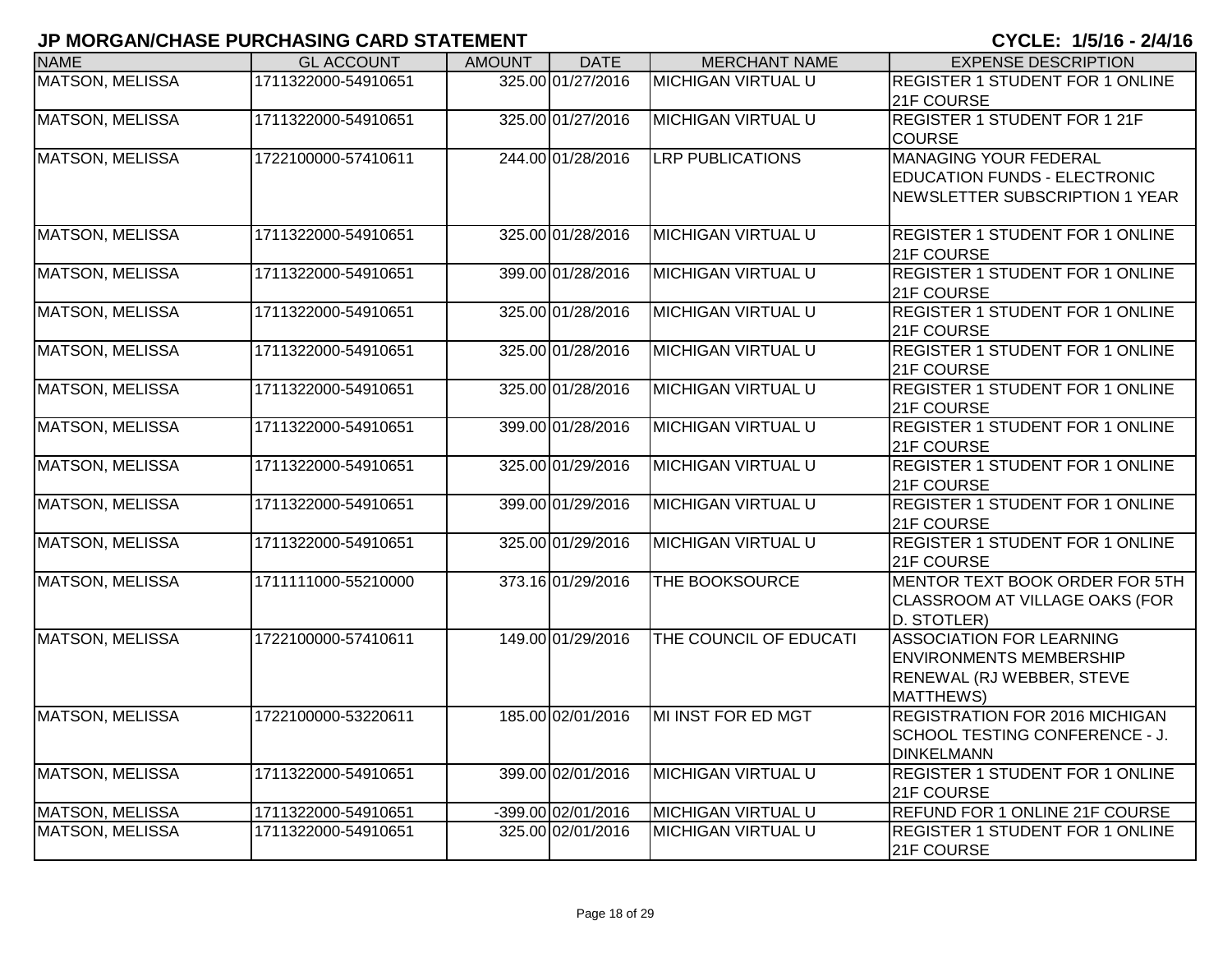| <b>NAME</b>                   | <b>GL ACCOUNT</b>   | <b>AMOUNT</b> | <b>DATE</b>       | <b>MERCHANT NAME</b>               | <b>EXPENSE DESCRIPTION</b>                                        |
|-------------------------------|---------------------|---------------|-------------------|------------------------------------|-------------------------------------------------------------------|
| <b>MATSON, MELISSA</b>        | 1711322000-54910651 |               | 325.00 02/02/2016 | <b>MICHIGAN VIRTUAL U</b>          | REGISTRATION FOR 1 STUDENT FOR 1<br>21F ONLINE COURSE             |
| <b>MATSON, MELISSA</b>        | 1711322000-54910651 |               | 325.00 02/02/2016 | <b>MICHIGAN VIRTUAL U</b>          | <b>REGISTER 1 STUDENT FOR 1 ONLINE</b><br>21F COURSE              |
| MATSON, MELISSA               | 1622100384-55110000 |               | 150.85 02/03/2016 | <b>ASSOC SUPERV AND CURR</b>       | EDUCATIONAL LEADERSHIP MAGAZINE<br>ORDER (A. SMITH)               |
| <b>MATSON, MELISSA</b>        | 1711322000-54910651 |               | 325.00 02/03/2016 | <b>MICHIGAN VIRTUAL U</b>          | <b>REGISTER 1 STUDENT FOR 1 ONLINE</b><br>21F COURSE              |
| <b>MATSON, MELISSA</b>        | 1722100000-53220611 |               | 301.95 02/04/2016 | <b>SOUTHWEST AIRLINES</b>          | TRIP TO RALEIGH, NC TO LENOVO<br><b>MEETING</b>                   |
| <b>MATSON, MELISSA Total</b>  |                     | 13,055.04     |                   |                                    |                                                                   |
| <b>MATTHEWS, STEVEN</b>       | 1123200000-53229000 |               | 487.70 01/21/2016 | <b>DELTA</b>                       | 2016 AASA CONFERENCE EXPENSE;<br>2.10.16-2.12.16; PHOENIX ARIZONA |
| <b>MATTHEWS, STEVEN Total</b> |                     | 487.70        |                   |                                    |                                                                   |
| MCDONALD, SUSAN               | 6100015000-24316501 |               | 60.00 01/06/2016  | <b>DUNCAN DISPOSAL SYSTEM</b>      | <b>RECYCLING - PAID BY DCC</b>                                    |
| MCDONALD, SUSAN               | 1111115000-55110799 |               | 45.42 01/18/2016  | STAPLS7149519065000001             | PART OF STAPLES ORDER #7149519065<br><b>TOTAL \$52.14</b>         |
| MCDONALD, SUSAN               | 1111115000-55110799 |               | 6.72 01/18/2016   | STAPLS7149519065000002             | PART OF STAPLES ORDER #7149519065<br><b>TOTAL \$52.14</b>         |
| MCDONALD, SUSAN               | 1111115724-55110000 |               | 24.00 01/22/2016  | <b>AMAZON MKTPLACE PMTS</b>        | ORDER #115-6766225-4731427                                        |
| MCDONALD, SUSAN               | 1111115724-55110000 |               | 11.66 01/22/2016  | <b>AMAZON MKTPLACE PMTS</b>        | PAR OF ORDER #115-7731445-1140232                                 |
| MCDONALD, SUSAN               | 1111115724-55110000 |               | 66.68 01/22/2016  | <b>AMAZON MKTPLACE PMTS</b>        | PART OF ORDER #115-7731445-<br>1140232                            |
| MCDONALD, SUSAN               | 6100015000-24316501 |               | 19.54 01/28/2016  | SAMS CLUB #6657                    | SNACKS FOR SHARPEN THE SAW DAY,<br>PAID FOR BY DCC                |
| MCDONALD, SUSAN               | 1111115724-55110000 |               | 81.73 01/29/2016  | <b>AMAZON MKTPLACE PMTS</b>        | PART OF ORDER #115-7731445-1140232                                |
| MCDONALD, SUSAN               | 6100015000-24316501 |               | 270.00 02/02/2016 | IN *PLANTERRA CORP                 | PLANT MAINTENANCE BILL PAID FOR<br><b>BY DCC</b>                  |
| <b>MCDONALD, SUSAN Total</b>  |                     | 585.75        |                   |                                    |                                                                   |
| MCDOUGALL, BARBARA            | 6100061000-24316155 |               | 69.42 01/06/2016  | COUNTRY INN BY CARLSON             | <b>OVERNIGHT ACCOMMODATIONS FOR</b><br><b>HOCKEY</b>              |
| MCDOUGALL, BARBARA            | 6100061000-24316104 |               | 33.38 01/11/2016  | MEIJER INC #054<br>Q <sub>01</sub> | WATER FOR THE OFFICE/OFFICIALS.                                   |
| MCDOUGALL, BARBARA            | 6100061000-24316128 |               | 164.99 01/15/2016 | STICKERYOU.COM                     | <b>SKI CLUB</b>                                                   |
| MCDOUGALL, BARBARA            | 6100061000-24316149 |               | 160.00 01/26/2016 | <b>MHSAA</b>                       | WOMEN IN SPORTS LEADERSHIP                                        |
| MCDOUGALL, BARBARA            | 6100061000-24316104 |               | 265.33 01/26/2016 | SAMSCLUB #6657                     | <b>REFRESHMENTS FOR ATHLETIC</b><br><b>OFFICE</b>                 |
| MCDOUGALL, BARBARA            | 1429300000-54120000 |               | 94.00 01/29/2016  | <b>SCHELDE NORTH AMERICA</b>       | PINS FOR THE PORTABLE BASKETS IN<br><b>FIELD HOUSE</b>            |
| MCDOUGALL, BARBARA            | 1429300000-55910000 |               | 89.43 01/29/2016  | STAPLS7150096255000001             | <b>OFFICE SUPPLIES</b>                                            |
| MCDOUGALL, BARBARA            | 6100061000-24316104 |               | 35.00 02/01/2016  | JETS PIZZA - MI 150                | <b>ATHLETIC LUNCHEON</b>                                          |
| MCDOUGALL, BARBARA            | 1429300000-57410000 |               | 396.00 02/01/2016 | <b>MID AMERICAN STUDIO</b>         | <b>ENTRY FEE - POMS HS</b>                                        |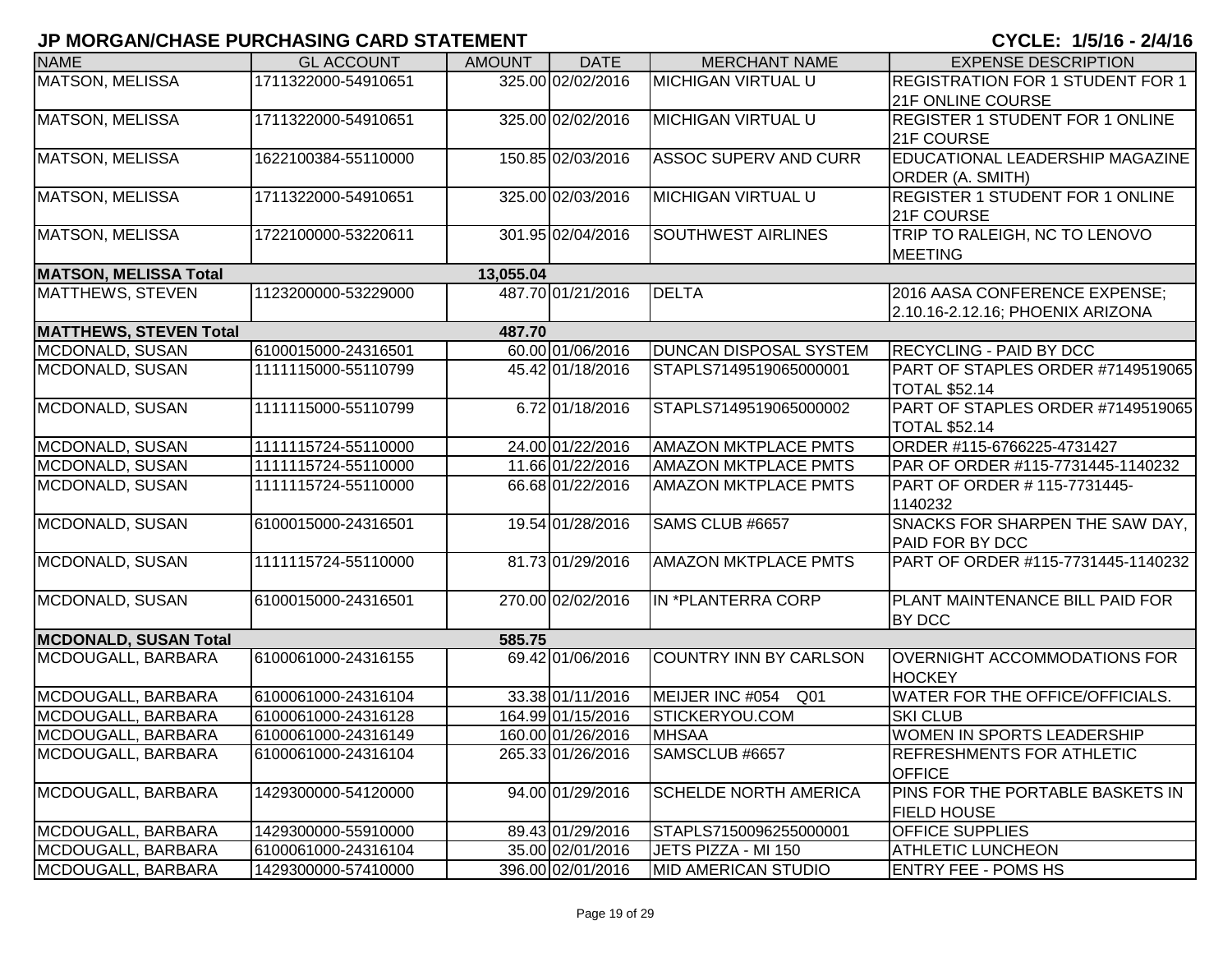| <b>NAME</b>                     | <b>GL ACCOUNT</b>   | <b>AMOUNT</b> | <b>DATE</b>        | <b>MERCHANT NAME</b>               | <b>EXPENSE DESCRIPTION</b>              |
|---------------------------------|---------------------|---------------|--------------------|------------------------------------|-----------------------------------------|
| MCDOUGALL, BARBARA              | 6100061000-24316275 |               | 556.40 02/03/2016  | <b>CROWNE PLAZA HOTELS</b>         | <b>OVERNIGHT ACCOMMODATIONS FOR</b>     |
|                                 |                     |               |                    |                                    | <b>CHEERLEADING JUDGES</b>              |
| MCDOUGALL, BARBARA              | 6100061000-24316104 |               | 108.73 02/04/2016  | SAMSCLUB #6657                     | <b>CAKE FOR COLLEGIATE SIGNING AND</b>  |
|                                 |                     |               |                    |                                    | <b>SOME SUPPLIES</b>                    |
| <b>MCDOUGALL, BARBARA Total</b> |                     | 1,972.68      |                    |                                    |                                         |
| <b>MCKAIG, HEATHER</b>          | 1111322000-55110709 |               | 64.36 01/06/2016   | THE HOME DEPOT 2737                | SET SUPPLIES - ONE ACT PLAY             |
| <b>MCKAIG, HEATHER</b>          | 1111322000-55110709 |               | 39.32 01/07/2016   | THE HOME DEPOT 2737                | SET SUPPLIES - ONE ACT PLAY             |
| <b>MCKAIG, HEATHER</b>          | 1111322000-55110709 |               | -31.00 01/11/2016  | THE HOME DEPOT 2737                | SET SUPPLIES - ONE ACT PLAY             |
| <b>MCKAIG, HEATHER</b>          | 1111322000-55110709 |               | 50.00 01/11/2016   | THE HOME DEPOT 2737                | SET SUPPLIES - ONE ACT PLAY             |
| <b>MCKAIG, HEATHER</b>          | 1111322000-55110709 |               | 206.40 01/11/2016  | THE HOME DEPOT 2737                | SET SUPPLIES - ONE ACT PLAY             |
| MCKAIG, HEATHER                 | 1111322000-55110709 |               | 52.69 01/15/2016   | THE HOME DEPOT 2737                | SET SUPPLIES - ONE ACT PLAY             |
| <b>MCKAIG, HEATHER</b>          | 1111322000-55110709 |               | 28.40 01/18/2016   | <b>AMAZON MKTPLACE PMTS</b>        | COSTUME PIECES - ONE ACT PLAY           |
| <b>MCKAIG, HEATHER</b>          | 1111322000-55110709 |               | 6.39 01/18/2016    | HOBBY-LOBBY #645                   | PROGRAM SUPPLIES - ONE ACT PLAY         |
| <b>MCKAIG, HEATHER</b>          | 1111322000-55110709 |               | 7.88 01/18/2016    | THE HOME DEPOT 2737                | SET SUPPLIES - ONE ACT PLAY             |
| <b>MCKAIG, HEATHER</b>          | 1111322000-55110709 |               | 136.62 01/18/2016  | THE HOME DEPOT 2737                | SET SUPPLIES - ONE ACT PLAY             |
| <b>MCKAIG, HEATHER</b>          | 1111322000-55110709 |               | 42.42 01/18/2016   | THE HOME DEPOT 2737                | SET SUPPLIES - ONE ACT PLAY             |
| <b>MCKAIG, HEATHER</b>          | 1111322000-55110709 |               | 70.11 01/18/2016   | THE HOME DEPOT 2737                | <b>SET SUPPLIES - ONE ACT PLAY</b>      |
| <b>MCKAIG, HEATHER</b>          | 1111322000-55110709 |               | 68.78 01/18/2016   | <b>THE SALVATION ARMY 16</b>       | <b>COSTUME PIECES - ONE ACT PLAY</b>    |
| <b>MCKAIG, HEATHER</b>          | 1111322000-55110709 |               | 8.46 01/21/2016    | HOBBY-LOBBY #645                   | <b>PROGRAMS - ONE ACT PLAY</b>          |
| <b>MCKAIG, HEATHER</b>          | 6100022000-24316143 |               | -141.60 01/25/2016 | <b>HOLIDAY INNS</b>                | <b>REIMBURSEMENT FOR OVERCHARGE -</b>   |
|                                 |                     |               |                    |                                    | <b>STATE THESPIAN FESTIVAL</b>          |
|                                 |                     |               |                    |                                    |                                         |
| <b>MCKAIG, HEATHER</b>          | 1111322000-55110709 |               | 249.15 01/25/2016  | THE HOME DEPOT 2737                | SET SUPPLIES - ONE ACT PLAY             |
| <b>MCKAIG, HEATHER</b>          | 1111322000-55110709 |               | 76.32 01/26/2016   | <b>BIG LOTS STORES - #515</b>      | SET SUPPLIES - ONE ACT PLAY             |
| <b>MCKAIG, HEATHER</b>          | 1111322000-55110709 |               | 3.77 01/26/2016    | <b>NOVI FEED</b>                   | MOVING TRUCK - ONE ACT PLAY             |
| <b>MCKAIG, HEATHER</b>          | 1111322000-55110709 |               | 46.98 01/26/2016   | <b>NOVI FEED</b>                   | MOVING TRUCK - ONE ACT PLAY             |
| <b>MCKAIG, HEATHER</b>          | 1111322000-55110709 |               | 40.00 01/26/2016   | <b>PARTY CITY</b>                  | LOBBY DISPLAY - ONE ACT PLAY            |
| <b>MCKAIG, HEATHER</b>          | 1111322000-55110709 |               | 11.98 01/26/2016   | 00014654<br><b>TARGET</b>          | PROGRAM SUPPLIES - ONE ACT PLAY         |
| <b>MCKAIG, HEATHER</b>          | 1111322000-55110709 |               | 10.15 01/27/2016   | <b>STAPLES</b><br>00115659         | <b>LOBBY DISPLAY SUPPLIES - ONE ACT</b> |
|                                 |                     |               |                    |                                    | <b>PLAY</b>                             |
| <b>MCKAIG, HEATHER</b>          | 1111322000-55110709 |               | 133.44 01/27/2016  | UTRECHT ART 8004471892             | PROGRAM SUPPLIES - ONE ACT PLAY         |
|                                 |                     |               |                    |                                    |                                         |
| <b>MCKAIG, HEATHER</b>          | 1111322000-55110709 |               | 7.74 01/28/2016    | THE HOME DEPOT 2737                | LOBBY DISPLAY SUPPLIES - ONE ACT        |
|                                 |                     |               |                    |                                    | <b>PLAY</b>                             |
| <b>MCKAIG, HEATHER</b>          | 1111322000-55110709 |               | 13.77 02/01/2016   | Q35<br><b>DUNKIN #336551</b>       | <b>BREAKFAST - ONE ACT DISTRICTS</b>    |
|                                 |                     |               |                    |                                    | <b>JUDGES AND STAFF</b>                 |
| <b>MCKAIG, HEATHER</b>          | 6100022000-24316143 |               | 258.13 02/01/2016  | JIMMY JOHNS - 1659                 | CONCESSIONS - ONE ACT DISTRICTS         |
| <b>MCKAIG, HEATHER</b>          | 6100022000-24316143 |               | 96.84 02/01/2016   | MEIJER INC #046<br>Q01             | JUDGE AND STAFF MEALS - ONE ACT         |
|                                 |                     |               |                    |                                    | <b>DISTRICTS</b>                        |
| <b>MCKAIG, HEATHER</b>          | 1111322000-55110709 |               | 16.99 02/01/2016   | MEIJER INC #122<br>Q <sub>01</sub> | <b>DISTRICT SUPPLIES - ONE ACT PLAY</b> |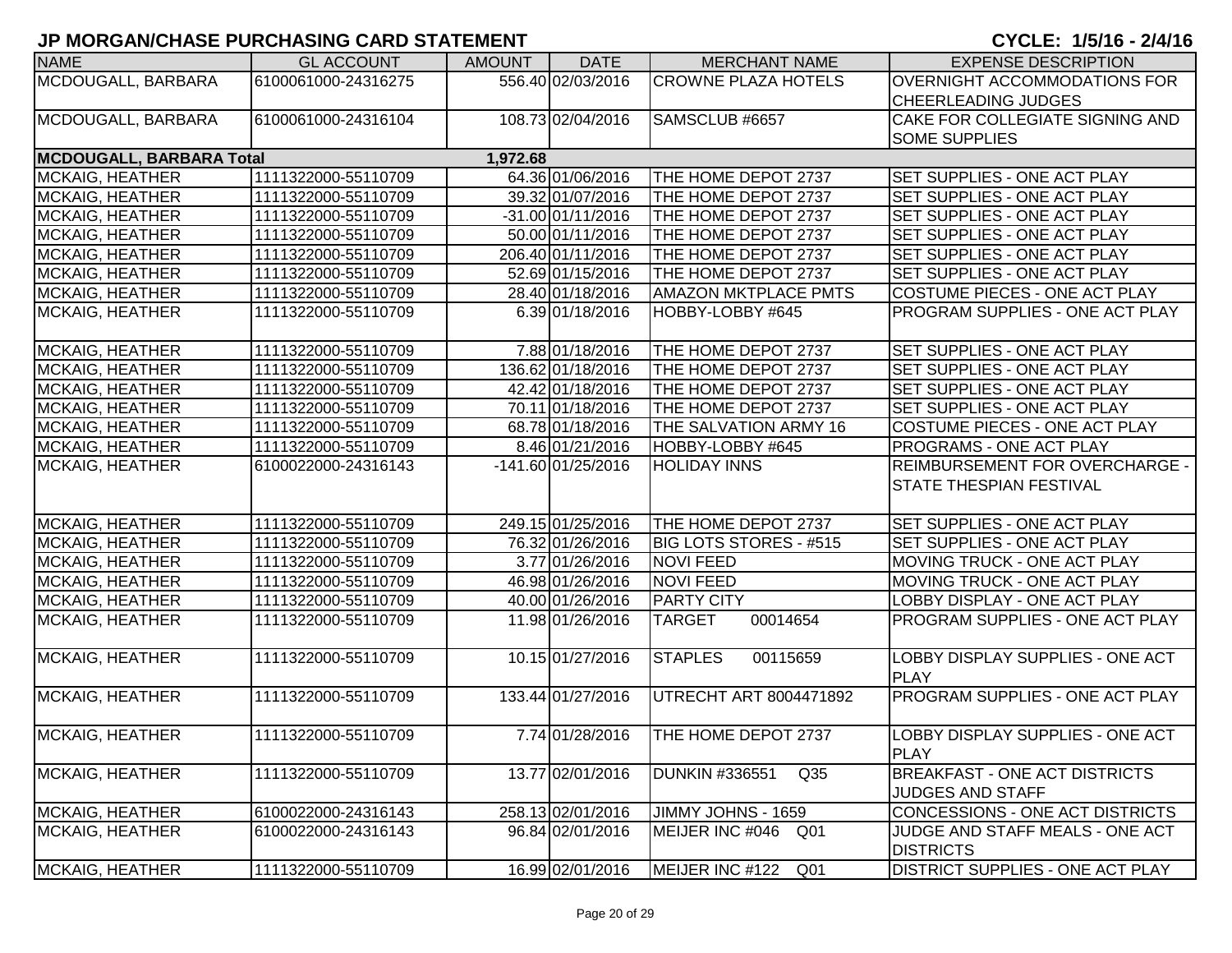| <b>NAME</b>                   | <b>GL ACCOUNT</b>   | <b>AMOUNT</b> | <b>DATE</b>         | <b>MERCHANT NAME</b>          | <b>EXPENSE DESCRIPTION</b>              |
|-------------------------------|---------------------|---------------|---------------------|-------------------------------|-----------------------------------------|
| <b>MCKAIG, HEATHER</b>        | 1111322000-55110709 |               | 90.31 02/01/2016    | MEIJER INC #122 Q01           | <b>DISTRICT SUPPLIES - ONE ACT PLAY</b> |
| <b>MCKAIG, HEATHER</b>        | 6100022000-24316143 |               | 38.40 02/01/2016    | PENN STATION 205              | JUDGE MEALS - ONE ACT DISTRICTS         |
| <b>MCKAIG, HEATHER</b>        | 6100022000-24316143 |               | 287.50 02/01/2016   | <b>PIZZA MARVELOUS</b>        | CONCESSIONS - ONE ACT DISTRICTS         |
| <b>MCKAIG, HEATHER</b>        | 6100022000-24316143 |               | 74.40 02/01/2016    | SAMSCLUB #6657                | CONCESSIONS - ONE ACT DISTRICTS         |
| MCKAIG, HEATHER               | 1111322000-55110709 |               | 14.49 02/01/2016    | <b>STAPLES</b><br>00115659    | <b>PROGRAM SUPLIES - ONE ACT PLAY</b>   |
| MCKAIG, HEATHER               | 1111322000-55110709 |               | 11.98 02/01/2016    | <b>STAPLES</b><br>00115659    | <b>PROGRAM SUPPLIES - ONE ACT PLAY</b>  |
|                               |                     |               |                     |                               |                                         |
| <b>MCKAIG, HEATHER</b>        | 1111322000-55110709 |               | 9.94 02/01/2016     | <b>TARGET</b><br>00014654     | <b>DISTRICT SUPPLIES - ONE ACT PLAY</b> |
| <b>MCKAIG, HEATHER</b>        | 1111322000-55110709 |               | 43.88 02/01/2016    | <b>TARGET</b><br>00014654     | HOSTING SUPPLIES - ONE ACT PLAY         |
| <b>MCKAIG, HEATHER</b>        | 1111322000-55110709 |               | 7.92 02/01/2016     | THE HOME DEPOT 2737           | <b>SET SUPPLIES - ONE ACT PLAY</b>      |
| <b>MCKAIG, HEATHER</b>        | 1111322000-55110709 |               | 111.89 02/01/2016   | THE HOME DEPOT 2737           | SET SUPPLIES - ONE ACT PLAY             |
| <b>MCKAIG, HEATHER</b>        | 1111322000-55110709 |               | $-4.97$ 02/01/2016  | THE HOME DEPOT 2737           | SET SUPPLIES - ONE ACT PLAY             |
| <b>MCKAIG, HEATHER</b>        | 1111322000-55110709 |               | 55.19 02/03/2016    | <b>NOVI FEED</b>              | <b>MOVING TRUCK - ONE ACT</b>           |
| <b>MCKAIG, HEATHER</b>        | 1111322000-55110709 |               | 3.98 02/03/2016     | SUNOCO 0444934400 QPS         | <b>GAS - ONE ACT MOVING TRUCK</b>       |
| <b>MCKAIG, HEATHER</b>        | 1111322000-55110709 |               | 44.29 02/04/2016    | <b>STAPLES</b><br>00115659    | <b>PROGRAM SUPPLIES - ONE ACT PLAY</b>  |
|                               |                     |               |                     |                               |                                         |
| <b>MCKAIG, HEATHER Total</b>  |                     | 2,363.69      |                     |                               |                                         |
| MILLER, HELEN                 | 6100001000-24316770 |               | 59.99 01/15/2016    | <b>TLF VANESSAS FLOWERS</b>   | <b>FUNERAL FLOWERS FOR CLAUDIA</b>      |
|                               |                     |               |                     |                               | <b>WALTERS NYA</b>                      |
| MILLER, HELEN                 | 1128300000-53220000 |               | 195.00 01/25/2016   | <b>MNA</b>                    | CONFERENCE REGISTRATION/DIGLIO          |
| MILLER, HELEN                 | 1128300000-55910000 |               | 15.80 01/25/2016    | SAMSCLUB #6657                | MAT FOR STANDING DESK IN HR             |
| <b>MILLER, HELEN Total</b>    |                     | 270.79        |                     |                               |                                         |
| <b>NESMITH, RUSSELL</b>       | 1126160000-55992000 |               | 30.76 01/08/2016    | THE HOME DEPOT 2737           | MS, NM6, ITC PLUMBING SUPPLIES          |
| <b>NESMITH, RUSSELL</b>       | 1126160000-55992000 |               | 289.00 01/11/2016   | THE HOME DEPOT 2737           | NM5 KITCHEN BATHROOM                    |
| <b>NESMITH, RUSSELL</b>       | 1126160000-55992000 |               | 11.37 01/11/2016    | THE HOME DEPOT 2737           | NM5 KITCHEN BATHROOM                    |
| <b>NESMITH, RUSSELL</b>       | 2326160000-55993000 |               | 2,699.00 01/12/2016 | <b>ANGELO'S WHOLESALE</b>     | <b>GRNDS SALT SPREADER</b>              |
| <b>NESMITH, RUSSELL</b>       | 1126160000-55992000 |               | 190.50 01/12/2016   | <b>BEST PLUMBING SPECIALT</b> | <b>IMTCE PLUMBING STOCK</b>             |
| <b>NESMITH, RUSSELL</b>       | 1126160000-55993000 |               | 165.00 01/15/2016   | <b>ANGELO'S WHOLESALE</b>     | <b>GRNDS SALT SPREADER SHIPPING</b>     |
| <b>NESMITH, RUSSELL</b>       | 1126160000-55992000 |               | 85.92 01/18/2016    | THE HOME DEPOT 2737           | <b>IMTCE PLUMBING STOCK</b>             |
| <b>NESMITH, RUSSELL</b>       | 1126160000-55992000 |               | 385.49 01/22/2016   | <b>BEST PLUMBING SPECIALT</b> | <b>MTCE PLUMBING STOCK</b>              |
| <b>NESMITH, RUSSELL</b>       | 1126160000-55992000 |               | 49.97 01/25/2016    | THE HOME DEPOT 2737           | <b>IMTCE PLUMBING STOCK</b>             |
| <b>NESMITH, RUSSELL</b>       | 1126160000-55992000 |               | 7.52 01/27/2016     | THE HOME DEPOT 2737           | <b>IMTCE DOOR STOPS</b>                 |
| <b>NESMITH, RUSSELL</b>       | 1126160000-55992000 |               | 747.80 01/29/2016   | <b>BEST PLUMBING SPECIALT</b> | HS DRINKING FOUNTAIN NEAR RM 234        |
|                               |                     |               |                     |                               |                                         |
| NESMITH, RUSSELL              | 1126160000-55992000 |               | 747.80 02/04/2016   | <b>BEST PLUMBING SPECIALT</b> | IHS DRINKING FOUNTAIN BY ROOM 234       |
|                               |                     |               |                     |                               |                                         |
| <b>NESMITH, RUSSELL Total</b> |                     | 5,410.13      |                     |                               |                                         |
| NEWMAN, MARK                  | 1126160000-55992000 |               | 338.03 01/07/2016   | <b>MADISON ELECTRIC COMPA</b> | <b>HS AIR COMPRESSOR</b>                |
| NEWMAN, MARK                  | 1126160000-55992000 |               | 104.64 01/15/2016   | <b>WW GRAINGER</b>            | <b>NM5 AIR FILTERS</b>                  |
| NEWMAN, MARK                  | 1126160000-55992000 |               | 493.54 01/18/2016   | <b>COMPRESSOR PARTS</b>       | <b>HS AIR COMPRESSOR</b>                |
| NEWMAN, MARK                  | 2326160000-55992000 |               | 219.96 01/20/2016   | <b>WW GRAINGER</b>            | PV AIR FILTERS                          |
| NEWMAN, MARK                  | 1126160000-55992000 |               | 597.12 01/27/2016   | <b>FBM MICHIGAN</b>           | MS, NM6, OH CEILING TILES               |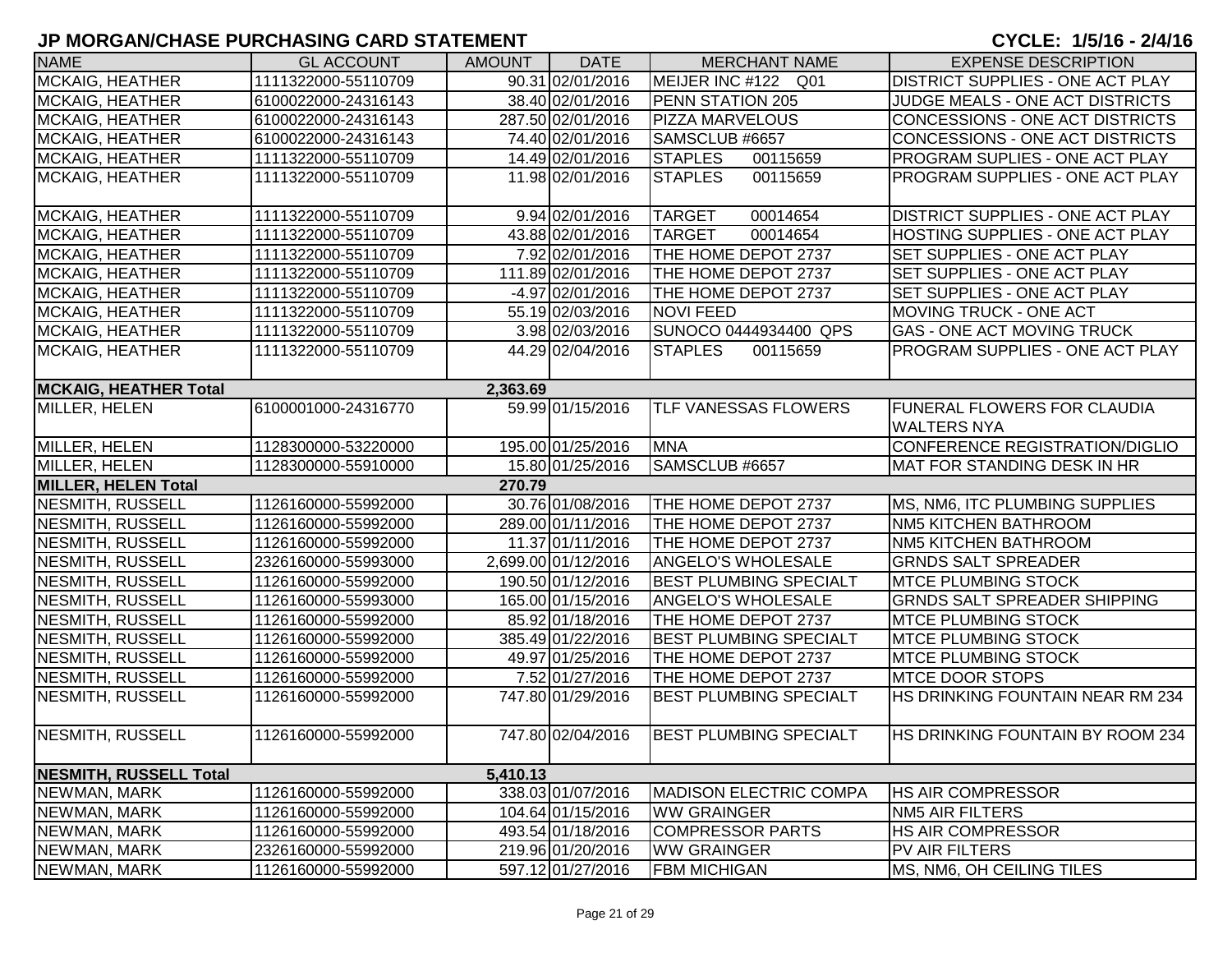| <b>NAME</b>                     | <b>GL ACCOUNT</b>   | <b>AMOUNT</b> | <b>DATE</b>       | <b>MERCHANT NAME</b>          | <b>EXPENSE DESCRIPTION</b>                              |
|---------------------------------|---------------------|---------------|-------------------|-------------------------------|---------------------------------------------------------|
| NEWMAN, MARK                    | 1126160000-53220000 |               | 160.00 02/02/2016 | <b>MSBO</b>                   | <b>IMSBO CONFERENCE PRE-</b>                            |
|                                 |                     |               |                   |                               | <b>REGISTRATION FEE</b>                                 |
| NEWMAN, MARK                    | 1126160000-53220000 |               | 280.00 02/03/2016 | <b>MSBO</b>                   | <b>MSBO CONFERENCE</b>                                  |
| NEWMAN, MARK                    | 1126160000-55992000 |               | 614.57 02/04/2016 | <b>ETNA DISTRIBUTORS WIXO</b> | <b>IMTCE STOCK SUPPLIES</b>                             |
| <b>NEWMAN, MARK Total</b>       |                     | 2,807.86      |                   |                               |                                                         |
| <b>NOWICKI, MATTHEW</b>         | 1127170000-53430000 |               | 11.85 01/22/2016  | UPS (800) 811-1648            | <b>WARRANTY RETURN PARTS</b>                            |
| NOWICKI, MATTHEW                | 1127170000-57910000 |               | 31.68 01/25/2016  | THE HOME DEPOT 2737           | <b>FLASHLIGHTS</b>                                      |
| <b>NOWICKI, MATTHEW Total</b>   |                     | 43.53         |                   |                               |                                                         |
| OCONNOR, GAIL                   | 1335100000-55110553 |               | 60.75 01/06/2016  | STAPLS7148626264000001        | <b>TEACHING SUPPLIES</b>                                |
| OCONNOR, GAIL                   | 1335100000-55110553 |               | 6.80 01/06/2016   | STAPLS7148626264000002        | <b>TEACHING SUPPLIES</b>                                |
| OCONNOR, GAIL                   | 1311800000-55110551 |               | 163.52 01/08/2016 | STAPLS7148821940000001        | <b>TEACHING SUPPLIES</b>                                |
| OCONNOR, GAIL                   | 1311800000-55110551 |               | 49.07 01/08/2016  | STAPLS7148821940000002        | <b>TEACHING SUPPLIES</b>                                |
| OCONNOR, GAIL                   | 1311800000-55110551 |               | 34.65 01/08/2016  | STAPLS7148821940000004        | <b>TEACHING SUPPLIES</b>                                |
| <b>OCONNOR, GAIL</b>            | 1335100000-55110553 |               | 81.24 01/11/2016  | STAPLS7148985012000001        | <b>TEACHING SUPPLIES</b>                                |
| OCONNOR, GAIL                   | 1611851343-55110000 |               | 43.13 01/11/2016  | STAPLS7149045760000001        | <b>TEACHING SUPPLIES GSRP</b>                           |
| <b>OCONNOR, GAIL</b>            | 1335100000-55110553 |               | 51.00 01/13/2016  | STAPLS7149118139000001        | <b>TEACHING SUPPLIES</b>                                |
| OCONNOR, GAIL                   | 1311800000-55110551 |               | 47.07 01/14/2016  | STAPLS7148821940000003        | <b>TEACHING SUPPLIES</b>                                |
| OCONNOR, GAIL                   | 1311800000-55110551 |               | 15.99 01/14/2016  | STAPLS7148821940000006        | <b>TEACHING SUPPLIES</b>                                |
| OCONNOR, GAIL                   | 1335100000-55110553 |               | 70.17 01/14/2016  | STAPLS7149202747000001        | <b>TEACHING SUPPLIES</b>                                |
| OCONNOR, GAIL                   | 1311800000-55110551 |               | 61.94 01/18/2016  | MEIJER INC #122 Q01           | <b>TEACHING SUPPLIES</b>                                |
| OCONNOR, GAIL                   | 1311800000-55110551 |               | 38.97 01/18/2016  | MEIJER INC #122<br>Q01        | <b>TEACHING SUPPLIES</b>                                |
| OCONNOR, GAIL                   | 1611851343-55110000 |               | 15.99 01/18/2016  | STAPLS7149045760000002        | <b>TEACHING SUPPLIES - GSRP</b>                         |
| OCONNOR, GAIL                   | 1311800000-55110551 |               | 33.18 01/20/2016  | STAPLS7148821940000005        | <b>TEACHING SUPPLIES</b>                                |
| OCONNOR, GAIL                   | 1311800000-55110551 |               | 68.00 01/20/2016  | STAPLS7149548107000001        | <b>TEACHING SUPPLIES</b>                                |
| OCONNOR, GAIL                   | 1311800000-55110551 |               | 10.15 01/20/2016  | STAPLS7149548107000002        | <b>TEACHING SUPPLIES</b>                                |
| OCONNOR, GAIL                   | 1335100000-55110553 |               | 17.95 01/21/2016  | NAT*GEO LITTLE KIDS           | <b>TEACHING SUPPLIES</b>                                |
| OCONNOR, GAIL                   | 1311800000-55110551 |               | 32.89 01/22/2016  | <b>AMAZON MKTPLACE PMTS</b>   | <b>TEACHING SUPPLIES</b>                                |
| OCONNOR, GAIL                   | 6100000000-24316355 |               | 120.68 01/29/2016 | DSS*ACHIEVMNTPRODUCTS         | <b>TEACHING MATERIALS</b>                               |
| OCONNOR, GAIL                   | 1611851343-55110000 |               | 310.00 02/01/2016 | <b>ACCUCUT, LLC</b>           | <b>GSRP TEACHING SUPPLIES</b>                           |
| OCONNOR, GAIL                   | 1311800000-55110551 |               | 181.73 02/01/2016 | STAPLS7150281643000001        | <b>TEACHING SUPPLIES</b>                                |
| <b>OCONNOR, GAIL</b>            | 1311800000-55110551 |               | 16.62 02/01/2016  | STAPLS7150281643000002        | <b>TEACHING SUPPLIES</b>                                |
| <b>OCONNOR, GAIL</b>            | 1311800000-55110551 |               | 35.40 02/01/2016  | STAPLS7150281643000005        | <b>TEACHING SUPPLIES</b>                                |
| <b>OCONNOR, GAIL Total</b>      |                     | 1,566.89      |                   |                               |                                                         |
| <b>OSMONSON, KIMBERLY</b>       | 1111220730-55110000 |               | 48.66 01/15/2016  | MEIJER INC #032 Q01           | 8TH GRADE MISC. SCIENCE LAB<br><b>SUPPLIES</b>          |
| <b>OSMONSON, KIMBERLY Total</b> |                     | 48.66         |                   |                               |                                                         |
| <b>QUITIQUIT, PAMELA</b>        | 1111112000-55110708 |               | 119.00 01/26/2016 | <b>PAYPAL *MEMSPA</b>         | MEMSPA CLASS/LEGAL ISSUES FOR K-<br><b>8 PRINCIPALS</b> |
| QUITIQUIT, PAMELA Total         |                     | 119.00        |                   |                               |                                                         |
| <b>RAIS, MICHELLE</b>           | 1111220000-55110723 |               | 109.99 01/14/2016 | J W PEPPER AND SON INC        | <b>MUSIC FOR FESTIVAL</b>                               |
| RAIS, MICHELLE                  | 1111220000-55110723 |               | 26.99 02/02/2016  | J W PEPPER AND SON INC        | <b>MUSIC FOR FESTIVAL</b>                               |
| <b>RAIS, MICHELLE Total</b>     |                     | 136.98        |                   |                               |                                                         |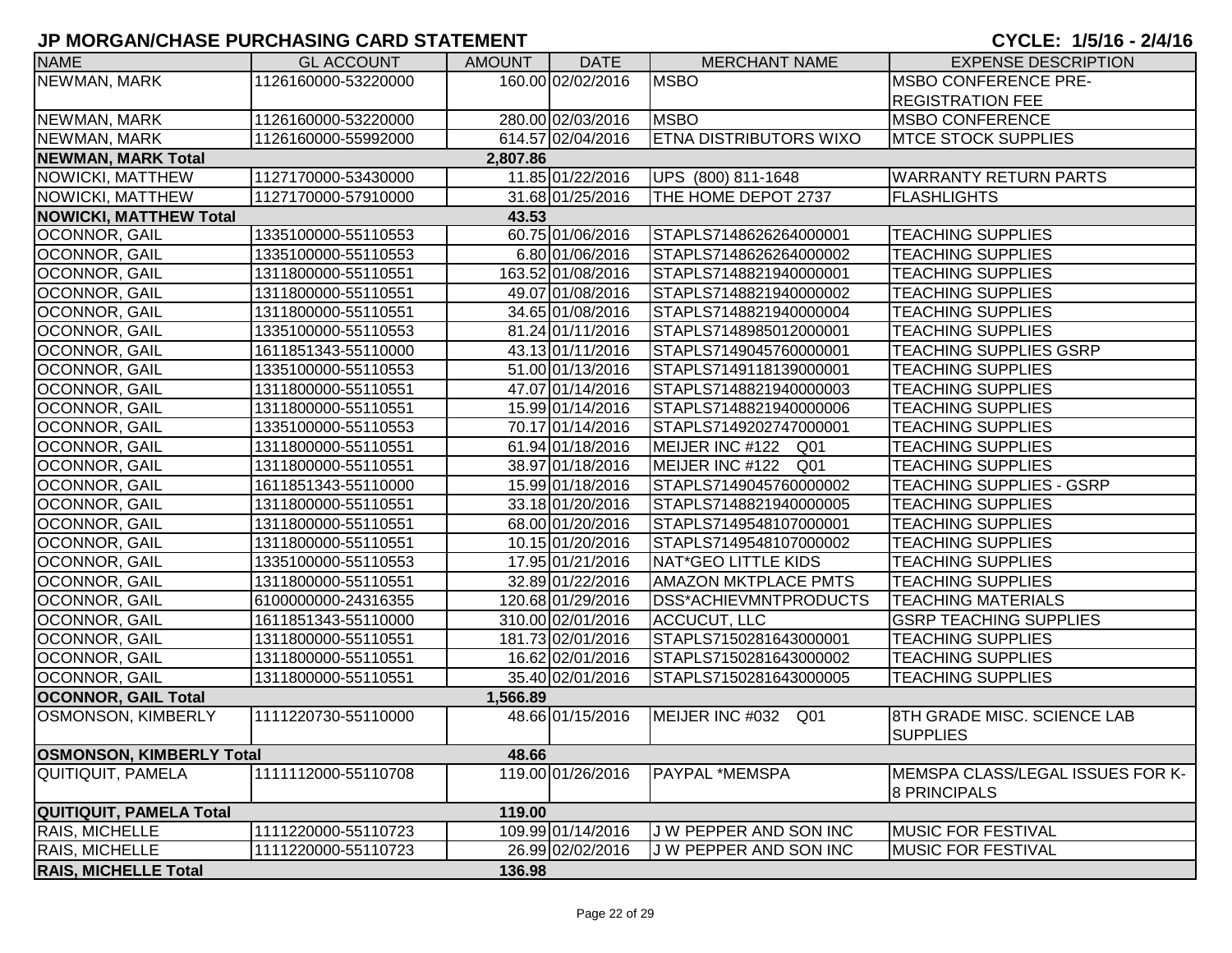| <b>NAME</b>                      | <b>GL ACCOUNT</b>   | <b>AMOUNT</b> | <b>DATE</b>         | <b>MERCHANT NAME</b>            | <b>EXPENSE DESCRIPTION</b>                                |
|----------------------------------|---------------------|---------------|---------------------|---------------------------------|-----------------------------------------------------------|
| REICHLEY, CARRIE                 | 1111118000-55210799 |               | 217.96 01/07/2016   | <b>EMEDCO</b>                   | <b>VISITOR BADGES</b>                                     |
| REICHLEY, CARRIE                 | 6100018000-24316212 |               | 476.52 01/08/2016   | J W PEPPER AND SON INC          | MUSIC SUPPLIES FOR CHOIR CLUB                             |
| REICHLEY, CARRIE                 | 6100018000-24316212 |               | 352.08 01/13/2016   | J W PEPPER AND SON INC          | MUSIC SUPPLIES FOR CHOIR CLUB-A.                          |
|                                  |                     |               |                     |                                 | LENGERICH                                                 |
| REICHLEY, CARRIE                 | 1111118000-55110708 |               | 18.00 01/14/2016    | SCHOLASTIC INC. KEY 22          | ILONA RUGG - CLASSROOM SUPPLIES                           |
| <b>REICHLEY, CARRIE</b>          | 1111118000-55110799 |               | 11.48 01/25/2016    | 00115659<br><b>STAPLES</b>      | <b>STAMP PADS FOR OFFICE</b>                              |
| <b>REICHLEY, CARRIE</b>          | 1111118000-55110723 |               | 120.99 01/27/2016   | <b>JW PEPPER AND SON INC</b>    | <b>MUSIC SUPPLIES-K. HURD</b>                             |
| REICHLEY, CARRIE                 | 6100018000-24316212 |               | 393.13 01/27/2016   | J W PEPPER AND SON INC          | MUSIC SUPPLIES FOR CHOIR CLUB-A.                          |
|                                  |                     |               |                     |                                 | LENGERICH                                                 |
| <b>REICHLEY, CARRIE</b>          | 1111118000-55110799 |               | 56.79 01/27/2016    | <b>SSI*SCHOOL SPECIALTY</b>     | DOOR MAT FOR REAR ENTRYWAY                                |
| <b>REICHLEY, CARRIE</b>          | 1111118000-55110702 |               | 268.78 01/29/2016   | <b>DBC*BLICK ART MATERIAL</b>   | <b>ART SUPPLIES</b>                                       |
| REICHLEY, CARRIE                 | 6100018000-24316501 |               | 1,293.75 02/01/2016 | <b>EMAGINE NOVI</b>             | <b>PAYMENT FOR PTO MOVIE DAY</b>                          |
| <b>REICHLEY, CARRIE</b>          | 1111118000-55110799 |               | 114.24 02/03/2016   | <b>SSI*SCHOOL SPECIALTY</b>     | <b>OFFICE SUPPLIES</b>                                    |
| <b>REICHLEY, CARRIE Total</b>    |                     | 3,323.72      |                     |                                 |                                                           |
| RODRIGUEZ, SANDRA                | 1111113000-55110708 |               | 2,092.00 01/06/2016 | <b>XPEDX</b>                    | 2 PALLETS OF PAPER FOR NOVI                               |
|                                  |                     |               |                     |                                 | <b>WOODS</b>                                              |
| RODRIGUEZ, SANDRA                | 6100013000-24316275 |               | 500.00 01/18/2016   | ANN ARBOR HANDSON ADMN          | <b>DEPOSIT ON 3RD GRADE FIELD TRIP</b>                    |
| RODRIGUEZ, SANDRA                | 1111113000-55110708 |               | 65.00 01/28/2016    | OAKLAND SCHOOLS-RC INT          | <b>REGISTRATION FEE FOR LESTER</b>                        |
|                                  |                     |               |                     |                                 | LAMINACK CONFERENCE - SENDING                             |
|                                  |                     |               |                     |                                 | STACY TANNER ON 3/5/16 9 - 3:30                           |
| RODRIGUEZ, SANDRA                | 1111113000-55110708 |               | 24.00 02/01/2016    | PIONEER VALLEY BOOKS            | GUIDED READING BOOKS FOR MEDIA<br><b>CENTER</b>           |
| RODRIGUEZ, SANDRA                | 1111113000-55110708 |               | 24.90 02/02/2016    | SUNDANCE/NEWBRIDGE              | <b>GUIDED LIBRARY BOOKS FOR MEDIA</b>                     |
| RODRIGUEZ, SANDRA                | 1111113000-55110708 |               | 60.00 02/03/2016    | <b>DUNCAN DISPOSAL SYSTEM</b>   | <b>MONTHLY STATEMENT FOR DISPOSAL</b>                     |
|                                  |                     |               |                     |                                 | PAID 6 MONTHS DEC. - MAY                                  |
|                                  |                     |               |                     |                                 |                                                           |
| <b>RODRIGUEZ, SANDRA Total</b>   |                     | 2,765.90      |                     |                                 |                                                           |
| SALTZMAN, DANA                   | 1311800000-55110551 |               | 29.74 01/08/2016    | WAL-MART #5893                  | <b>TEACHING SUPPLIES</b>                                  |
| SALTZMAN, DANA                   | 1311800000-55110551 |               | 12.24 01/20/2016    | WAL-MART #5893                  | <b>TEACHING SUPPLIES</b>                                  |
| SALTZMAN, DANA                   | 1311800000-55110551 |               | 6.45 01/28/2016     | AMAZON.COM                      | <b>TEACHING SUPPLIES</b>                                  |
| SALTZMAN, DANA                   | 1311800000-55110551 |               | 17.96 02/02/2016    | WM SUPERCENTER #5893            | <b>TEACHING SUPPLIES</b>                                  |
| <b>SALTZMAN, DANA Total</b>      |                     | 66.39         |                     |                                 |                                                           |
| <b>SCHRINER, STEPHANIE</b>       | 6100020000-24316258 |               | 139.73 01/07/2016   | <b>TARGET</b><br>00008722       | THUMB DRIVES, CAMERA CASES                                |
| <b>SCHRINER, STEPHANIE Total</b> |                     | 139.73        |                     |                                 |                                                           |
| <b>SCHURIG, CLAIRE</b>           | 1111322724-55110000 |               | 20.09 02/01/2016    | J W PEPPER AND SON INC          | <b>SPRING MUSIC</b>                                       |
| <b>SCHURIG, CLAIRE</b>           | 1111322724-55110000 |               | 6.95 02/04/2016     | J W PEPPER AND SON INC          | <b>SPRING MUSIC</b>                                       |
| <b>SCHURIG, CLAIRE Total</b>     |                     | 27.04         |                     |                                 |                                                           |
| SHAFER, RACHELLE                 | 1111112000-55110708 |               | 137.78 01/05/2016   | <b>DELL SALES &amp; SERVICE</b> | <b>COLOR TONER CARTRIDGES FOR</b><br><b>COLOR PRINTER</b> |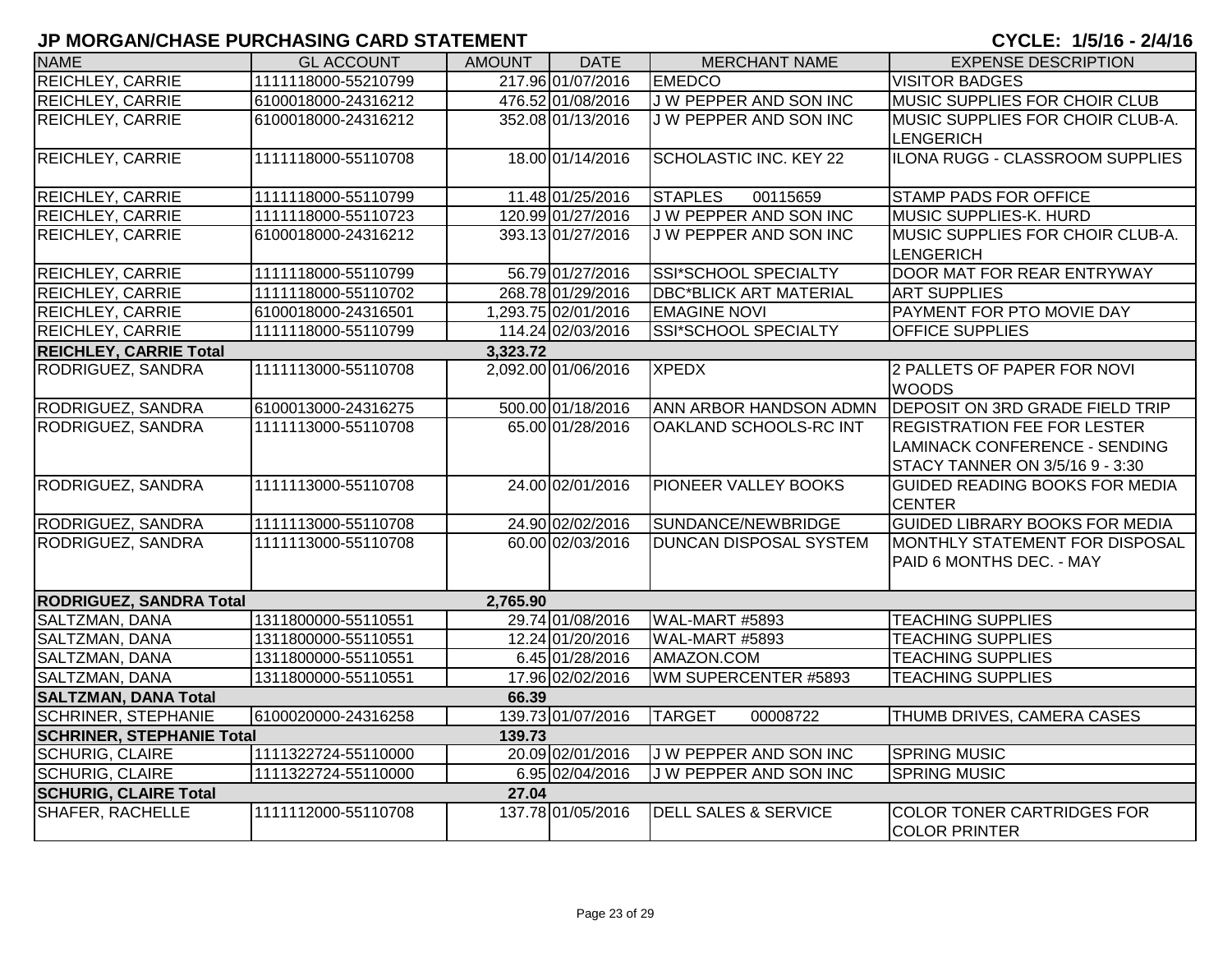| <b>NAME</b>                     | <b>GL ACCOUNT</b>   | <b>AMOUNT</b> | <b>DATE</b>         | <b>MERCHANT NAME</b>          | <b>EXPENSE DESCRIPTION</b>                                            |
|---------------------------------|---------------------|---------------|---------------------|-------------------------------|-----------------------------------------------------------------------|
| <b>SHAFER, RACHELLE</b>         | 6100012000-24316275 |               | 545.75 01/05/2016   | PATRON *THEATRWRKSUSA         | <b>PAYMENT FOR 1ST GRADE FIELD TRIP</b><br>ON 3/3/2016. FUNDS WILL BE |
|                                 |                     |               |                     |                               | <b>COLLECTED FROM STUDENTS AND</b>                                    |
|                                 |                     |               |                     |                               | DEPOSITED BACK INTO SA ACCOUNT.                                       |
|                                 |                     |               |                     |                               |                                                                       |
| <b>SHAFER, RACHELLE</b>         | 6100012000-24316501 |               | 20.00 01/05/2016    | <b>STATE ANNUAL REPORTS</b>   | <b>FILING FEE FOR STATE ANNUAL</b>                                    |
|                                 |                     |               |                     |                               | <b>REPORTS - PTO</b>                                                  |
| <b>SHAFER, RACHELLE</b>         | 6100012000-24316271 |               | 64.95 01/07/2016    | THE FLOWER ALLEY              | <b>FLOWERS - SOCIAL COMMITTEE SA</b>                                  |
|                                 |                     |               | 44.87 01/08/2016    |                               | <b>ACCOUNT</b><br>4TH GRADE MUSICAL PERFORMANCE                       |
| <b>SHAFER, RACHELLE</b>         | 1111112000-55110708 |               |                     | <b>AMAZON MKTPLACE PMTS</b>   |                                                                       |
| <b>SHAFER, RACHELLE</b>         | 1111112000-55110708 |               | 19.36 01/11/2016    | <b>AMAZON MKTPLACE PMTS</b>   | 4TH GRADE MUSICAL PREFORMANCE                                         |
|                                 |                     |               |                     |                               |                                                                       |
| <b>SHAFER, RACHELLE</b>         | 1111112000-55110708 |               | 29.32 01/14/2016    | AMAZON.COM                    | <b>BOOK ORDERED FOR P. QUITIQUIT /</b>                                |
|                                 |                     |               |                     |                               | <b>CREATING CULTURES</b>                                              |
| <b>SHAFER, RACHELLE</b>         | 1111112000-55110708 |               | 152.70 01/18/2016   | <b>SSI*SCHOOL SPECIALTY</b>   | CLASSROOM SUPPLIES FOR E.                                             |
|                                 |                     |               |                     |                               | <b>LAPORTE</b>                                                        |
| <b>SHAFER, RACHELLE</b>         | 1111112000-55110708 |               | 110.00 01/18/2016   | <b>SSI*SCHOOL SPECIALTY</b>   | <b>CLASSROOM SUPPLIES FOR K. DEINEK</b>                               |
| <b>SHAFER, RACHELLE</b>         | 1111112000-55110708 |               | 21.10 01/21/2016    | <b>SSI*SCHOOL SPECIALTY</b>   | <b>CLASSROOM SUPPLIES FOR E.</b>                                      |
|                                 |                     |               |                     |                               | <b>LAPORTE</b>                                                        |
| SHAFER, RACHELLE                | 1111112000-55110708 |               | 24.10 01/21/2016    | SSI*SCHOOL SPECIALTY          | <b>CLASSROOM SUPPLIES FOR E.</b>                                      |
|                                 |                     |               |                     |                               | <b>LAPORTE</b>                                                        |
| SHAFER, RACHELLE                | 6100012000-24316501 |               | 111.25 01/21/2016   | TLF DONNA AND LARRYS F        | <b>FLOWERS FOR P QUITIQUIT / PTO</b>                                  |
| <b>SHAFER, RACHELLE</b>         | 6100012000-24316501 |               | 477.35 01/27/2016   | BARNES & NOBLE #2648          | <b>BATTLE OF THE BOOKS - PTO</b>                                      |
| <b>SHAFER, RACHELLE</b>         | 6100012000-24316275 |               | 998.11 01/29/2016   | <b>FOLLETT SCHOOL SOLUTIO</b> | <b>BOOKS PURCHASED WITH FUNDS</b>                                     |
|                                 |                     |               |                     |                               | <b>EARNED FROM SCHOLASTIC BOOK</b>                                    |
|                                 |                     |               |                     |                               | FAIR                                                                  |
| <b>SHAFER, RACHELLE</b>         | 6100012000-24316501 |               | -12.80 02/03/2016   | BARNES & NOBLE #2648          | <b>CREDIT FOR OVERCHARGE - BATTLE</b>                                 |
| <b>SHAFER, RACHELLE</b>         | 1111112000-55110708 |               | 399.80 02/03/2016   | <b>SSI*SCHOOL SPECIALTY</b>   | OF THE BOOKS / PTO<br><b>CONSTRUCTION PAPER FOR THE</b>               |
|                                 |                     |               |                     |                               | <b>CLASSROOMS</b>                                                     |
| SHAFER, RACHELLE                | 1111112000-55110708 |               | 1,041.12 02/04/2016 | <b>GOULD PAPER CORPORATIO</b> | 8 1/2 X 11 20# COPY PAPER                                             |
| <b>SHAFER, RACHELLE</b>         | 6100012000-24316501 |               | 437.50 02/04/2016   | <b>MOBILEEDPRO</b>            | <b>SKY DOME ASSEMBLY. FINAL PAYMENT</b>                               |
|                                 |                     |               |                     |                               | / PTO                                                                 |
| <b>SHAFER, RACHELLE Total</b>   |                     | 4,622.26      |                     |                               |                                                                       |
| SHPAKOFF, KATHLEEN              | 1335100000-55110553 |               | 6.00 01/05/2016     | <b>STAPLES</b><br>00115659    | <b>TEACHING MATERIALS</b>                                             |
| SHPAKOFF, KATHLEEN              | 1311800000-55110551 |               | 32.00 01/25/2016    | <b>TARGET</b><br>00014654     | <b>TEACHING MATERIALS</b>                                             |
| <b>SHPAKOFF, KATHLEEN Total</b> |                     | 38.00         |                     |                               |                                                                       |
| <b>SOVEL, SHEILA</b>            | 6100000000-24316355 |               | 2.99 01/07/2016     | GFS STORE #1985               | <b>CLASSROOM EXPENSES</b>                                             |
| <b>SOVEL, SHEILA</b>            | 6100000000-24316355 |               | 33.66 01/14/2016    | MICHAELS STORES 3744          | <b>CLASSROOM TEACHING EXPENSES</b>                                    |
| <b>SOVEL, SHEILA</b>            | 6100000000-24316355 |               | 13.78 01/15/2016    | GFS STORE #1985               | <b>CLASSROOM TEACHING EXPENSES</b>                                    |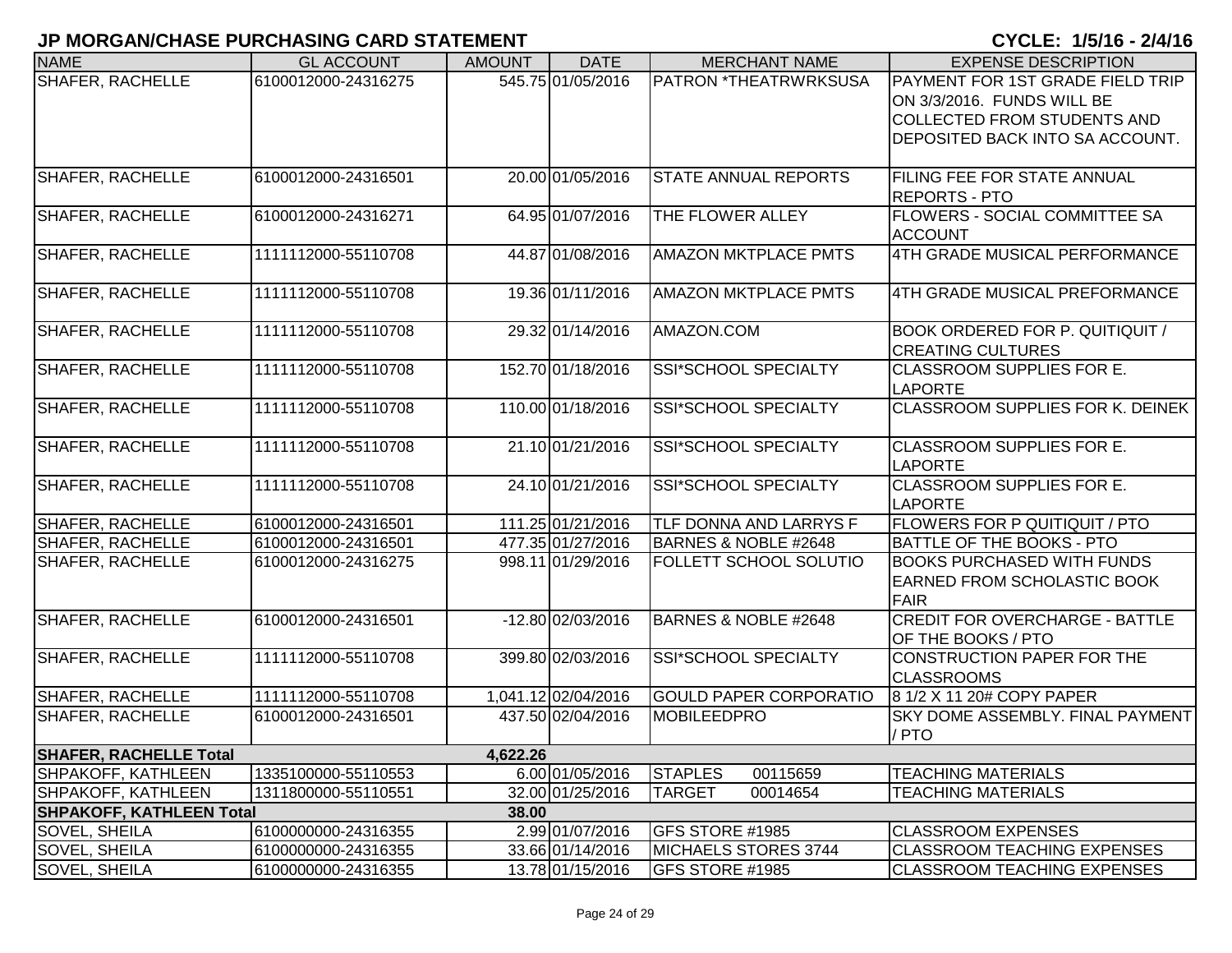| <b>NAME</b>                         | <b>GL ACCOUNT</b>   | <b>AMOUNT</b> | <b>DATE</b>       | <b>MERCHANT NAME</b>         | <b>EXPENSE DESCRIPTION</b>                                                            |  |
|-------------------------------------|---------------------|---------------|-------------------|------------------------------|---------------------------------------------------------------------------------------|--|
| SOVEL, SHEILA                       | 6100000000-24316355 |               | 25.76 02/01/2016  | JOANN ETC #1933              | <b>CLASSROOM TEACHING EXPENSES</b>                                                    |  |
| <b>SOVEL, SHEILA Total</b><br>76.19 |                     |               |                   |                              |                                                                                       |  |
| STRICKER, CHRISTINE                 | 1335100000-55110553 |               | 64.90 01/26/2016  | <b>TARGET</b><br>00014654    | BARBIE DOLLS AND A CONTAINER FOR<br>THEM TO BE STORED IN FOR<br><b>PRESCHOOL CARE</b> |  |
| <b>STRICKER, CHRISTINE Total</b>    |                     | 64.90         |                   |                              |                                                                                       |  |
| TURNER, NANCY                       | 1222600000-53220000 |               | 100.00 01/05/2016 | PAYPAL *MAASE                | <b>MAASE LEGAL WORKSHOP</b>                                                           |  |
| TURNER, NANCY                       | 1222600000-53220000 |               | 10.00 01/06/2016  | OAKLAND SCHOOLS-RC INT       | <b>GAME FILM SUCCESSFUL SAT</b><br><b>IMPLEMENTATION SSI SERIES</b>                   |  |
| TURNER, NANCY                       | 1222600000-53220000 |               | 375.00 01/07/2016 | OAKLAND SCHOOLS-RC INT       | <b>COURAGEOUS CONVERSATIONA</b><br><b>ABOUT RACE WORKSHOP</b>                         |  |
| TURNER, NANCY                       | 1222600000-55910000 |               | 22.02 01/08/2016  | STAPLS7148839059000001       | <b>PROFESSIONAL DEV SUPPLIES</b>                                                      |  |
| TURNER, NANCY                       | 1222600000-53220000 |               | -75.00 01/11/2016 | OAKLAND SCHOOLS-RC INT       | <b>REFUND COURAGEOUS</b><br><b>CONVERSATIONS ABOUT RACE</b>                           |  |
| TURNER, NANCY                       | 1222600000-55990000 |               | 238.00 01/12/2016 | <b>GUILFORD PUBLICATIONS</b> | <b>CURRICULUM BASED ASSESSMENT</b><br>FOR INSTRUCTIONAL DESIGN BOOKS                  |  |
| TURNER, NANCY                       | 6100063000-24316612 |               | 514.90 01/12/2016 | PARTINGTON BEHAVIOR          | AUTISM GRANT POST 2ND - AFLS BOOK<br><b>INVENTORY</b>                                 |  |
| TURNER, NANCY                       | 1222600000-55990000 |               | 49.93 01/13/2016  | JSTANFIELD8058971185         | <b>SUPPLIES</b>                                                                       |  |
| TURNER, NANCY                       | 6100063000-24316612 |               | 484.00 01/13/2016 | JSTANFIELD8058971185         | <b>SUPPLIES</b>                                                                       |  |
| TURNER, NANCY                       | 1222600000-53220000 |               | -75.00 01/13/2016 | OAKLAND SCHOOLS-RC INT       | <b>REFUND COURAGEOUS</b><br><b>COVERSATIONS ABOUT RACE</b>                            |  |
| TURNER, NANCY                       | 1222600000-53220000 |               | 15.00 01/13/2016  | OAKLAND SCHOOLS-RC INT       | <b>SPECIFIC LEARNING DISB WRKSHOP</b><br><b>FOR AMBER SHAW</b>                        |  |
| TURNER, NANCY                       | 1212218191-54910000 |               | 578.25 01/15/2016 | <b>RIFTON EQUIPMENT</b>      | <b>RIFTON TOILET SEAT</b>                                                             |  |
| TURNER, NANCY                       | 1222600000-53220000 |               | 150.00 01/18/2016 | OAKLAND SCHOOLS-RC INT       | ASPERGER SYNDROME WRKSHOP<br>FORCAMILLERI, MILLER, ISRAEL AND<br><b>PENNYCUFF</b>     |  |
| TURNER, NANCY                       | 1222600000-53220000 |               | 50.00 01/18/2016  | OAKLAND SCHOOLS-RC INT       | <b>EMOTIONALLY LITERATE LEANERS</b><br><b>WRKSHOP FOR DANIELLE TAGAI</b>              |  |
| TURNER, NANCY                       | 1222600000-53220000 |               | 30.00 01/21/2016  | OAKLAND SCHOOLS-RC INT       | ASPERGER SYNDROME WRKSHOP<br><b>FOR MOERMAN</b>                                       |  |
| TURNER, NANCY                       | 1222600000-53220000 |               | -75.00 01/21/2016 | OAKLAND SCHOOLS-RC INT       | <b>REFUND COURAGEOUS</b><br><b>CONVERSATIONS ABOUT RACE</b>                           |  |
| <b>TURNER, NANCY</b>                | 1222600000-55990000 |               | 164.24 01/27/2016 | AMAZON.COM                   | POERFUL WRITING STRATEGIES FOR<br>ALL STUDENTS - SE PD MATERIALS                      |  |
| TURNER, NANCY                       | 1222600000-53220000 |               | 15.00 01/27/2016  | OAKLAND SCHOOLS-RC INT       | A DAY WITH ANITA ARCHER - PATEL                                                       |  |
| TURNER, NANCY                       | 1222600000-55990000 |               | 615.07 01/29/2016 | AMAZON.COM                   | POWERFUL WRITING STRATEGIES FOR<br>ALL STUDENTS - SE PD MATERIALS                     |  |
| TURNER, NANCY                       | 1212215194-55110000 |               | 390.03 02/01/2016 | CENTERING ON CHILDREN        | ASD CLASSROOM CURRICULUM<br><b>SUPPLIES</b>                                           |  |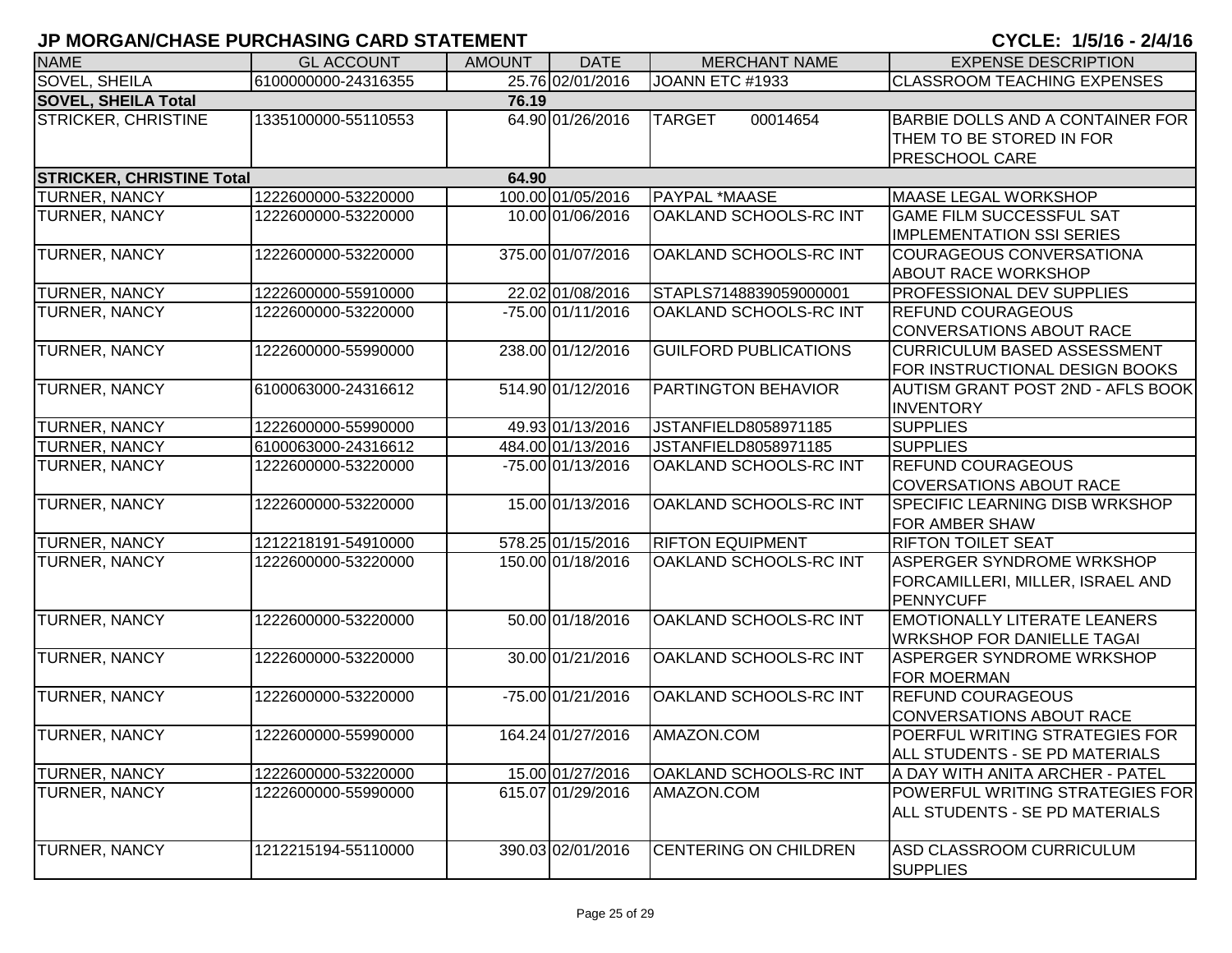| <b>NAME</b>                     | <b>GL ACCOUNT</b>   | <b>AMOUNT</b> | <b>DATE</b>         | <b>MERCHANT NAME</b>          | <b>EXPENSE DESCRIPTION</b>                           |
|---------------------------------|---------------------|---------------|---------------------|-------------------------------|------------------------------------------------------|
| <b>TURNER, NANCY</b>            | 1212215194-55110000 |               | 1,278.43 02/01/2016 | NATIONAL AUTISM RESOUR        | <b>ASD DF</b>                                        |
| TURNER, NANCY                   | 1212220194-55110000 |               | 12.50 02/01/2016    |                               | TEACHERSPAYTEACHERS.CO SCIENCE ADAPTED BOOKS - KEVIN |
|                                 |                     |               |                     |                               | <b>DORN SELF CONT CLASS</b>                          |
| TURNER, NANCY                   | 1212215194-55110000 |               | 113.40 02/02/2016   | OFFICE DEPOT #1170            | <b>ASD DEERFIELD CLASSROOM</b>                       |
|                                 |                     |               |                     |                               | <b>SUPPLIES</b>                                      |
| <b>TURNER, NANCY</b>            | 1212215194-55110000 |               | 1,303.68 02/03/2016 | <b>SOUTHPAW ENTERPRISES I</b> | <b>ASD DEERFIELD CLASSROOM</b>                       |
|                                 |                     |               |                     |                               | <b>SUPPLIES</b>                                      |
| <b>TURNER, NANCY Total</b>      |                     | 6,284.45      |                     |                               |                                                      |
| VALENTINE, CYNTHIA              | 1127100000-53310000 |               | 350.00 01/06/2016   | METRO MOTOR COACH LLC         | <b>HS SWIM</b>                                       |
| VALENTINE, CYNTHIA              | 1127100000-53310000 |               | 230.00 01/06/2016   | METRO MOTOR COACH LLC         | HS SWIM 2ND BUS                                      |
| <b>VALENTINE, CYNTHIA</b>       | 1127100000-53310000 |               | 350.00 01/07/2016   | <b>METRO MOTOR COACH LLC</b>  | <b>MS BBALL</b>                                      |
| VALENTINE, CYNTHIA              | 1127100000-53310000 |               | 350.00 01/11/2016   | <b>METRO MOTOR COACH LLC</b>  | <b>MS BBALL</b>                                      |
| VALENTINE, CYNTHIA              | 1127170000-54910000 |               | 90.00 01/11/2016    | OAKLAND SCHOOLS-RC INT        | <b>BEGINNING BUS DRIVER - BURK</b>                   |
| VALENTINE, CYNTHIA              | 1127170000-57410000 |               | 250.00 01/13/2016   | <b>MDOT BUS LIMOUSINE</b>     | <b>RENEWAL</b>                                       |
| VALENTINE, CYNTHIA              | 1127170000-55910000 |               | 68.48 01/13/2016    | STAPLS7149137488000001        | <b>OFFICE SUPPLIES</b>                               |
| <b>VALENTINE, CYNTHIA</b>       | 1127170000-55910000 |               | 14.99 01/14/2016    | <b>STAPLES</b><br>00115659    | <b>PAPER</b>                                         |
| VALENTINE, CYNTHIA              | 1127100000-53310000 |               | 451.25 01/18/2016   | <b>METRO MOTOR COACH LLC</b>  | <b>HS BBALL</b>                                      |
| <b>VALENTINE, CYNTHIA</b>       | 1127100000-53310000 |               | 380.00 01/18/2016   | <b>METRO MOTOR COACH LLC</b>  | <b>MS BBALL</b>                                      |
| VALENTINE, CYNTHIA              | 1127170000-57910000 |               | 18.42 01/19/2016    | KROGER #632                   | <b>COFFEE/CUPS MECHANICS MTG</b>                     |
| VALENTINE, CYNTHIA              | 1127100000-53310000 |               | 350.00 01/20/2016   | METRO MOTOR COACH LLC         | <b>HS BBALL</b>                                      |
| VALENTINE, CYNTHIA              | 1127170000-55910000 |               | 17.98 01/20/2016    | STAPLS7149019572000001        | <b>SUCTION CUPS</b>                                  |
| VALENTINE, CYNTHIA              | 1127170000-55910000 |               | 26.97 01/20/2016    | STAPLS7149019572000002        | <b>SUCTION CUPS</b>                                  |
| VALENTINE, CYNTHIA              | 1127100000-53310000 |               | 427.50 01/22/2016   | <b>METRO MOTOR COACH LLC</b>  | <b>HS BBALL</b>                                      |
| VALENTINE, CYNTHIA              | 1127170000-54910000 |               | 160.00 01/29/2016   | <b>INTEGRITY TESTING AND</b>  | <b>DER-REASONABLE SUSPICION</b>                      |
|                                 |                     |               |                     |                               | <b>TRAINING</b>                                      |
| VALENTINE, CYNTHIA              | 1127170000-57910000 |               | 59.61 02/01/2016    | <b>VALUE CENTER</b>           | <b>LUNCH FOR DRIVERS</b>                             |
| VALENTINE, CYNTHIA              | 1127100000-53310000 |               | 350.00 02/03/2016   | METRO MOTOR COACH LLC         | <b>HS BBALL</b>                                      |
| <b>VALENTINE, CYNTHIA Total</b> |                     | 3,945.20      |                     |                               |                                                      |
| <b>VUICHARD, TATIANA</b>        | 6100000000-24316301 |               | 22.03 01/07/2016    | PANERA BREAD #667             | SCHOOL/BUSINESS COMMUNITY                            |
|                                 |                     |               |                     |                               | <b>COUNCIL MEETING</b>                               |
| <b>VUICHARD, TATIANA</b>        | 1331100000-55990000 |               | 68.75 01/20/2016    | <b>AMAZON MKTPLACE PMTS</b>   | <b>KEYBOARD FOR YOUTH ENRICHMENT</b>                 |
|                                 |                     |               |                     |                               | <b>MUSIC CLASSES</b>                                 |
| <b>VUICHARD, TATIANA</b>        | 1331100000-55990000 |               | 450.32 01/20/2016   | AMAZON.COM                    | <b>KEYBOARD FOR YOUTH ENRICHMENT</b>                 |
|                                 |                     |               |                     |                               | <b>MUSIC CLASSES</b>                                 |
| <b>VUICHARD, TATIANA</b>        | 1331100000-55990000 |               | 67.50 01/20/2016    | AMAZON.COM                    | <b>KEYBOARD FOR YOUTH ENRICHMENT</b>                 |
|                                 |                     |               |                     |                               | <b>MUSIC CLASSES</b>                                 |
| <b>VUICHARD, TATIANA</b>        | 1331100000-55990000 |               | 79.25 01/20/2016    | AMAZON.COM                    | KEYBOARD FOR YOUTH ENRICHMENT                        |
|                                 |                     |               |                     |                               | <b>MUSIC CLASSES</b>                                 |
| <b>VUICHARD, TATIANA</b>        | 1331100000-55990000 |               | 89.17 01/22/2016    | AMAZON.COM                    | <b>KEYBOARD FOR YOUTH ENRICHMENT</b>                 |
|                                 |                     |               |                     |                               | <b>MUSIC CLASSES</b>                                 |
| <b>VUICHARD, TATIANA</b>        | 1331100000-55990000 |               | 35.00 02/03/2016    | FOTOLIA - BLROSOMQXLGC        | PICTURES FOR SPRING AND SUMMER                       |
|                                 |                     |               |                     |                               | <b>BROCHURES</b>                                     |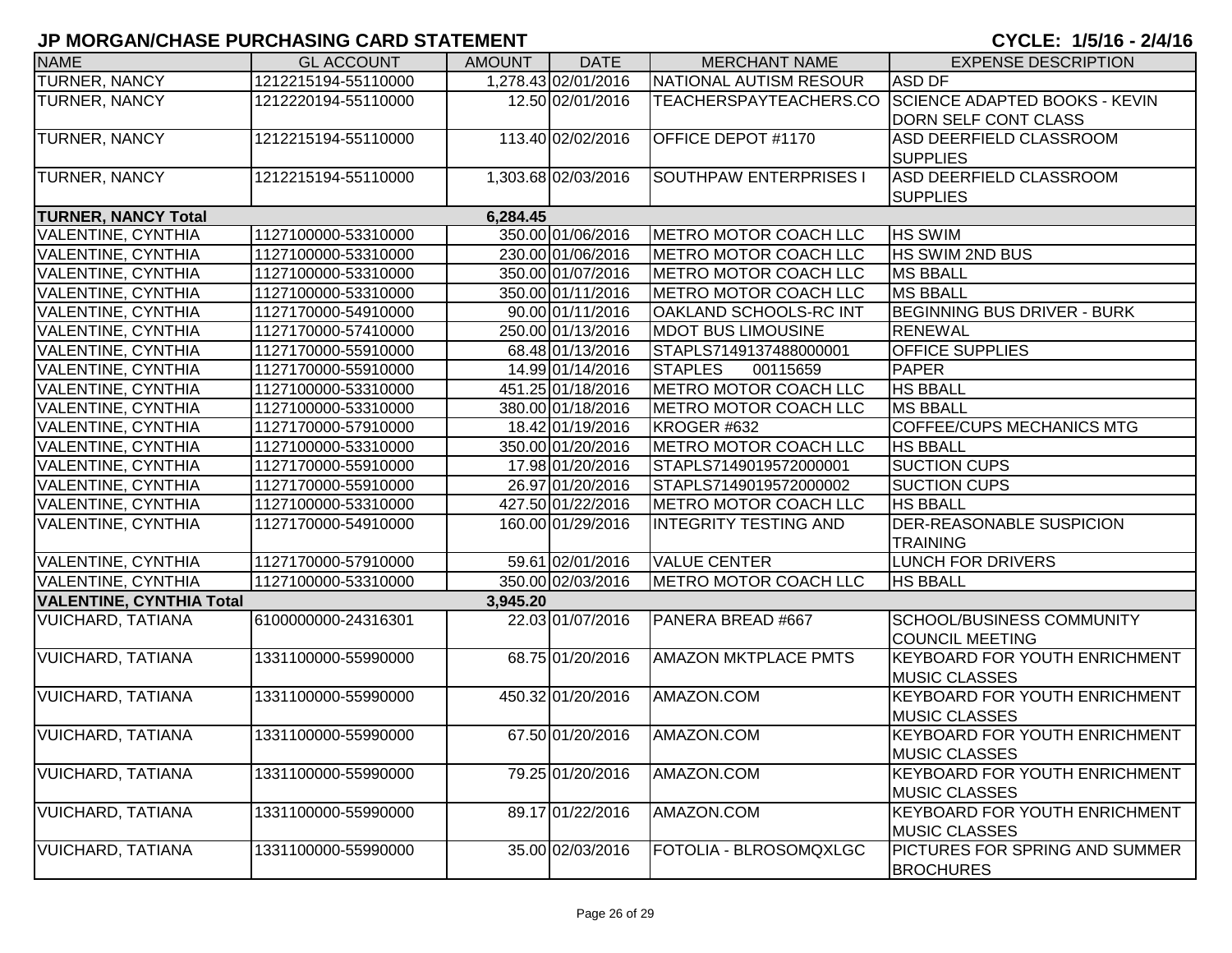| <b>NAME</b>                              | <b>GL ACCOUNT</b>   | <b>AMOUNT</b> | <b>DATE</b>         | <b>MERCHANT NAME</b>          | <b>EXPENSE DESCRIPTION</b>                                        |  |
|------------------------------------------|---------------------|---------------|---------------------|-------------------------------|-------------------------------------------------------------------|--|
| <b>VUICHARD, TATIANA Total</b><br>812.02 |                     |               |                     |                               |                                                                   |  |
| <b>WALKER, KATIE</b>                     | 1311800000-55110551 |               | 7.95 01/11/2016     | AMAZON.COM                    | <b>BLACK CUPCAKE LINERS FOR</b><br><b>PENGUINS</b>                |  |
| <b>WALKER, KATIE</b>                     | 1311800000-55110551 |               | 6.59 01/12/2016     | <b>AMAZON MKTPLACE PMTS</b>   | <b>GOOGLY EYES</b>                                                |  |
| <b>WALKER, KATIE</b>                     | 1311800000-55110551 |               | 3.94 01/13/2016     | <b>TARGET</b><br>00014654     | <b>PANCAKE MIX FOR PJ DAY</b>                                     |  |
| <b>WALKER, KATIE</b>                     | 1311800000-55110551 |               | 38.90 01/22/2016    | <b>ORIENTAL TRADING CO</b>    | <b>VALENTINE'S PARTY - BOOKMARKS &amp;</b><br><b>WOODEN BOXES</b> |  |
| <b>WALKER, KATIE</b>                     | 1311800000-55110551 |               | 8.91 02/01/2016     | <b>AMAZON MKTPLACE PMTS</b>   | 100 SMALL PAPER PLATES FOR MINION<br><b>PROJECT</b>               |  |
| <b>WALKER, KATIE</b>                     | 1311800000-55110551 |               | 13.31 02/01/2016    | <b>TEACHER'S STORE LIVONI</b> | <b>CALENDAR CUTOUTS</b>                                           |  |
| <b>WALKER, KATIE Total</b>               |                     | 79.60         |                     |                               |                                                                   |  |
| <b>WARECK, MICHELE</b>                   | 6100022000-24316197 |               | 70.37 01/05/2016    | OFFICEMAX/OFFICEDEPOT6        | YEARBOOK MAILING SUPPLIES                                         |  |
| <b>WARECK, MICHELE</b>                   | 1111322000-55110708 |               | 58.96 01/05/2016    | OFFICEMAX/OFFICEDEPOT6        | <b>OFFICE SUPPLIES</b>                                            |  |
| <b>WARECK, MICHELE</b>                   | 1122122349-53220000 |               | 950.00 01/05/2016   | PAYPAL *KGARCEAU              | <b>CAREER AND TECH CONFERENCE</b><br><b>PAYMENT</b>               |  |
| <b>WARECK, MICHELE</b>                   | 6100022000-24316105 |               | 33.87 01/05/2016    | WAL-MART #2700                | AP MEETING SUPPLIES                                               |  |
| <b>WARECK, MICHELE</b>                   | 6100022000-24316186 |               | 115.79 01/06/2016   | SAMSCLUB #6657                | <b>STUDENT COUNCIL MEETING</b><br><b>SUPPLIES</b>                 |  |
| <b>WARECK, MICHELE</b>                   | 1111322000-55110708 |               | 78.98 01/06/2016    | <b>STAPLES</b><br>00115659    | <b>GENERAL SUPPLIES</b>                                           |  |
| <b>WARECK, MICHELE</b>                   | 6100022000-24316176 |               | 36.69 01/07/2016    | THE HOME DEPOT 2737           | <b>SECURITY OFFICE SUPPLIES</b>                                   |  |
| <b>WARECK, MICHELE</b>                   | 6100022000-24316137 |               | 35.35 01/11/2016    | SAMSCLUB #4778                | <b>IMEETING SUPPLIES FOR CLUB</b>                                 |  |
| <b>WARECK, MICHELE</b>                   | 1111322000-55110726 |               | 3,138.00 01/11/2016 | <b>VERITIV</b>                | <b>COPY PAPER FOR HIGH SCHOOL</b>                                 |  |
| <b>WARECK, MICHELE</b>                   | 1111322000-55210799 |               | 291.45 01/12/2016   | IN *SUPERIOR TEXT, LLC        | <b>CENTURY 21 ACCOUNTING BOOKS</b>                                |  |
| <b>WARECK, MICHELE</b>                   | 6100022000-24316154 |               | 215.76 01/14/2016   | AMAZON.COM                    | COUNSELING OFFICE SUPPLY                                          |  |
| <b>WARECK, MICHELE</b>                   | 6100022000-24316176 |               | 112.94 01/14/2016   | OFFICEMAX/OFFICEDEPOT6        | <b>SECURITY OFFICE SUPPLIES</b>                                   |  |
| <b>WARECK, MICHELE</b>                   | 6100022000-24316197 |               | 9.44 01/14/2016     | USPS 25975003234306845        | <b>POSTAGE FOR MAILING YEARBOOKS</b>                              |  |
| <b>WARECK, MICHELE</b>                   | 6100022000-24316162 |               | 46.02 01/14/2016    | <b>WAL-MART #2700</b>         | <b>INTERNATIONAL CLUB MEETING</b><br><b>SUPPLIES</b>              |  |
| <b>WARECK, MICHELE</b>                   | 6100022000-24316207 |               | 101.65 01/18/2016   | AMAZON.COM                    | <b>ART CLASSROOM STOOLS</b>                                       |  |
| <b>WARECK, MICHELE</b>                   | 6100022000-24316207 |               | 101.65 01/18/2016   | AMAZON.COM                    | <b>ART CLASSROOM STOOLS</b>                                       |  |
| <b>WARECK, MICHELE</b>                   | 6100022000-24316207 |               | 101.65 01/18/2016   | AMAZON.COM                    | <b>ART CLASSROOM STOOLS</b>                                       |  |
| <b>WARECK, MICHELE</b>                   | 6100022000-24316208 |               | 101.65 01/18/2016   | AMAZON.COM                    | ART CLASSROOM STOOLS                                              |  |
| <b>WARECK, MICHELE</b>                   | 6100022000-24316207 |               | 101.65 01/18/2016   | AMAZON.COM                    | ART CLASSROOM STOOLS                                              |  |
| <b>WARECK, MICHELE</b>                   | 6100022000-24316275 |               | 12.67 01/18/2016    | THE M-DEN ON MAIN             | <b>REIMBURSED BY CHECK</b>                                        |  |
| <b>WARECK, MICHELE</b>                   | 6100022000-24316197 |               | 308.70 01/18/2016   | USPS 25948603834307421        | INTERNATIONAL POSTAGE CHARGES<br> FOR MAILING YEARBOOKS           |  |
| <b>WARECK, MICHELE</b>                   | 6100022000-24316208 |               | 101.65 01/19/2016   | AMAZON.COM                    | <b>ART CLASSROOM STOOLS</b>                                       |  |
| <b>WARECK, MICHELE</b>                   | 6100022000-24316208 |               | 101.65 01/19/2016   | AMAZON.COM                    | <b>ART CLASSROOM STOOLS</b>                                       |  |
| <b>WARECK, MICHELE</b>                   | 6100022000-24316208 |               | 101.65 01/19/2016   | AMAZON.COM                    | <b>ART CLASSROOM STOOLS</b>                                       |  |
| <b>WARECK, MICHELE</b>                   | 6100022000-24316176 |               | 55.86 01/19/2016    | OFFICEMAX/OFFICEDEPOT6        | <b>SECURITY OFFICE SUPPLIES</b>                                   |  |
| <b>WARECK, MICHELE</b>                   | 6100022000-24316154 |               | 54.95 01/21/2016    | <b>AMAZON MKTPLACE PMTS</b>   | COUNSELING OFFICE SUPPLIES                                        |  |
| <b>WARECK, MICHELE</b>                   | 6100022000-24316137 |               | 92.93 01/21/2016    | <b>HEART OF MICHIGAN</b>      | <b>CLUB MEETING GIFTS</b>                                         |  |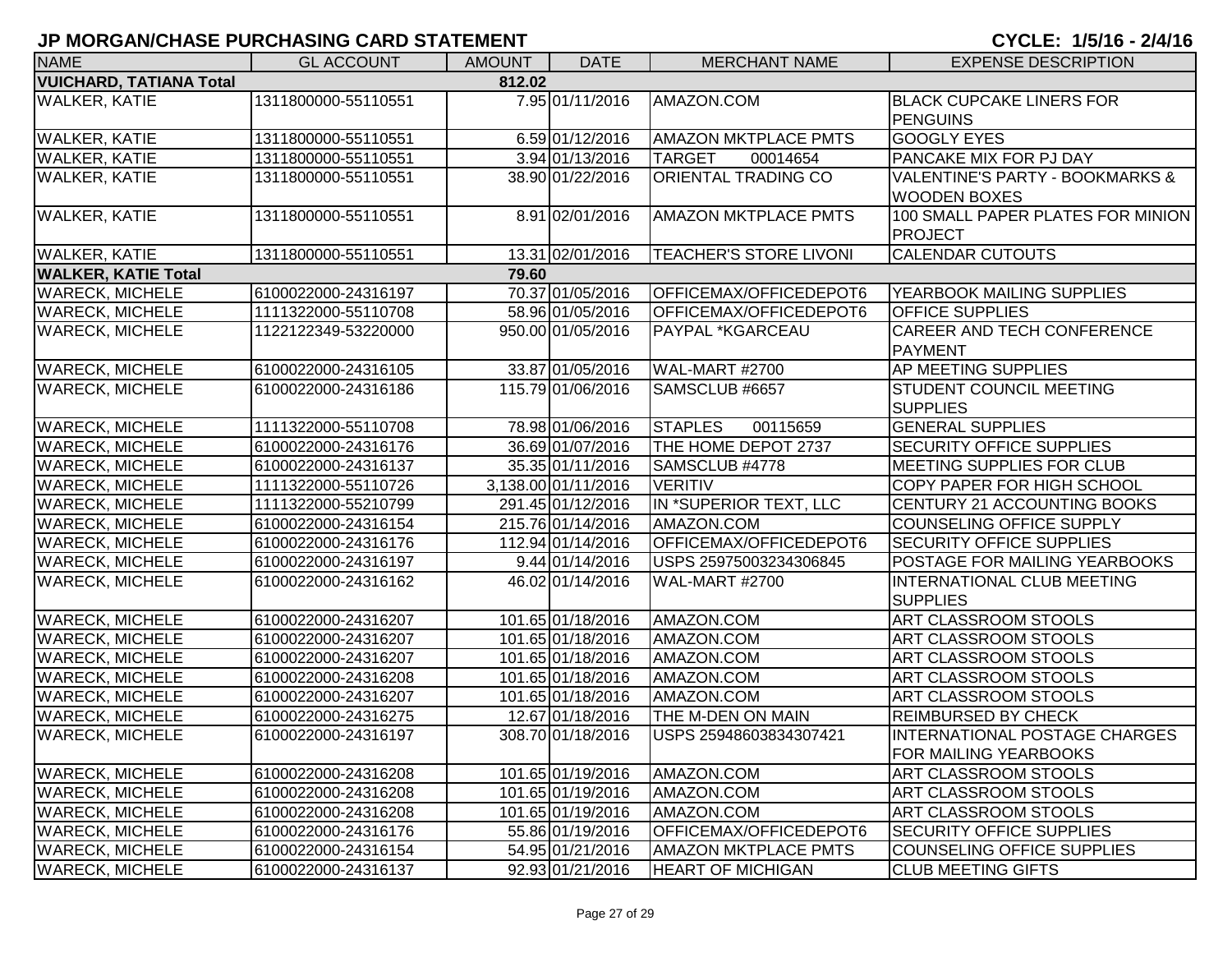| <b>NAME</b>                  | <b>GL ACCOUNT</b>   | <b>AMOUNT</b> | <b>DATE</b>          | <b>MERCHANT NAME</b>             | <b>EXPENSE DESCRIPTION</b>             |
|------------------------------|---------------------|---------------|----------------------|----------------------------------|----------------------------------------|
| <b>WARECK, MICHELE</b>       | 6100022000-24316186 |               | 75.44 01/21/2016     | WAL-MART #5893                   | <b>STUDENT COUNCIL MEETING</b>         |
|                              |                     |               |                      |                                  | <b>BEVERAGES</b>                       |
| <b>WARECK, MICHELE</b>       | 6100022000-24316200 |               | 648.75 01/25/2016    | <b>CHAIR COVERS &amp; LINENS</b> | PROM DECORATIONS DEPOSIT               |
| <b>WARECK, MICHELE</b>       | 1111322000-55110799 |               | 86.50 01/25/2016     | <b>PP*WINNING IMPRINTS</b>       | <b>DOOR NAME PLATES FOR</b>            |
|                              |                     |               |                      |                                  | <b>COUNSELING OFFICE</b>               |
| <b>WARECK, MICHELE</b>       | 1111322000-55110799 |               | 98.24 01/27/2016     | STAPLS7149940544000001           | <b>CLASSROOM SUPPLIES</b>              |
| <b>WARECK, MICHELE</b>       | 1111322000-55110799 |               | 89.99 01/27/2016     | STAPLS7149940780000001           | <b>REPLACEMENT TONER CARTRIDGE</b>     |
| <b>WARECK, MICHELE</b>       | 6100022000-24316174 |               | 221.12 02/01/2016    | SAMS CLUB #6657                  | <b>PSAT MEETING BEVERAGES</b>          |
| <b>WARECK, MICHELE</b>       | 6100022000-24316175 |               | 216.29 02/01/2016    | SAMSCLUB #6657                   | <b>STUDENT REGISTRATION MEETING</b>    |
|                              |                     |               |                      |                                  | <b>BEVERAGES AND SUPPLIES</b>          |
| <b>WARECK, MICHELE</b>       | 1111322000-55110799 |               | $-6.59$ 02/01/2016   | STAPLS7149940544001001           | <b>CLASSROOM SUPPLY ITEM RETURNED</b>  |
|                              |                     |               |                      |                                  |                                        |
| <b>WARECK, MICHELE</b>       | 1111322736-55110000 |               | 62.43 02/01/2016     | STAPLS7150257128000001           | <b>JOURNALISM SUPPLIES</b>             |
| <b>WARECK, MICHELE</b>       | 1111322704-55110000 |               | 125.45 02/01/2016    | STAPLS7150257698000001           | <b>BUSINESS/MARKETING SUPPLIES</b>     |
| <b>WARECK, MICHELE</b>       | 1111322704-55110000 |               | 77.99 02/01/2016     | STAPLS7150257698000002           | <b>BUSINESS/MARKETING SUPPLIES</b>     |
| <b>WARECK, MICHELE</b>       | 1111322704-55110000 |               | 11.11 02/01/2016     | STAPLS7150257698000004           | <b>BUSINESS/MARKETING SUPPLIES</b>     |
| <b>WARECK, MICHELE</b>       | 6100022000-24316770 |               | 136.74 02/03/2016    | SAMS CLUB #6657                  | <b>COUNSELORS WEEK CELEBRATION</b>     |
| <b>WARECK, MICHELE</b>       | 1111322712-55110000 |               | 170.77 02/03/2016    | STAPLS7150337290000001           | FOREIGN LANGUAGE CLASSROOM             |
|                              |                     |               |                      |                                  | <b>SUPPLIES</b>                        |
| <b>WARECK, MICHELE</b>       | 1111322736-55110000 |               | 27.98 02/03/2016     | 00014654<br><b>TARGET</b>        | <b>CLASSROOM SUPPLY</b>                |
| <b>WARECK, MICHELE</b>       | 1111322000-55210799 |               | 82.50 02/03/2016     | <b>TCD*CENGAGE LEARNING</b>      | <b>ACCOUNTING BOOK SUPPLEMENTS</b>     |
| <b>WARECK, MICHELE</b>       | 1111322000-57410000 |               | 266.15 02/04/2016    | <b>PAYPAL *MISCIOLY</b>          | MICHIGAN SCIENCE OLYMPIAD              |
|                              |                     |               |                      |                                  | <b>COMPETITION FEES</b>                |
| <b>WARECK, MICHELE</b>       | 1111322000-57410000 |               | 100.00 02/04/2016    | PAYPAL *OAKLANDCOUN              | <b>SCIENCE OLYMPIAD PAYMENT</b>        |
| <b>WARECK, MICHELE</b>       | 6100022000-24316174 |               | $-221.12 02/04/2016$ | SAMSCLUB #6657                   | <b>CREDIT - PSAT MEETING BEVERAGES</b> |
|                              |                     |               |                      |                                  |                                        |
| <b>WARECK, MICHELE Total</b> |                     | 8,801.67      |                      |                                  |                                        |
| <b>WEBBER, RONALD</b>        | 1722100000-53220611 |               | -75.00 01/14/2016    | <b>OAKLAND SCHOOLS-RC INT</b>    | <b>REFUND FOR OS WORKSHOP</b>          |
|                              |                     |               |                      |                                  | <b>CANCELLATION - COURAGEOUS</b>       |
|                              |                     |               |                      |                                  | <b>CONVERSATIONS ABOUT RACE</b>        |
| <b>WEBBER, RONALD</b>        | 1722100000-57910611 |               | 99.00 01/28/2016     | DROPBOX*RB838FKXFG3J             | <b>UPGRADE IN DROPBOX MEMORY</b>       |
| <b>WEBBER, RONALD</b>        | 1722100000-57910611 |               | 15.18 01/28/2016     | <b>MONROE BAKERY</b>             | DONUTS PURCHASED FOR 1/26/16           |
|                              |                     |               |                      |                                  | <b>SOCIAL STUDIES GRADE LEVEL</b>      |
|                              |                     |               |                      |                                  | <b>CONTENT AREA DAY WORKSHOP</b>       |
| <b>WEBBER, RONALD</b>        | 1722100000-57910611 |               | 15.18 02/04/2016     | <b>MONROE BAKERY</b>             | DONUTS FOR 2/2/16 NILTLET              |
|                              |                     |               |                      |                                  | <b>MEETINGS</b>                        |
| <b>WEBBER, RONALD Total</b>  |                     | 54.36         |                      |                                  |                                        |
| <b>WESNER, KIMBERLY</b>      | 1122220000-55310000 |               | 30.33 01/05/2016     | AMAZON.COM                       | <b>BOOKS FOR THE LIBRARY</b>           |
| <b>WESNER, KIMBERLY</b>      | 1122220000-55310000 |               | 11.36 01/06/2016     | AMAZON.COM                       | <b>BOOKS FOR THE LIBRARY</b>           |
| <b>WESNER, KIMBERLY</b>      | 1122220000-55310000 |               | 24.76 01/14/2016     | AMAZON.COM                       | <b>BOOKS FOR LIBRARY</b>               |
| <b>WESNER, KIMBERLY</b>      | 1122220000-55310000 |               | 29.99 01/18/2016     | <b>FOLLETT SCHOOL SOLUTIO</b>    | <b>BOOKS FOR LIBRARY</b>               |
| <b>WESNER, KIMBERLY</b>      | 1122220000-55310000 |               | 10.94 01/25/2016     | AMAZON.COM                       | <b>BOOKS FOR LIBRARY</b>               |